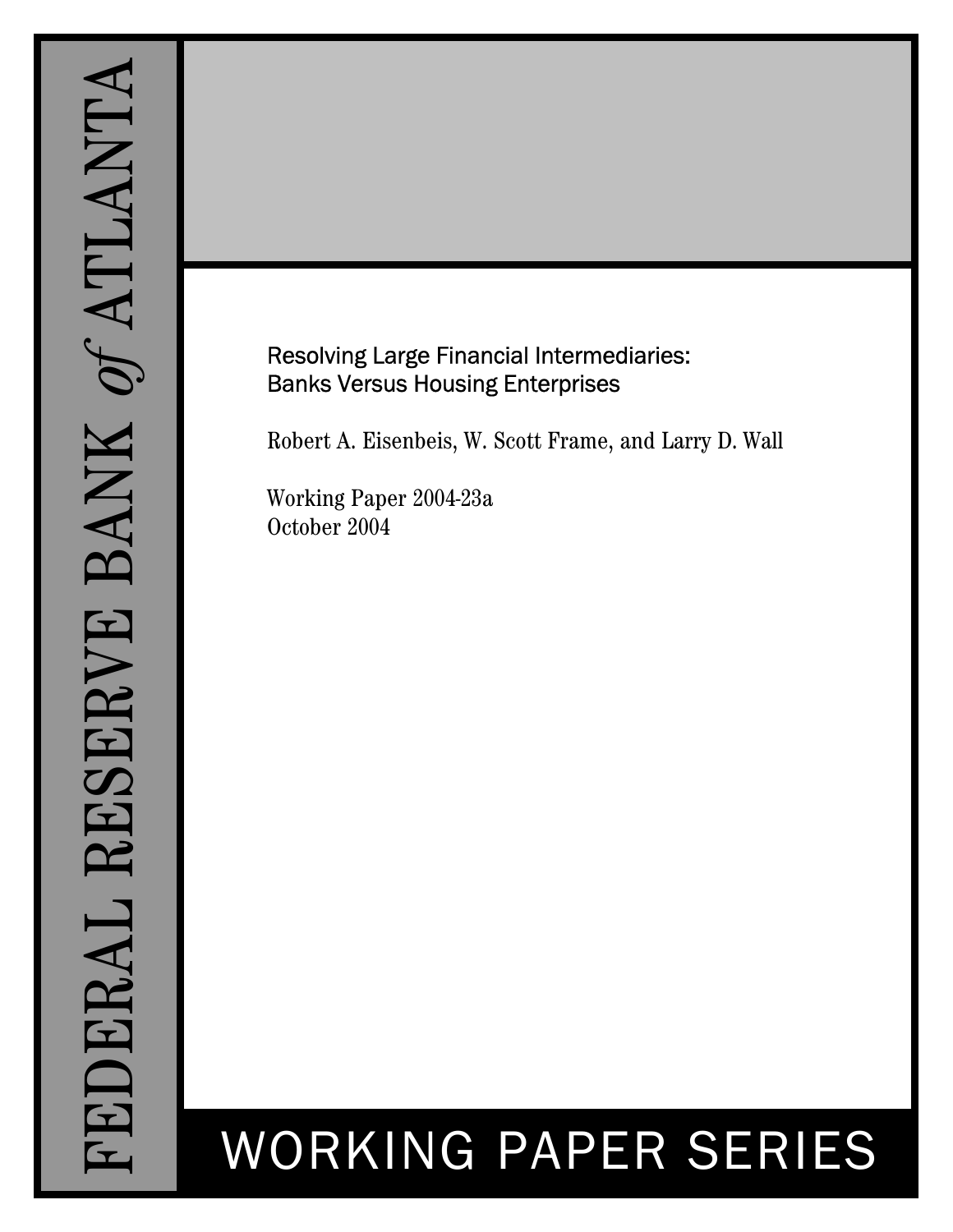### Resolving Large Financial Intermediaries: Banks Versus Housing Enterprises

Robert A. Eisenbeis, W. Scott Frame, and Larry D. Wall

Working Paper 2004-23a October 2004

Abstract: This paper examines the policy issues with respect to resolving the possible failure of housing enterprises Fannie Mae or Freddie Mac. The authors compare and contrast these issues with those raised in the context of large bank failures and also identify important differences in the extant supervisory authorities. Based on these discussions, they offer a number of policy suggestions designed to minimize the cost of resolution and protect taxpayers from loss should a large bank or housing enterprise fail.

JEL classification: G21, G28

Key words: Fannie Mae, Freddie Mac, mortgages, bank failure, too big to fail, resolution, receivership

The authors would like to thank George Benston, Ray DeGennaro, Mark Flannery, Mike Fratantoni, George Kaufman, Patty Milon, Peter Niculescu, Alex Pollock, Robin Seiler, and Larry White for comments on an earlier draft of the paper. The views expressed here are the authors' and not necessarily those of the Federal Reserve Bank of Atlanta or the Federal Reserve System or their staffs. Any remaining errors are the authors' responsibility.

Please address questions regarding content to Robert A. Eisenbeis, Senior Vice President and Director of Research, Federal Reserve Bank of Atlanta, 1000 Peachtree Street, N.E., Atlanta, Georgia 30309, 404-498-8824, 404-498-8810 (fax), robert.a.eisenbeis@atl.frb.org; W. Scott Frame, Financial Economist and Associate Policy Adviser, Federal Reserve Bank of Atlanta, 1000 Peachtree Street, N.E., Atlanta, Georgia 30309, 404-498-8783, 404-498-8810 (fax), scott.frame@atl.frb.org; or Larry D. Wall, Financial Economist and Policy Adviser, Federal Reserve Bank of Atlanta, 1000 Peachtree Street, N.E., Atlanta, Georgia 30309, 404-498-8937, 404-498-8810 (fax), larry.wall@atl.frb.org

Federal Reserve Bank of Atlanta working papers, including revised versions, are available on the Atlanta Fed's Web site at www.frbatlanta.org. Click "Publications" and then "Working Papers." Use the WebScriber Service (at www.frbatlanta.org) to receive e-mail notifications about new papers.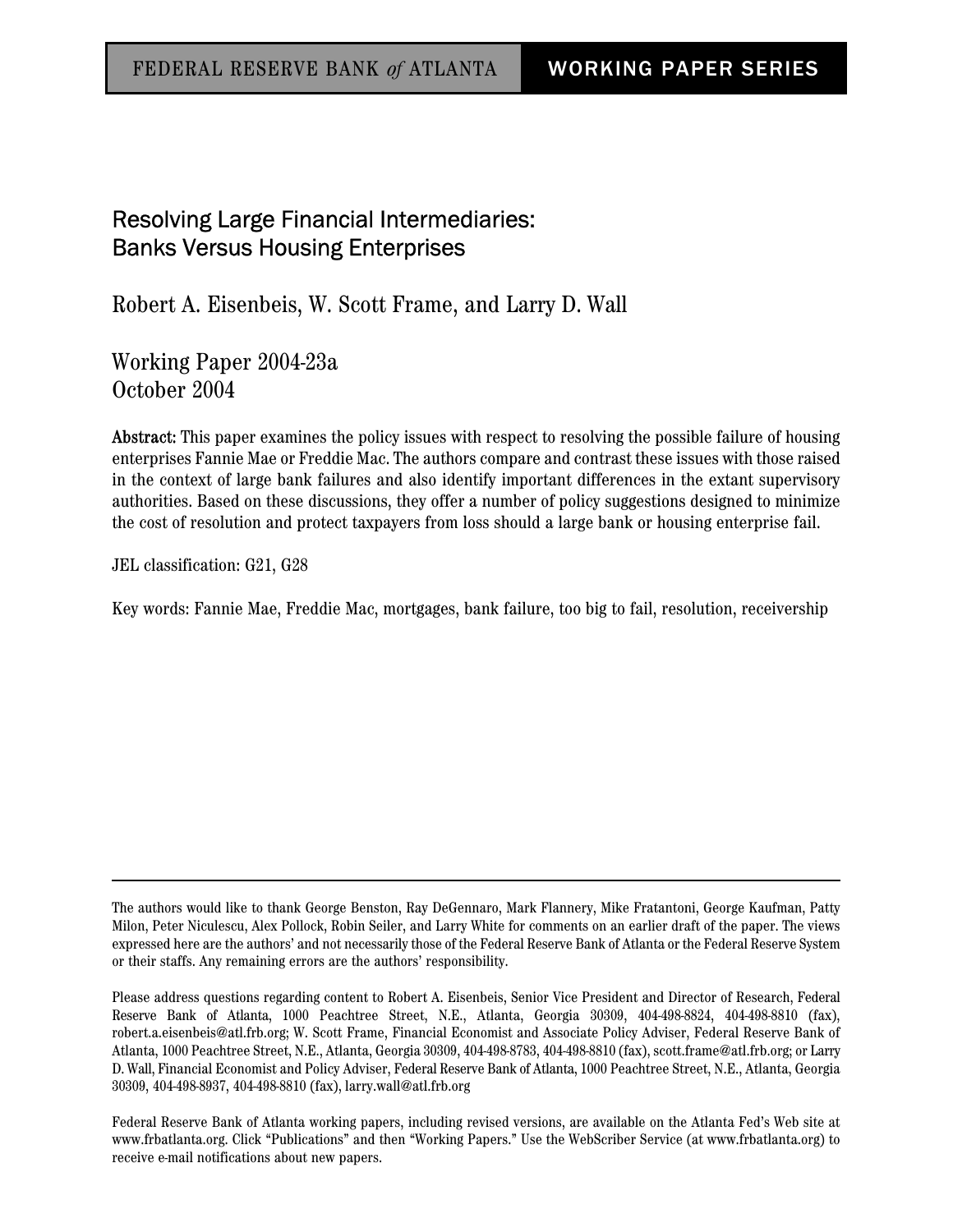#### **Resolving Large Financial Intermediaries: Banks Versus Housing Enterprises**

#### **1. Introduction**

<u>.</u>

Key Congressional committees have recently devoted considerable attention to the organizational structure and powers of the supervisor of Fannie Mae and Freddie Mac.<sup>1</sup> According to press accounts, one of the most contentious issues in that debate is whether the supervisor should have receivership powers in the event that either housing enterprise becomes insolvent. Proponents argue that the supervisor should be given powers similar to those the Federal Deposit Insurance Corporation has for commercial banks. Opponents argue that the current arrangement would rely upon Congress to determine the ultimate resolution of a failed housing enterprise and that is satisfactory and should be continued.

The debate over receivership powers for the housing enterprises' supervisor, currently the Office of Federal Housing Enterprise Oversight (OFHEO), is important for several related reasons.<sup>2</sup> First, the housing enterprises are large companies that have become central players in U.S. residential mortgage markets and the financial system. Second, the lack of receivership power for OFHEO likely reinforces investors' perception of an implicit federal guarantee of housing enterprise obligations by keeping open the option of a Congressional bailout. Third, this implicit guarantee contributes, in turn, to the housing enterprises' scale, results in a large contingent liability for taxpayers, and potentially distorts the risk management policies of these companies. Thus, an effective receivership process for the housing enterprises that imposes real

<sup>&</sup>lt;sup>1</sup> The formal names of Fannie Mae and Freddie Mac are the Federal National Mortgage Association and the Federal Home Loan Mortgage Corporation, respectively. Because of the nature of their federal charters, these institutions are often referred to as government-sponsored enterprises, or GSEs. For an overview the current legislative debate pertaining to the supervision and regulation of housing GSEs (Fannie Mae, Freddie Mac, and the Federal Home Loan Bank System) see Frame and White (2004a).

 $2^{\circ}$  OFHEO is an independent agency within the U.S. Department of Housing and Urban Development.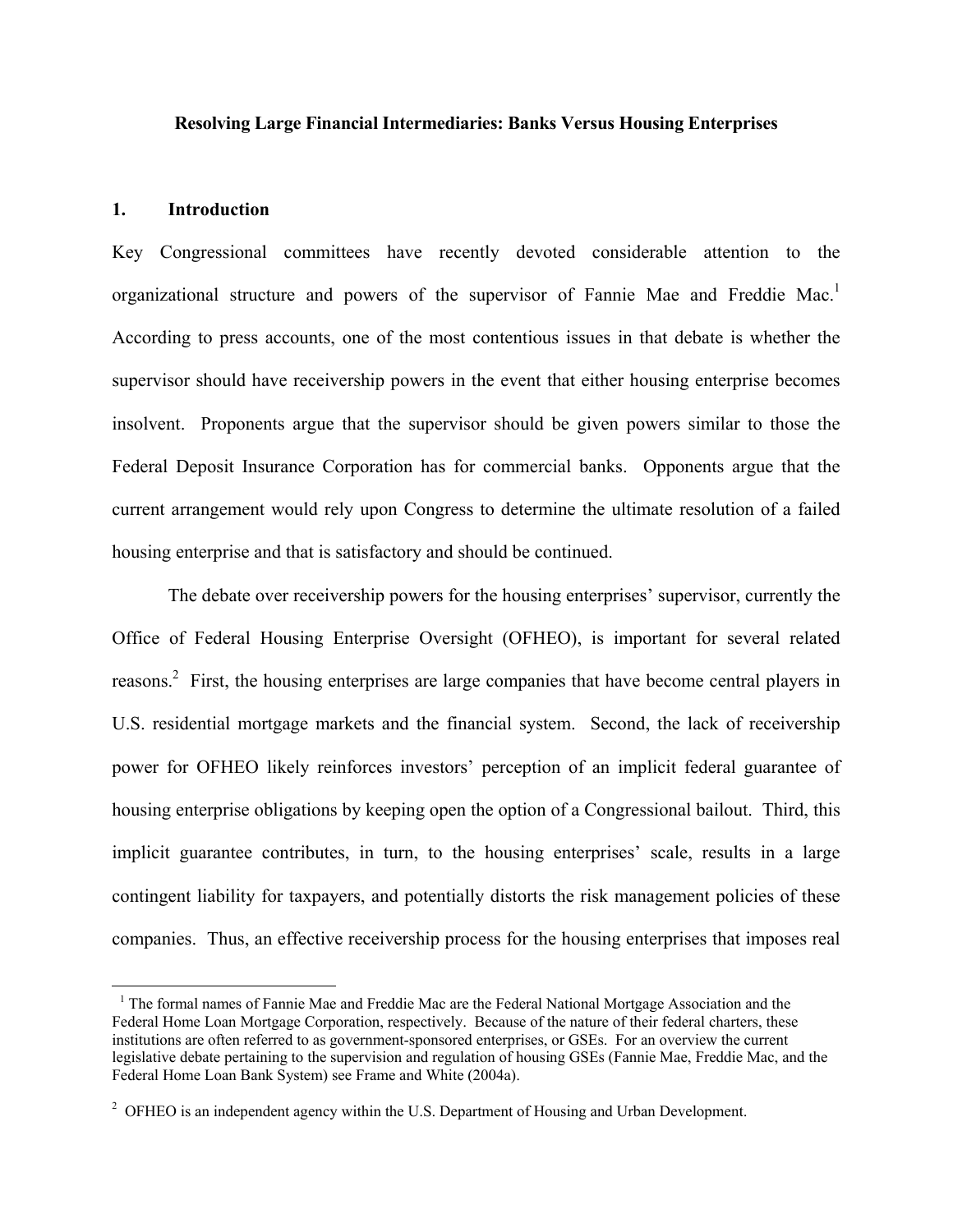losses on equity holders and other designated creditors may significantly reduce the expected losses of taxpayers by reducing both the institutions' risk-taking incentives and the value of the implicit guarantee by limiting the size of the institutions.

Existing bankruptcy law exempts the housing enterprises from its provisions because these companies are considered "federal instrumentalities." Additionally, Congress has not given OFHEO the authority to fully resolve an economically insolvent housing enterprise. Rather this task would currently fall to Congress. This dependency, coupled with other statutory and regulatory provisions together with historical precedent, reinforces the market perception of implied government support for the housing enterprises.<sup>3</sup> The consequence of this perceived implied guarantee is that the housing enterprises can borrow in the capital markets at interest rates more favorable than AAA-rated corporations, even though their "stand-alone" ratings are in the A-AA range. $4$ 

Arguably, the implicit guarantee of housing enterprise obligations is an important reason why Fannie Mae and Freddie Mac play a large role in the U.S. secondary market for "conforming" residential mortgages both as investors and securitizers of these loans.<sup>5</sup> As of

 $3$  These provisions include: 1) the Treasury is authorized to lend up to \$2.25 billion to each housing enterprise, 2) securities are considered "government securities" under the 1934 Securities and Exchange Act, 3) securities are issued and transferred through the Federal Reserve's "book-entry system", 4) securities are lawful investments for public funds, eligible collateral for discount window loans, and eligible for open market operations, and 5) can be invested in by national banks without limitation. See, for example, U.S. Congressional Budget Office (2001).

Past government actions also play a role in this perception. During the late 1970s and early 1980s Fannie Mae was insolvent on a market value basis and benefited from supervisory forbearance. Also, in the late 1980s, the Farm Credit System (a GSE serving agricultural finance) received a taxpayer bailout totaling \$4 billion. See U.S. General Accounting Office (1990).

<sup>&</sup>lt;sup>4</sup> Fannie Mae and Freddie Mac do receive AA- ratings from Standard and Poor's in terms of their "risk to the government". However, such ratings incorporate whatever government support or intervention the entity typically enjoys during the normal course of business, suggesting that they would warrant an even lower rating in the absence of their federal charters. See Frame and Wall (2002) for a discussion.

<sup>&</sup>lt;sup>5</sup> Conforming single-family residential mortgages are those with balances below the legal limits on the size of mortgages that Fannie Mae and Freddie Mac can buy. For single-family mortgage loans, the conforming loan limit is \$333,700 in 2004.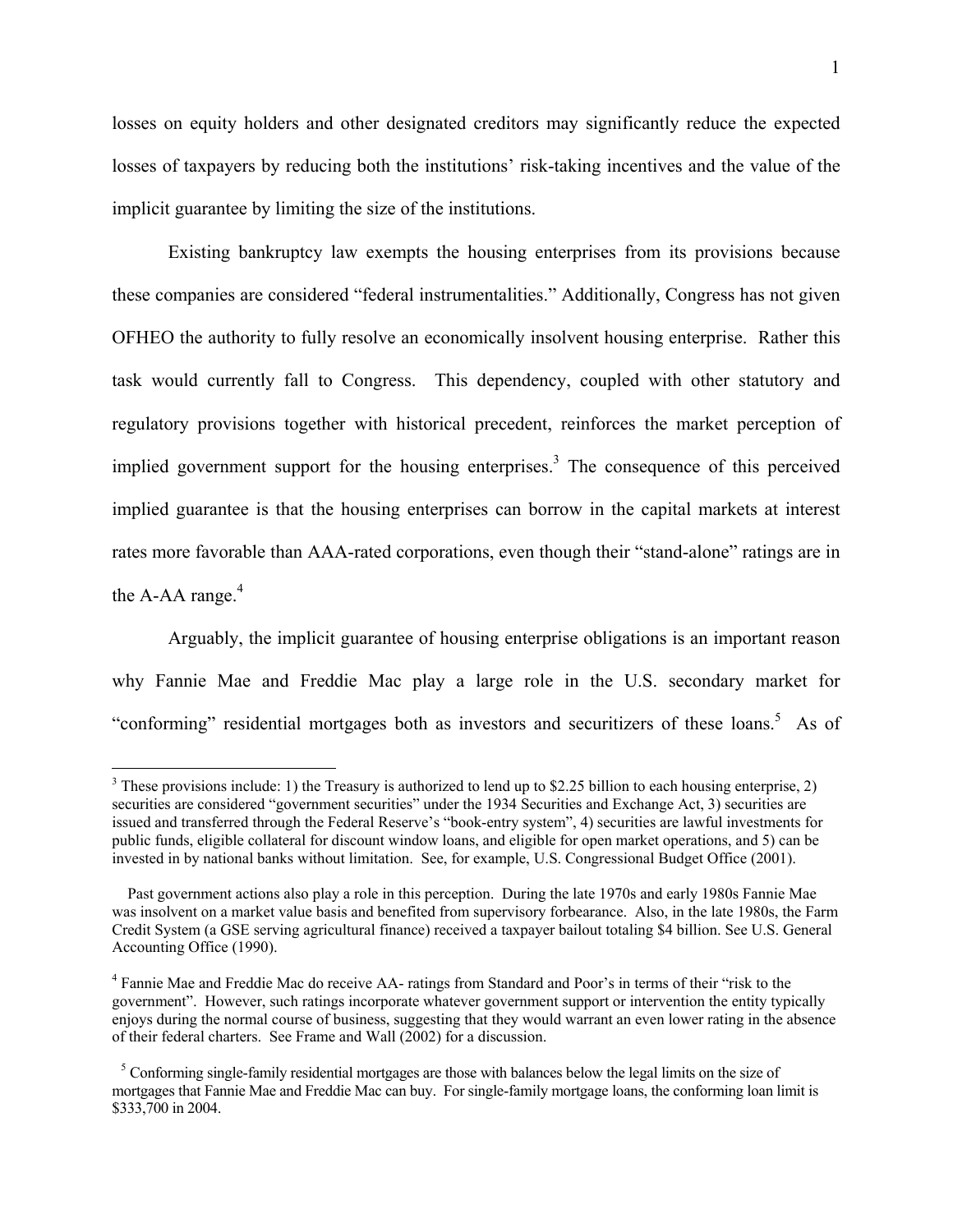year-end 2003, these two publicly traded firms held about \$1.7 trillion in primarily mortgagerelated assets and had another \$2.1 trillion in off-balance sheet guarantees of mortgage-related credit risk. The investment portfolios maintained by Fannie Mae and Freddie Mac consist largely of mortgage-backed securities that they have purchased in the open market, as well as whole mortgages that they acquire from originators. Fannie Mae and Freddie Mac fund these assets largely by issuing debt, and the two companies are highly leveraged with total equity that is less than 4 percent of total assets. $6$  The off-balance sheet credit guarantees arise when a mortgage originator exchanges a pool of loans for a mortgage-backed security (representing an interest in that same pool) that is issued and guaranteed (for a fee) by one of the two housing enterprises.

Fannie Mae and Freddie Mac face both credit risk and interest rate risk with respect to their mortgage-related portfolio investments, whereas their securitization activities largely involve only credit risk. The credit risk is that mortgage borrowers will not repay their debt and hence a lender will incur losses to the extent that this debt exceeds any recoveries from the sale of the mortgaged property. Given that the housing enterprises require a 20 percent credit enhancement (e.g., downpayment, mortgage insurance, second mortgage) on the mortgages they own or guarantee, their credit loss exposure is quite low. Indeed, over the 1987-2002 period, credit losses averaged 5.4 basis points and only 1 basis point annually for 1999-2002 (Inside Mortgage Finance, 2003). As a result, any insolvency of a housing enterprise is unlikely to arise from mortgagerelated credit losses. The interest rate risk, however, may be more significant and has previously led to the insolvency of not only Fannie Mae but also thousands of savings and loans during the early 1980s. This risk manifests itself in two ways for fixed-rate mortgage investors: through any

1

<sup>&</sup>lt;sup>6</sup> By comparison, the mortgage-oriented thrift industry had a combined ratio of total equity to total assets of 9.4 percent as of year-end 2003.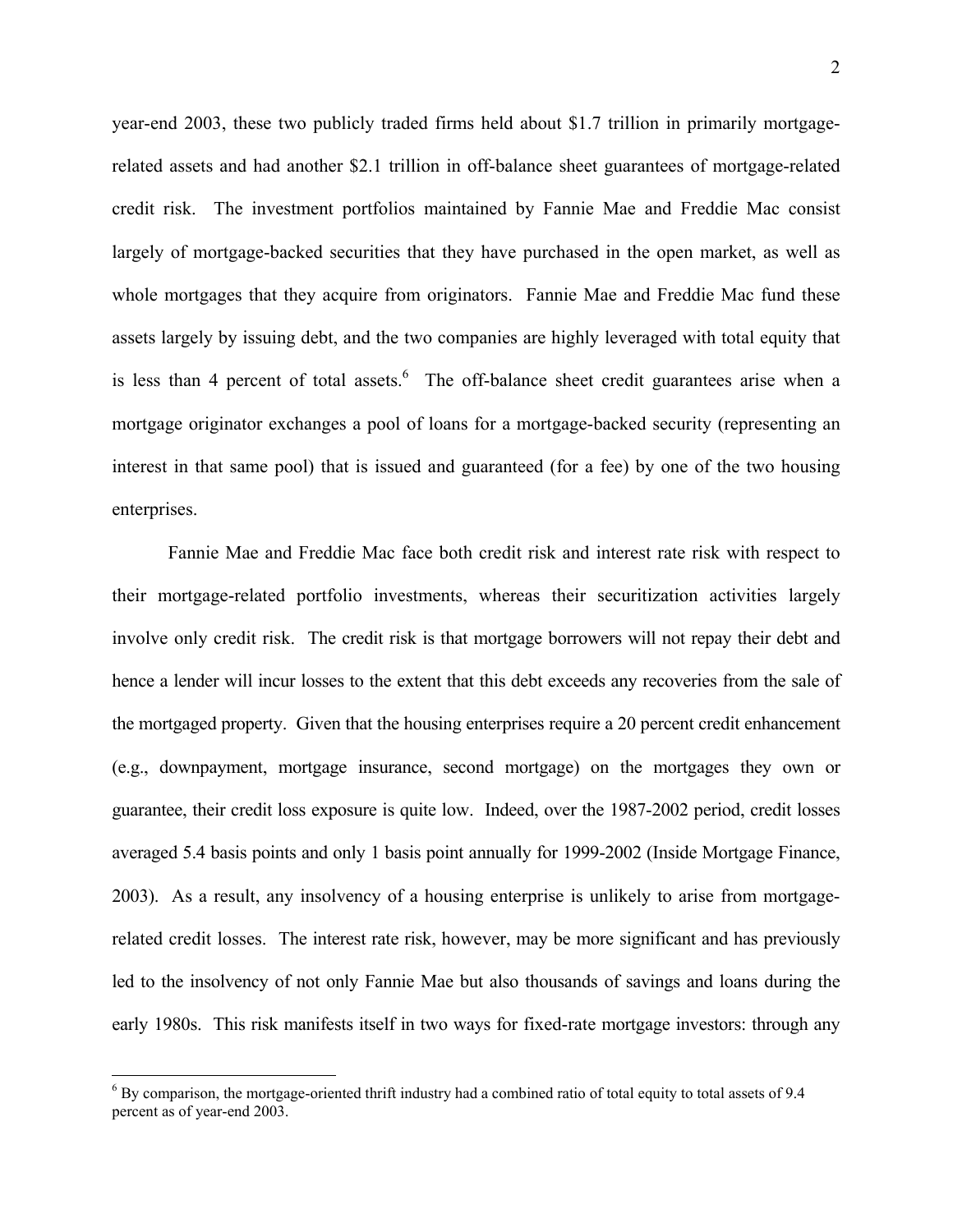maturity mismatches between their assets and liabilities, and through the effect of interest rate changes on borrower prepayment behavior.<sup>7</sup> So, in the case of rising interest rates, the interest rate risk associated with mortgages results in both a capital loss on the fixed-rate debt instrument and a lengthening of the expected maturity of the instruments because of decelerated mortgage repayments. The housing enterprises hedge these interest rate risks by issuing callable debt and by purchasing derivative financial instruments, like interest rate swaps and options on such swaps.

 Market participants also view the very largest commercial banks as benefiting from an implied guarantee in the sense that they are perceived to be "too-big-to-fail". As a result, it is logical to consider how best to deal with a potential failure of either Fannie Mae or Freddie Mac by comparing the structure Congress established to deal with the insolvency of commercial banks, especially the very largest banks. The ten largest banks have assets ranging from over \$100 billion to over \$1 trillion and portfolios of off-balance sheet claims with notional principals ranging up to almost \$40 trillion as of the first quarter of 2004. Commercial banks, like the housing enterprises, have also long had a special relationship with the federal government, including the option of a federal charter and deposit insurance.<sup>8</sup> Banks and housing enterprises are also both exempt from the Bankruptcy Code. Finally, bank supervisors have considerable experience resolving troubled banks and the issues surrounding bank resolution – especially for large banks – has been the subject of substantial analysis and debate.

<sup>&</sup>lt;sup>7</sup> The effect manifests itself in a non-linear way and gives rise to so-called "negative convexity".

<sup>&</sup>lt;sup>8</sup> The National Bank Act of 1864 created the option for a federal bank charter. The Federal Reserve System was then created in 1913, in large part to serve as a source of emergency liquidity to its member banks. The creation of the Federal Deposit Insurance Corporation (FDIC) in 1933 heralded the beginning of federally provided deposit insurance provision, with a current limit on explicit deposit insurance of \$100,000 per depositor. Along with its responsibility for providing deposit insurance, the FDIC has also been given primary responsibility for the resolution of bank failures.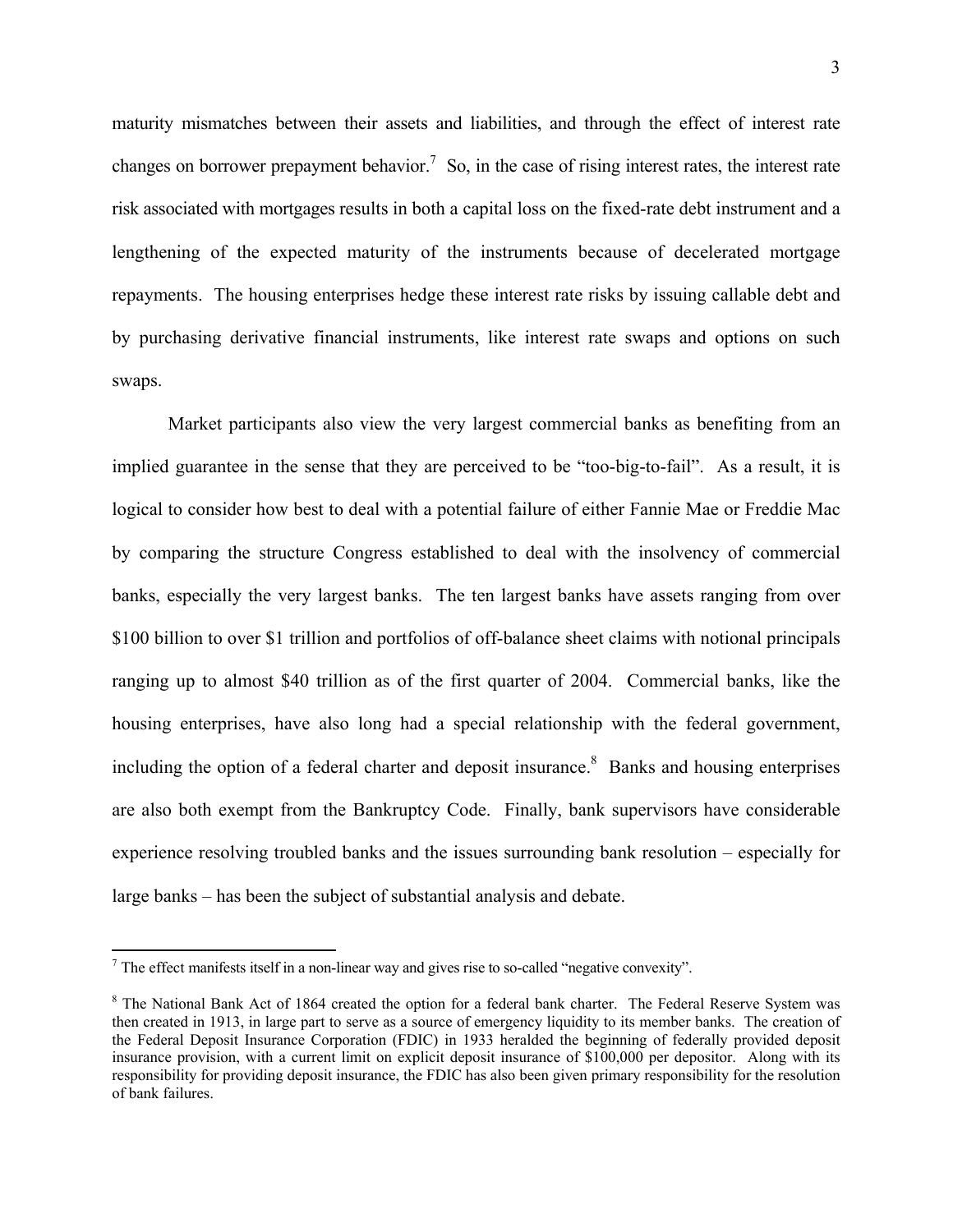The primary contribution of this paper is to evaluate the policy issues associated with the resolution of an insolvent housing enterprise. We first analyze the current state of large bank resolution policy and suggest several improvements. We then contrast our recommended policies for large bank resolution policies with those of the housing enterprises. The basic premise is that any differences between the resolution policies for the housing enterprises and the recommended policies for large banks must be justified based on differences in the anticipated effects of resolution on the financial system and real economy. Absent compelling differences, we should exploit our understanding of bank resolution issues to fashion similar policies and procedures for resolving housing enterprises.

The remainder of the paper is organized as follows. The next section considers the general question of what the government's goal in resolving a large failing financial firm should be. The third section reviews the procedures used by the FDIC to resolve bank failures, analyzes the issues in resolving a large commercial bank, and makes some policy suggestions for reducing the losses associated with bank failures. The fourth section compares the resolution powers available to bank and housing enterprise supervisors, contrasts the issues in resolving a failing housing enterprise with those of a commercial bank, and then offers policy suggestions for improving the resolution procedures for the housing enterprises. The last section provides some concluding remarks.

#### **2. Issues in resolving housing enterprise and large bank insolvency**

Government involvement through a supervisory agency or Congress is unavoidable in the event that a housing enterprise or large bank becomes economically insolvent. As noted above, private creditors cannot force either type of institution into bankruptcy because both operate outside of the Bankruptcy Code. However, private creditors may prevent a housing enterprise or large bank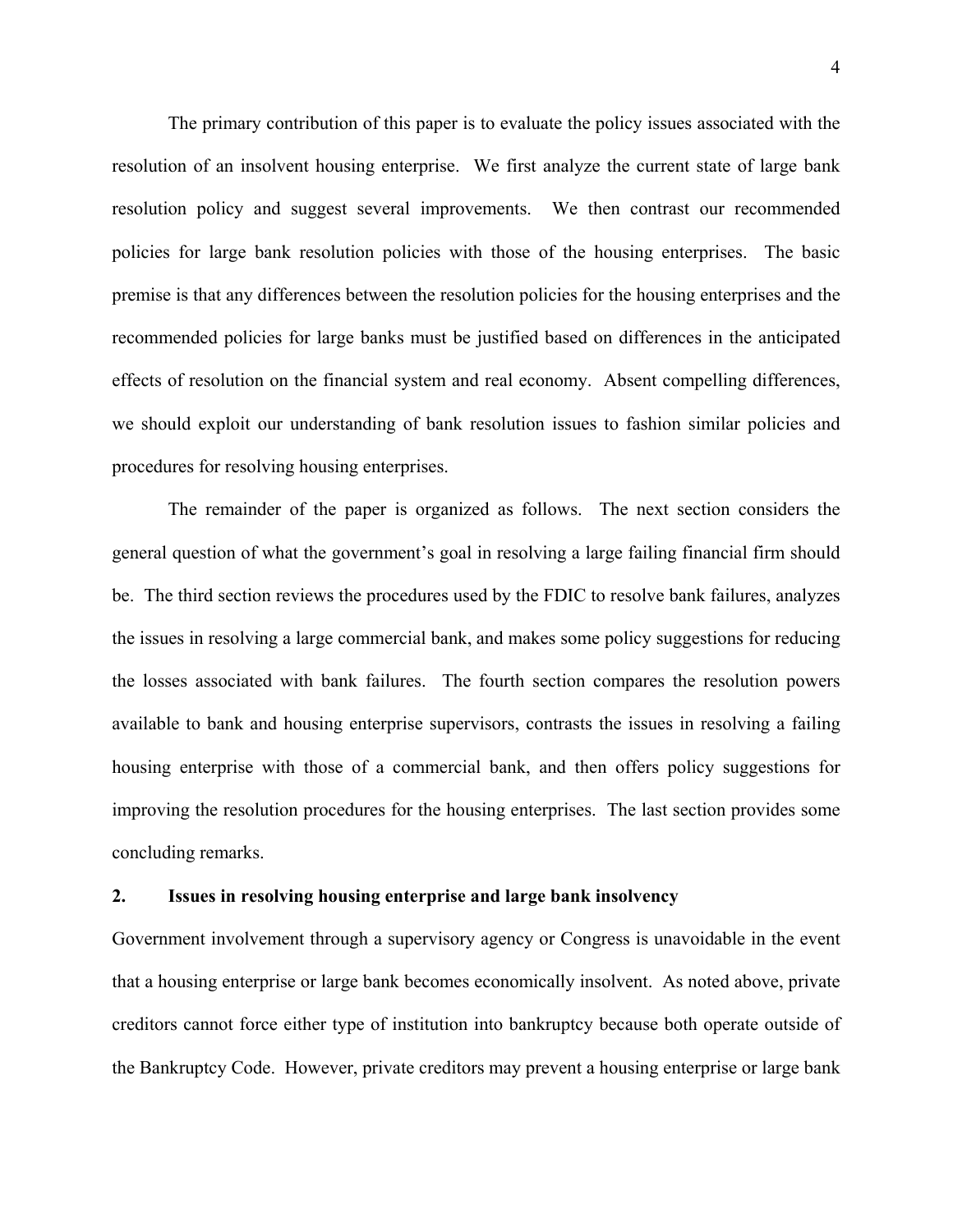from continuing its normal operation by refusing to extend it credit, absent some sort of government guarantee. Given the size and importance of the housing enterprises and the largest banks, their inability to continue normal operation may have a substantial adverse spillover effects on the operation of the financial system. While bank supervisors have long been concerned about such "systemic risk", it has only recently been suggested that the housing enterprises pose similar concerns (see Greenspan 2004).

The usual focus of policymakers is to avoid the severe adverse consequences of systemic spillover to the financial system or the real economy, regardless of the ultimate cost to the taxpayer. Absent a viable plan for resolving a large financial institution failure without serious adverse consequences, policymakers are likely to attempt to maintain the normal operation of the firm to the maximum extent feasible by leaving the firm in operation and gambling that it recovers (possibly with the assistance of more intensive supervision) thorough some form of forbearance.<sup>9</sup> When forbearance is not viable, the next easiest alternative is for the government to provide financial aid to keep the bank in operation. Although such aid may take the form of open bank assistance, where the bank owners and managers retain their claims on the bank, more commonly the aid is limited to protecting the creditors from losses.

While policymakers face limited choices absent a well-developed resolution plan, they will have more options if they have made the necessary advance preparations to resolve a

 $9^9$  For example, during the thrift crisis of the 1980s, the Federal Home Loan Bank Board (at the behest of Congress) engaged in a number of forbearance strategies. First, they permitted the use of net worth certificates to count as capital. Second, they allowed the booking of significant amounts of "goodwill" in acquisitions to bolster the regulatory capital of the acquiring institution. Third, they established "regulatory accounting principles" that permitted (among other things) deferring losses on mortgages sold for less than book value. See DeGennaro and Thomson (1996).

This propensity to gamble has also been manifest in many other countries around the world, resulting in significant losses to taxpayers while recapitalizing their banks (Honohan and Klingebiel 2003).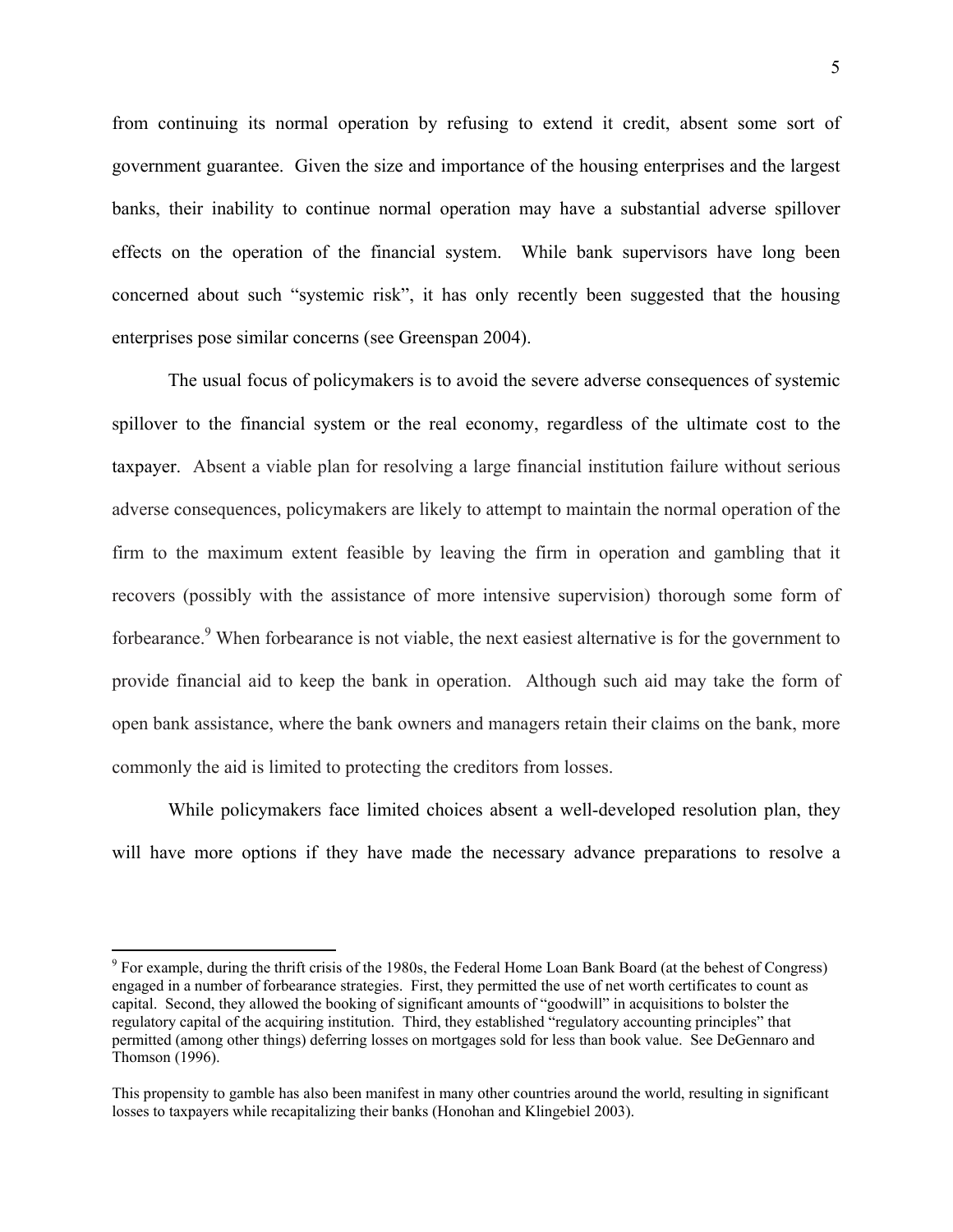housing enterprise or bank. The following subsections discuss the key elements that need to be considered in such a plan.

#### **2.1 Should the entity continue in operation?**

The first question facing government policymakers is whether to continue the operations of the insolvent entity or to liquidate its assets and distribute the proceeds. In the case of a housing enterprise or large bank, the decision would almost surely be to continue it in operation for many reasons. First, even if the overall entity is insolvent, many parts of its operation are likely to have greater value as a part of a going concern than if the assets are sold piecemeal. Second, the liquidation of an entity would immediately terminate its ability to provide services, which could have substantial adverse effects on markets in which it operates and, possibly, the financial system. Third, the sheer size and complexity of the operations of these institutions would make piecemeal liquidation extremely difficult, time consuming, and costly. Finally, many nonbanking companies have been successfully reorganized in bankruptcy and have emerged as viable entities without resort to liquidation. There is nothing to suggest that financial institutions are any different in this respect.

#### **2.2 Should the equity holders retain a claim on the operations?**

The next question facing government policymakers is whether to allow the equity holders in the insolvent entity to retain their equity claims. The advantage to the government of maintaining these claims is that it allows for the continued control and management of the firm by people who are perceived to have a stake in its success, with the least disruption to financial markets.

Of course, there are significant offsetting disadvantages to such forbearance. It leaves the management of the entity that was responsible for its insolvency in control of the firm's assets. In addition, the government must guarantee the credit exposure of the insolvent entity's creditors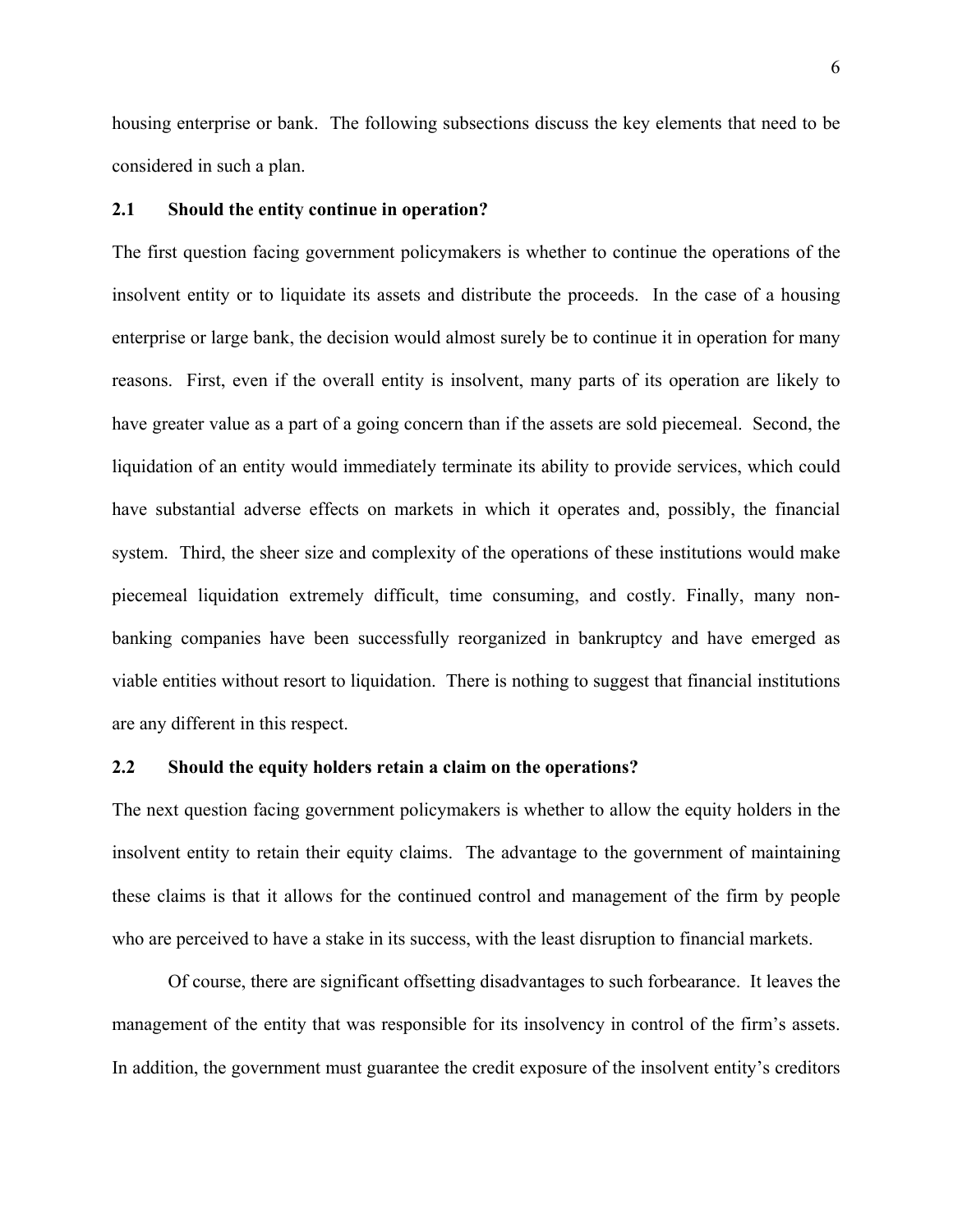(either explicitly or implicitly) to induce them to continue funding the entity. Such a guarantee not only exposes taxpayers to losses, but also creates moral hazard by reducing the cost of risktaking to the entity. Indeed, creditors will demand a lower (or no) credit risk premium and exact little market discipline on the firm because taxpayers will bear any losses. Equity holders can also take excessive risks, even when the entity is healthy, knowing that they will get a second chance if the risks turn out badly. This "moral hazard" is especially pronounced if the entity is economically insolvent, because equity holders obtain part of the upside gains from successful gambles, but bear none of the losses if the entity is closed.

Finally, there may be limits as to the extent to which creditors will accept an implicit guarantee. If the entity becomes sufficiently insolvent, creditors may fear that the government will terminate equity holders' claims and force the entity into resolution in order to limit the government's risk exposure. At that point, the government may choose to renege on its implicit guarantee, exposing some or all of the creditors to losses, especially as the magnitude of the losses to taxpayers increase.<sup>10</sup> Thus, at some level of insolvency, creditors are likely to demand either explicit guarantees or they will refuse to continue funding the entity.

#### **2.3 Should some or all creditors receive a government guarantee?**

 $\overline{a}$ 

If the government decides to continue the operation of the entity, but terminate the equity holders' claims, it must decide whether (and to what extent) it will force unaffiliated parties (primarily the taxpayers) to cover losses that would otherwise be taken by equity holders; and uninsured, and uncollateralized creditors. Two important policy considerations are the impact on the incentives of managers and equity holders of solvent institutions and the impact that making

 $10$  The government could follow a policy of implying the existence of a guarantee to induce creditors to continue contracting with the entity with no intention of honoring its guarantee if the entity is ever closed. However, this is not an equilibrium policy. The first time the government reneges on an implicit guarantee, creditors will be far less confident of any implicit guarantees that have been given to other entities.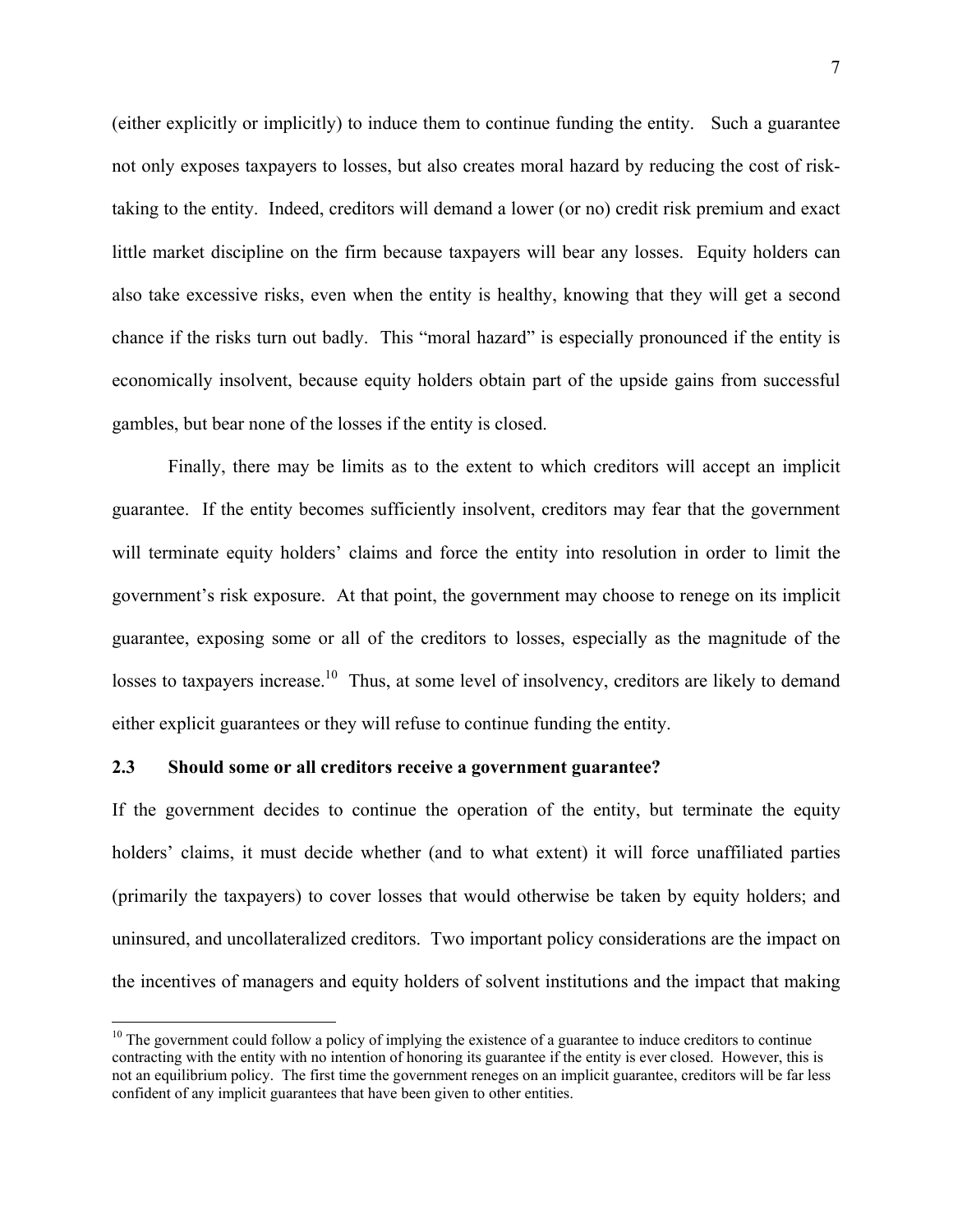certain types of creditors absorb losses may have on the viability of the continuing operation of the institution.<sup>11</sup> A third issue is that government risk bearing may be intended, as a matter of public policy, to provide a subsidy to the activities of the entity. For example, the government provides a number of implicit subsidies to the housing enterprises that reduce their direct cost of operation and debt funding costs on the belief that this might allow them to reduce mortgage rates for homebuyers.

#### **2.4 What should the government seek to do?**

 $\overline{a}$ 

If a large financial institution becomes economically insolvent and there is little practical chance that it would be liquidated, then what should the government's policies be in resolving the failure?<sup>12</sup> Put another way, how should losses be apportioned? We believe that, in almost all cases involving mega-entities, the decision would be made in favor of continuing operation while at the same time minimizing the loss exposure of taxpayers. Accordingly, in our analysis below we assume that most, if not all, of the operations of an insolvent housing enterprise or bank would be continued, at least until the entity's equity holders have decided whether to recapitalize the institution. Care should be given, however, to avoid forbearance for several reasons: 1) it generally transfers wealth from other creditors and the taxpayers to the failed bank's equity holders, 2) it creates incentives for excess risk taking; and 3) it sometimes allows inefficient managers to remain in control of the entity's assets. Hence, we believe that there are virtually no instances that would justify the use of forbearance to keep even the largest of financial institutions on life support, especially when there are alternative policies available that do not have these costs associated with them.For example, while a large financial firm may be too big

 $11$  An example of this latter point is that forcing derivatives counterparties to bear losses may limit the ability of the surviving entity to manage its risk.

 $12$  This summary of appropriate government policies is essentially the same as that proposed by Kaufman (2004b).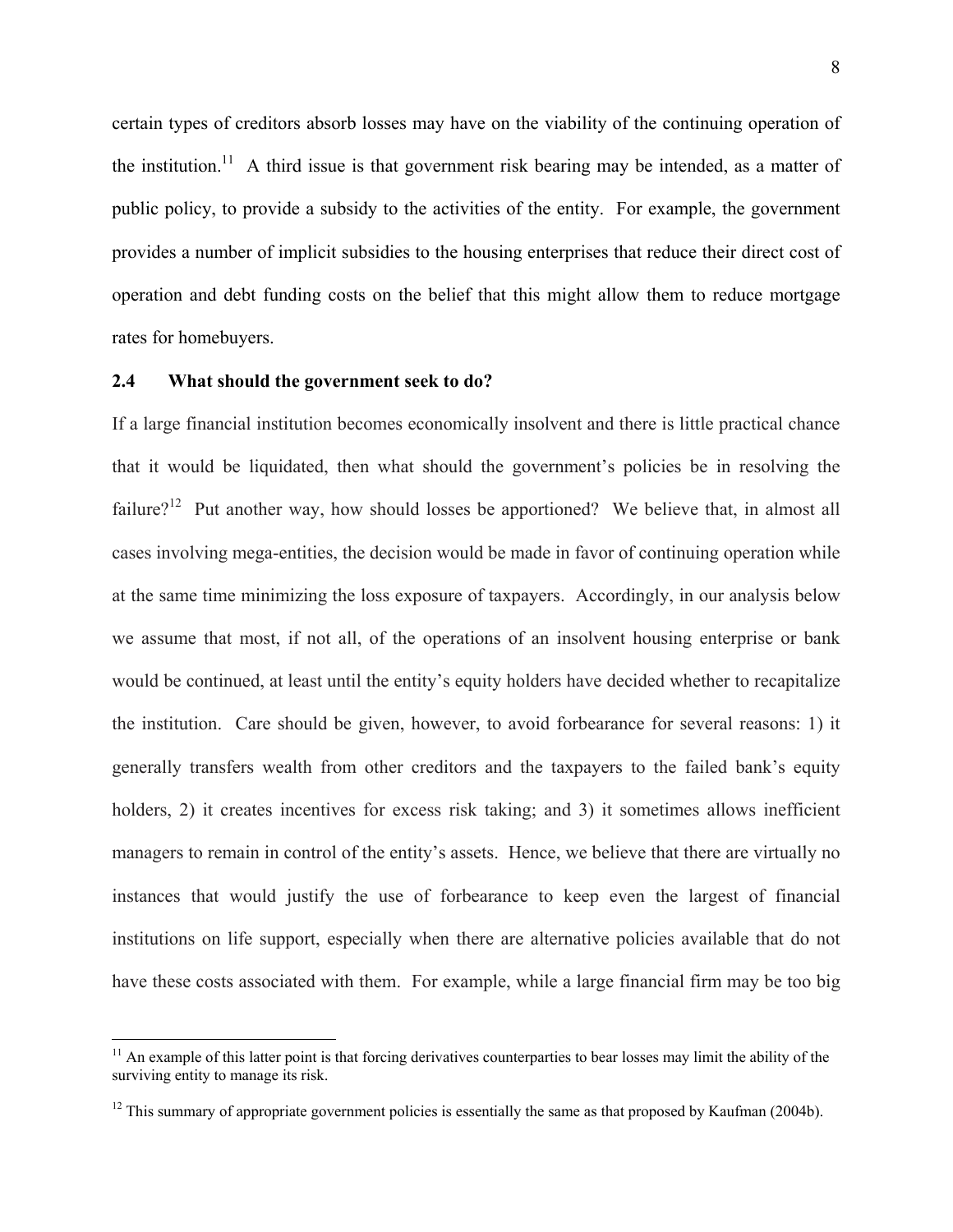to liquidate, we believe there are important ex ante incentive reasons that losses should be imposed on equity holders, and also on subordinated debt holders, if there are not sufficient assets to cover their claims. And finally, if both equity holders and subordinated debt holders are wiped out, then the establishment of a priority of claims should be established to impose losses sequentially on the remaining claimants to induce them to monitor and control their risk exposures.

The next two sections explore these incentive issues in more detail with an emphasis on mechanisms that constitute feasible and practical alternatives to forbearance; that would apportion losses on certain private creditors while protecting other private creditors from losses; and that avoid making taxpayers bear the residual risk.

#### **3. Large commercial banks**

 $\overline{a}$ 

With the passage of the FDIC Improvement Act of 1991 (FDICIA) Congress laid out its priorities for the resolution of commercial bank failures that provide important parallels for the resolution proposals of this study. FDICIA (12 U.S.C. § 1831o(a)) mandates that the FDIC select the resolution method "least costly to the deposit insurance fund" (12 U.S.C. §  $1823(c)(4)(A)$  and this has meant, in practice, that the FDIC guarantees losses only up to the statutory guarantee limit of  $$100,000$  per depositor.<sup>13</sup> However, Congress also recognized in FDICIA that situations might arise in which government risk bearing could prevent or mitigate substantial harm to the financial system and the real economy. Thus, there is one exception to least cost resolution called the "systemic risk exception" (12 U.S.C. § 1823(c)(4)(G)), which should be invoked very infrequently. In that case, the FDIC may provide additional assistance if

<sup>&</sup>lt;sup>13</sup> The term "deposit" in defined in a way that allows coverage of more than one account up to \$100,000. For example individuals may have up to \$100,000 per account in both their personal and their self directed retirement deposit accounts. FDCIA contains several provisions to cushion the FDIC from losses, including provisions that will provide for ex post rebuilding of the FDIC fund through levies on surviving banks up to the entire equity of the banking system.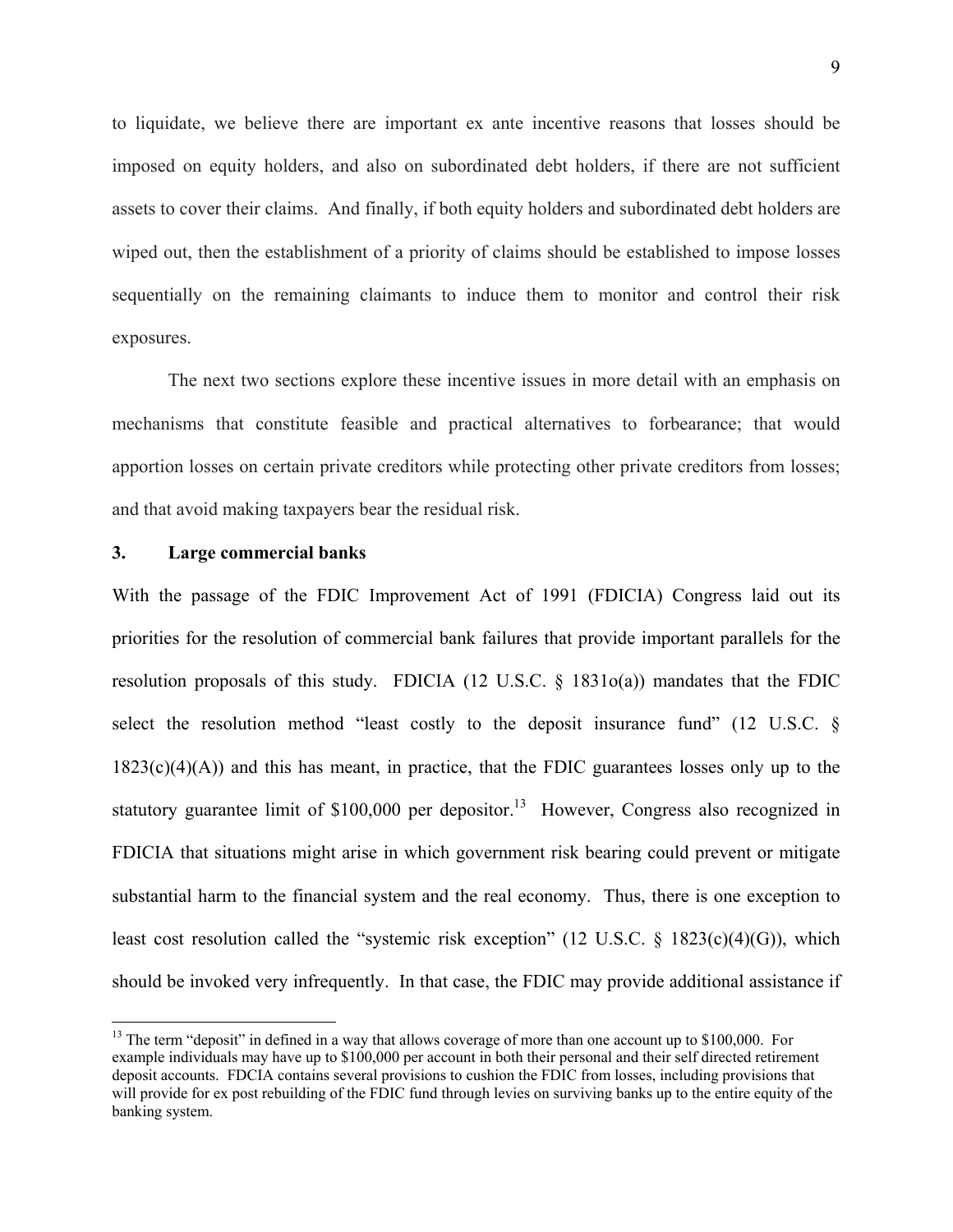compliance with least cost resolution of "an insured depository institution would have serious adverse effects on economic conditions or financial stability". However, in order to make use of this exception extremely difficult, it may be invoked only when agreed to by (1) two-thirds of the FDIC Board, (2) two-thirds of the Board of Governors of the Federal Reserve System, and (3) the Secretary of the Treasury "(in consultation with the President)."

This section begins with a discussion of the procedures used by the FDIC to resolve bank failures, with special attention to likely procedures for handling a large bank failure. The section then analyzes some of the concerns that may be used to justify exercising the systemic risk exception, focusing on actions that have or might be taken to mitigate these concerns.

#### **3.1 FDIC resolution procedures**

The FDIC has the authority both to provide financial assistance before or after a bank has been closed, but post-1991 the agency virtually always acts after closure.<sup>14</sup> The FDIC also is authorized to serve as either a conservator or a receiver of a troubled bank. As a conservator the FDIC is charged with putting the bank in a "sound and solvent condition," whereas as a receiver the agency may liquidate the bank.<sup>15</sup> In practice the agency has relied exclusively on its receivership authority for commercial banks after they have been declared insolvent by their chartering authority.<sup>16,17</sup>

1

 $14$  The FDIC may provide financial assistance while the bank continues in operation under its existing management in a procedure is called "open bank assistance." However, because FDICIA mandates the early and least cost resolution of failing banks, open bank assistance has become inappropriate for almost all bank failures.

<sup>&</sup>lt;sup>15</sup> The general powers and duties of the FDIC as a conservator or receiver are given in 12 U.S.C. § 1821(d). The FDIC may decline the appointment of receiver by a state chartering authority under 12 U.S.C. § 1821(c).

<sup>&</sup>lt;sup>16</sup> This subsection is largely taken from the FDIC  $(2003)$ .

<sup>&</sup>lt;sup>17</sup> The agency has used this power in the case of thrifts, most recently at Superior Bank F.S.B., see FDIC Inspector General (2002). However, with Superior Bank the FDIC did not become conservator of the original Superior Bank. Rather the FDIC used the pass-through receivership method in which the original Superior Bank was closed, and the FDIC created a new thrift that assumed part of the liabilities and part of the assets of the original bank. The FDIC was then appointed conservator of the new thrift. This is similar to the bridge bank approach to resolution.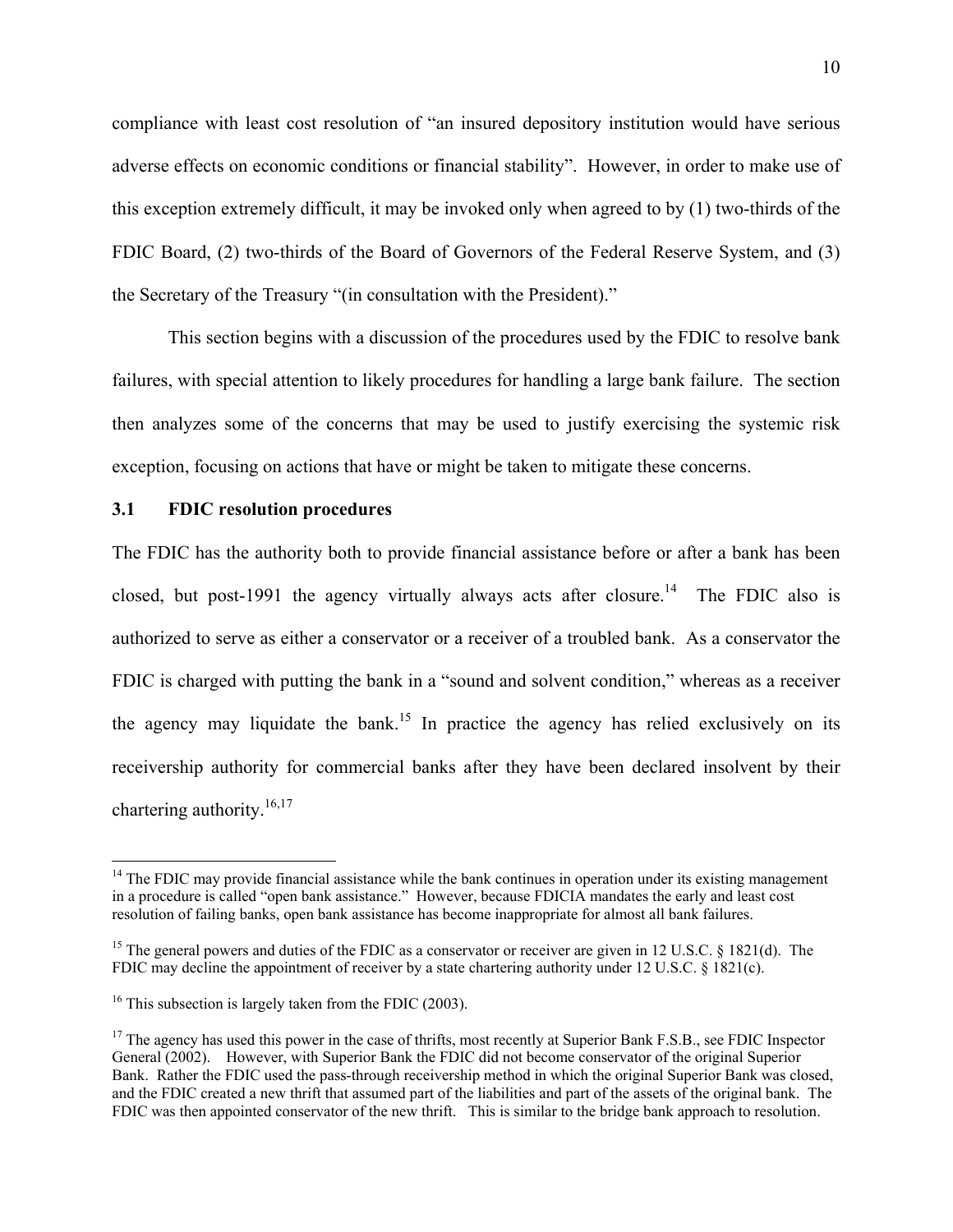The resolution process starts with the decision to close the failing bank. The prompt corrective action (PCA) provisions of FDICIA require the supervisors to take such action when a bank's book tangible equity-capital-to-asset ratio falls below 2 percent. After a federally insured failing bank is closed by the bank's chartering agency, the FDIC is appointed receiver, although the FDIC has gained the authority to appoint itself receiver in certain circumstances.<sup>18</sup> In acting as a receiver, the FDIC is in a position similar to that of bankruptcy trustee for an insolvent nonbank corporation. Among the most important differences are that the FDIC's actions are not overseen by a court and are only reviewable by courts in limited circumstances.<sup>19</sup>

 As receiver, the FDIC typically uses one of two general approaches to resolving failed banks: it either engages in a deposit payoff or arranges a purchase and assumption transaction. In a deposit payoff the FDIC liquidates the bank's assets and distributes the proceeds; with insured depositors being paid immediately. Uninsured creditors are paid their share of the proceeds as the assets are liquidated. In a purchase and assumption, the failed bank is sold with the acquiring bank taking some or all of the assets, the insured deposits, and some or all of the remaining liabilities. These general mechanisms may be tailored in a variety of ways to fit the circumstances. The FDIC ordinarily prefers to use the purchase and assumption method, as this imposes lower costs on uninsured depositors and retains whatever franchise value remained in the failed bank. Deposit payoffs are most likely used to resolve very small banks that fail to attract adequate bids or in cases where the bank failed due to fraud with outstanding, but as yet

According to the FDIC (2003, p. 35) the FDIC lacks the authority to create a bridge thrift but could use its power to serve a conservator of a new thrift to achieve the same result.

<sup>&</sup>lt;sup>18</sup> The Office of the Comptroller of the Currency (OCC) and many state banking commissioners must appoint the FDIC as receiver.

<sup>&</sup>lt;sup>19</sup> See Chapter 7 of FDIC (2003), especially pages 73 and 74, for a description of some additional differences between the FDIC's power as a receiver and that of a bankruptcy trustee.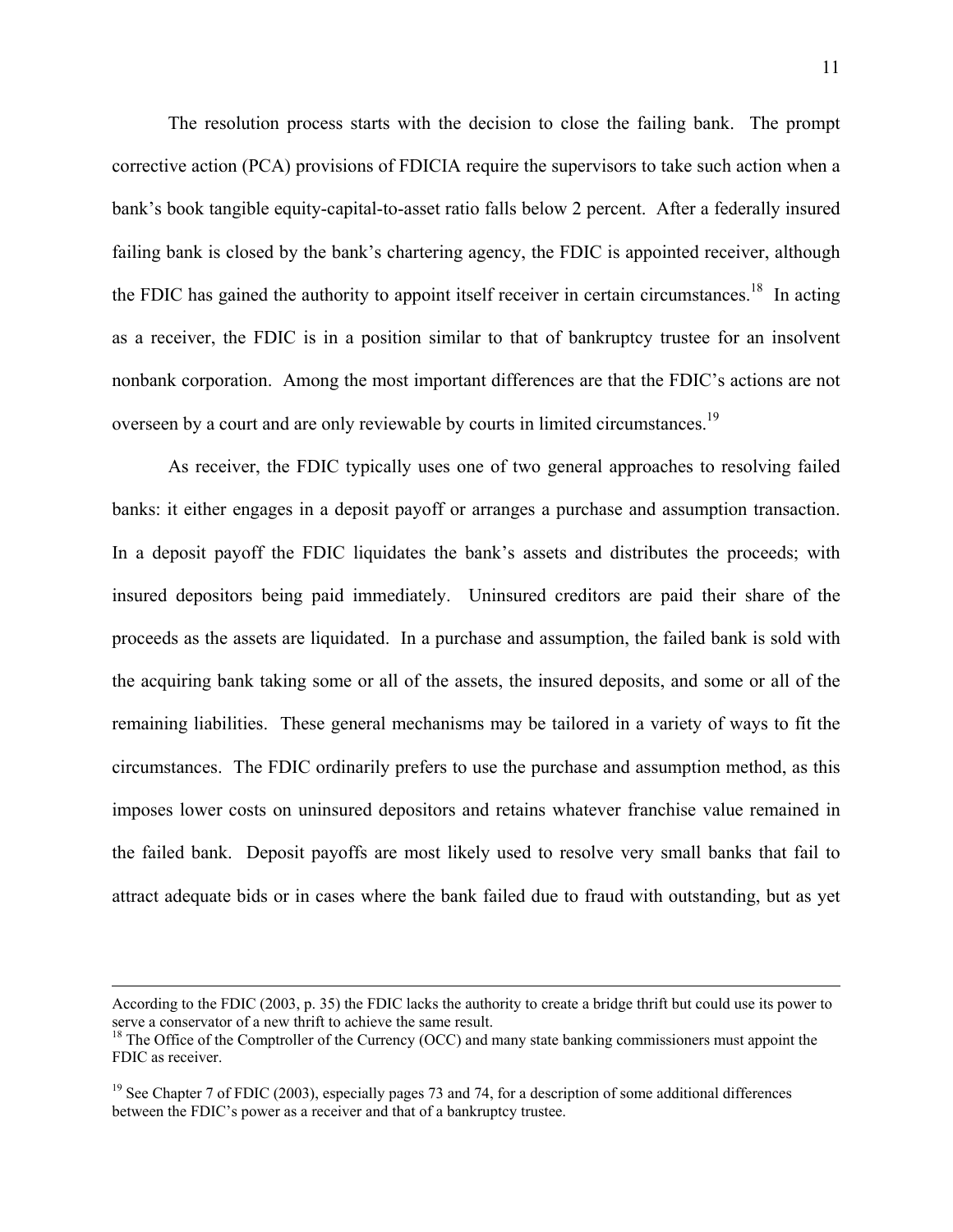unrecognized, liabilities or where the extent of the bank's contingent liabilities cannot be adequately evaluated.

Regardless of the method of resolution, some losses may be imposed on equity holders or on other claimants. When a bank is placed in receivership, equity holders are the first to have their claim reduced or, more commonly, eliminated. After that, under the "depositor preference provisions" of the 1993 Omnibus Budget Reconciliation Act creditors claims are settled in the following priority: (1) administrative expenses of the receiver, (2) secured claims (to the lesser of the value of the claim or the value of the collateral), (3) domestic deposits, both insured and uninsured, (4) foreign deposits and other general creditor claims and (5) subordinated creditor claims (12 U.S.C. § 1821(d)(11)). If the assets were insufficient to cover the claims of the insured depositors, the FDIC would guarantee their claims and would assume the insured depositor's priority.

 While the FDIC's two general resolution approaches are adequate for small bank failures, they are likely to prove inadequate in dealing with a large bank failure. Bovenzi (2002) points out that liquidation is unlikely to be the least cost resolution procedure for a "megabank" as the bank is likely to have considerable franchise value once it was recapitalized and permitted to resume operations. Moreover, he notes that even in the relatively simple case of Continental Illinois, potential acquirers demanded costly guarantees and assurances that likely would have raised the overall cost of resolution if the FDIC had undertaken an immediate purchase and assumption transaction.

Bovenzi (2002) suggests that a bridge bank structure is more likely for the resolution of a megabank. The FDIC (2003) describes bridge bank transactions as "a type of P&A in which the FDIC itself acts temporarily as the acquirer." The bridge bank assumes all of the insured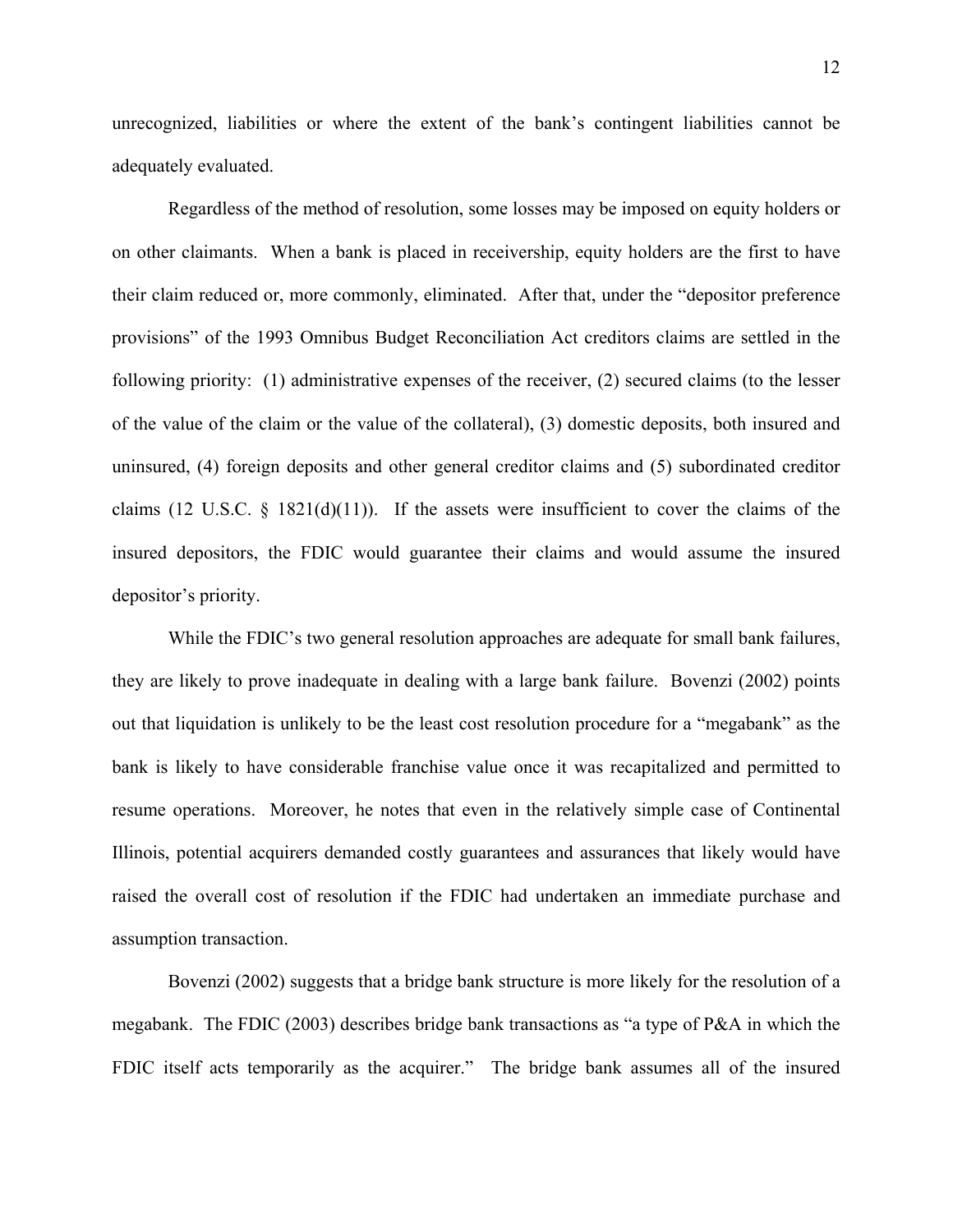deposits, but need not assume all of the assets or any of the uninsured liabilities. Those liabilities that are not passed through to the bridge bank receive payments as the assets are liquidated. After formation of the bridge bank, the FDIC selects a new CEO to run the bank until its final resolution can be arranged. The goal in operating the bank is to run the institution conservatively, preserve its franchise value, and "lessen any disruption to the community" (FDIC 2003, p.36). The advantage of a bridge bank is that it gives the FDIC time to arrange a purchase and assumption; it gives potential buyers time to evaluate the bridge bank; while permitting depositors access to their funds and enabling credit to flow where needed; and offers the possibility to haircut unsecured claimants who are not insured to the extent that assets are insufficient to cover their claims.

 Thus, the critical issue facing the FDIC in resolution is how much, if any, of the liabilities that are not either provided de jure deposit insurance coverage or are fully collateralized to pass through to the bridge bank. The FDIC must honor the priorities established by the depositor preference provisions in distributing the proceeds from the bank's assets. Bovenzi (2002) points out that it is likely that the shareholders of the original bank will be wiped out.<sup>20</sup> In most instances, some classes of creditors, such as the subordinated debt holders, will also likely be wiped out or suffer large losses. Moreover, Bovenzi (2002) notes that the FDIC can protect some creditor classes without protecting other classes with equal or greater priority, so long as no creditor class receives less than it would have received in liquidation. Thus, he notes that if systemic risk concerns are centered on a particular class of creditors, the FDIC could make that class of creditors whole, even though other creditors are limited to their share of liquidation proceeds.

1

 $20$  One would hope that this were always the case, for if equity holders didn't lose their stake then the bank should not have been closed – except in that rare instance when the bank is closed with (less than 2%) positive net worth.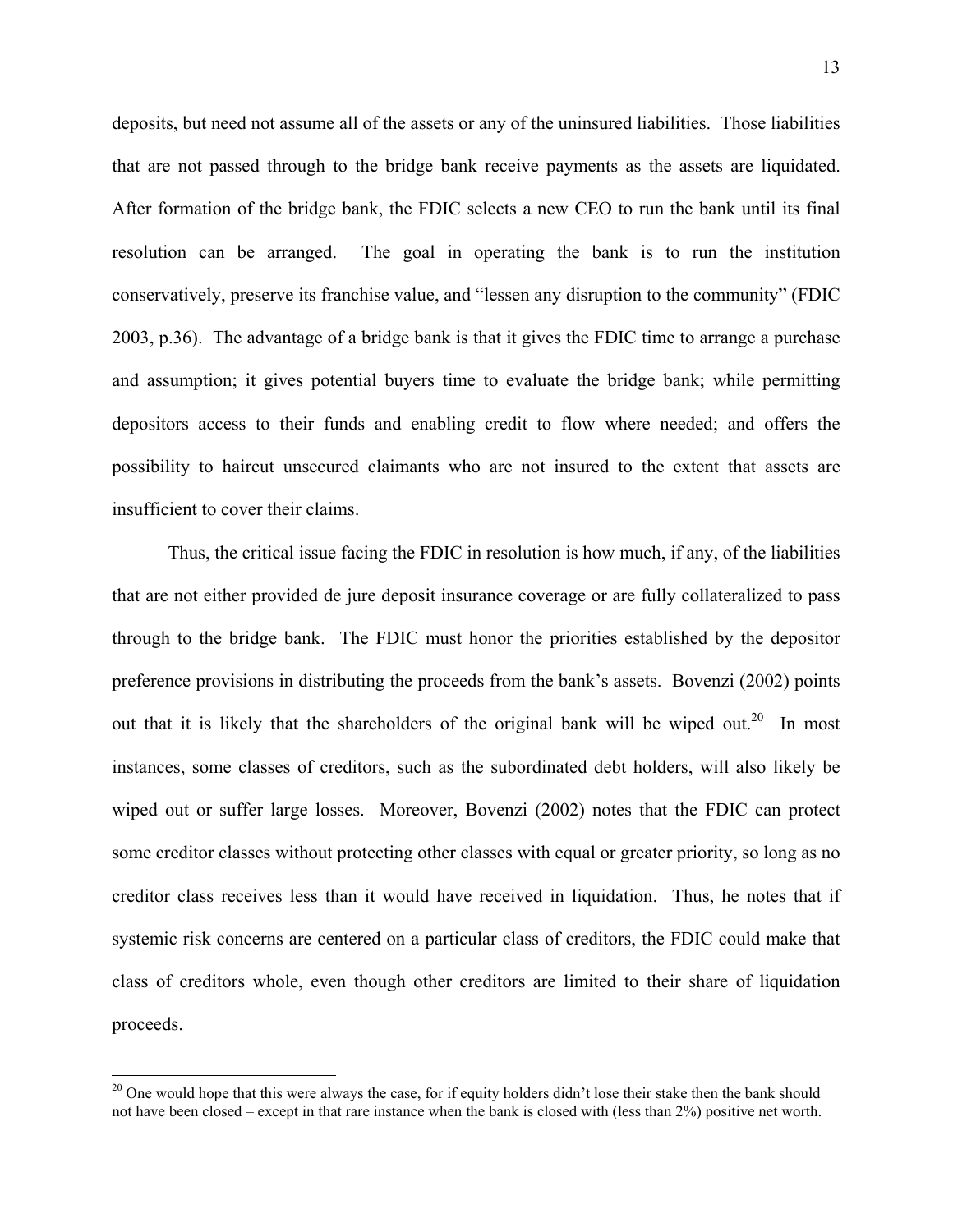#### **3.2 Potential problems with methods of resolving large bank failures**

A number of concerns have been expressed about the economic and financial consequences of resolving a large bank failure through liquidation. However, the alternative of having the FDIC provide financial support without closing the bank is also subject to important problems as well. Government attempts to avoid systemic risk problems by providing financial assistance, but otherwise continuing the normal operation of the bank and honoring all existing liabilities may eliminate almost all of the adverse impact of bank failure in the short-run, but may significantly distort management incentives, encourage moral hazard behavior, and place the taxpayer at great risk -- especially if the institution is economically insolvent.

 FDICIA deliberately created procedural hurdles to be overcome before the systemic risk exception could be invoked as a way of encouraging the FDIC to avoid such guarantees. Thus, the policy question is what kind of circumstances might arise that might necessitate invoking the systemic risk exemption and how they might be resolved.

 The following subsections evaluate the likely significance of a number of concerns about possible systemic risk problems that have been raised about the failure of large banks, and the extent to resolution procedures adequately address those concerns.<sup>21</sup> The last subsection overviews the current state of resolution issues.

#### **3.2.1 Contagious runs**

1

One common concern is that the closure of a bank with losses to depositors could lead to runs on other banks, even if they are solvent. A common version of this concern starts with the fear that uninsured depositors in other banks may run if they believe that the failure of one bank signals

 $21$  A potentially important issue in bank resolutions that is not addressed below is that of the liquidity of depositors' claims. Some types of bank deposits are used as money. Delayed access to these deposits imposes may impose large costs on credit constrained depositors. We do not address this issue in large part because it has not been an important problem in the failure of large banks and because the housing enterprises do not issue money-like deposits. See Kaufman (2003) for a further discussion of the issue of liquidity of bank deposits.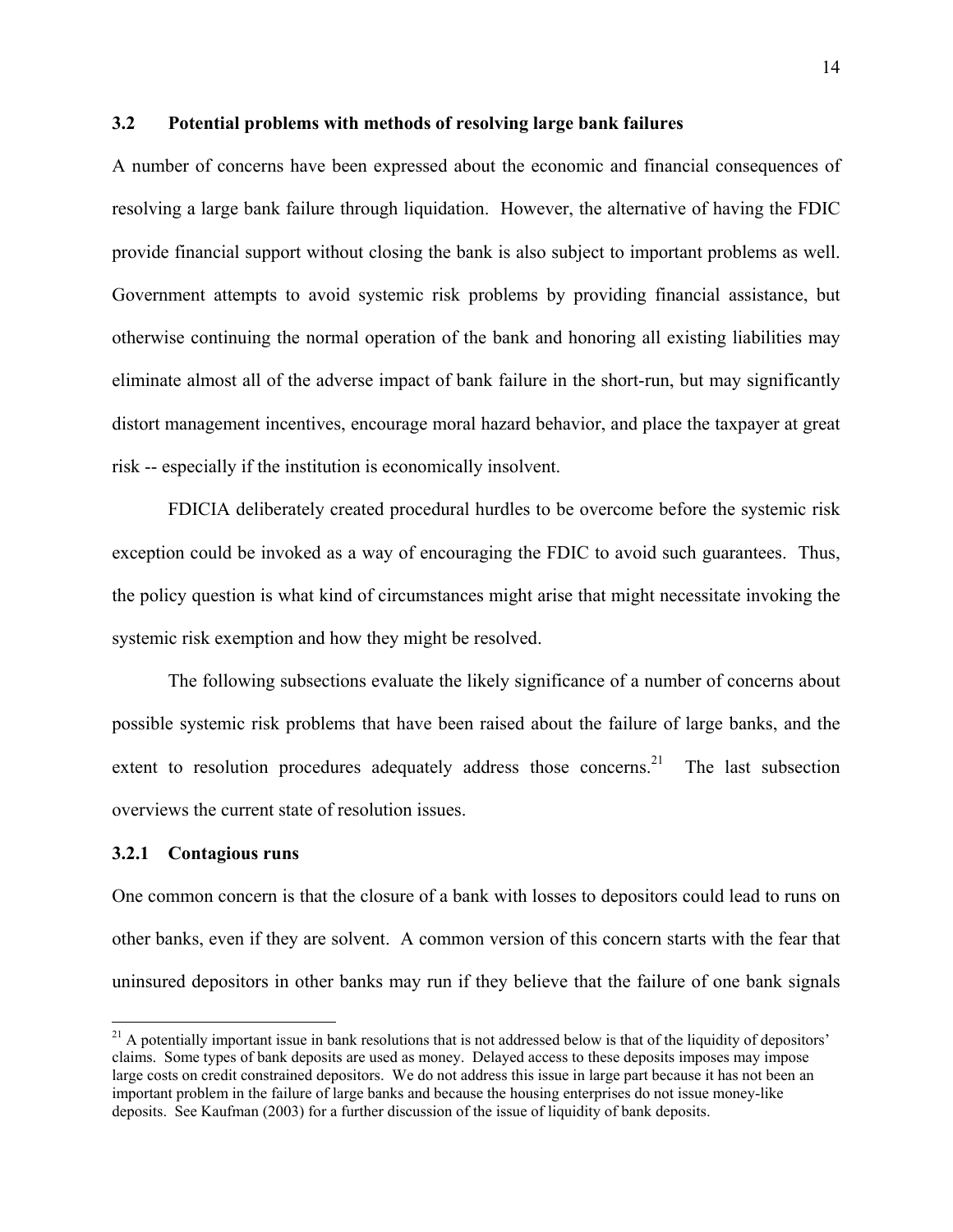an increase in the probability of failure of their bank. This fear is that depositors may perceive the cost of mistakenly making such a withdrawal if their bank turns out to be solvent is minimal as the funds can always be redeposited in the bank. However, if their bank is insolvent then immediate withdrawal could protect the depositors from significant losses. Yet, the problem with deposit runs on solvent banks is that banks rarely have sufficient liquid funds to cover all possible withdrawals. Solvent banks may try to cover the withdrawals by selling assets, but the losses from such a "fire sale" of assets may cause a previously solvent bank to become insolvent. Concerns about such deposit runs are frequently given as a reason for the creation of the FDIC.

While the possibility that a failure of a large bank might trigger contagious runs on solvent banks may sound plausible, it lacks empirical support. Kaufman (1994) reviewed a large number of studies of bank failure and concluded that there is virtually no evidence of contagious bank runs. The banks that have historically been run upon were of doubtful solvency before the run. One reason that such deposit runs are not observed is that deposit withdrawals may not be costless because they could damage banking relationships that are valued by the depositor. One way to further reduce this potential uncertainty about individual bank's solvency is for bank supervisors to engage in timely resolution and avoid both the use of implicit guarantees and forbearance. To the extent that bank supervisors have superior knowledge about bank asset quality, they should always act on that information by closing insolvent institutions, and communicate this information to the public. Prompt resolution of insolvent institutions almost eliminates depositor incentives to engage in runs. In effect, the supervisors would be acting as "delegated monitors" in the Diamond (1984) sense, and to the extent they are credible, then losses to depositors are likely to be low, since the regulators act to ensure that they are borne by the equity and subordinated debt holders instead.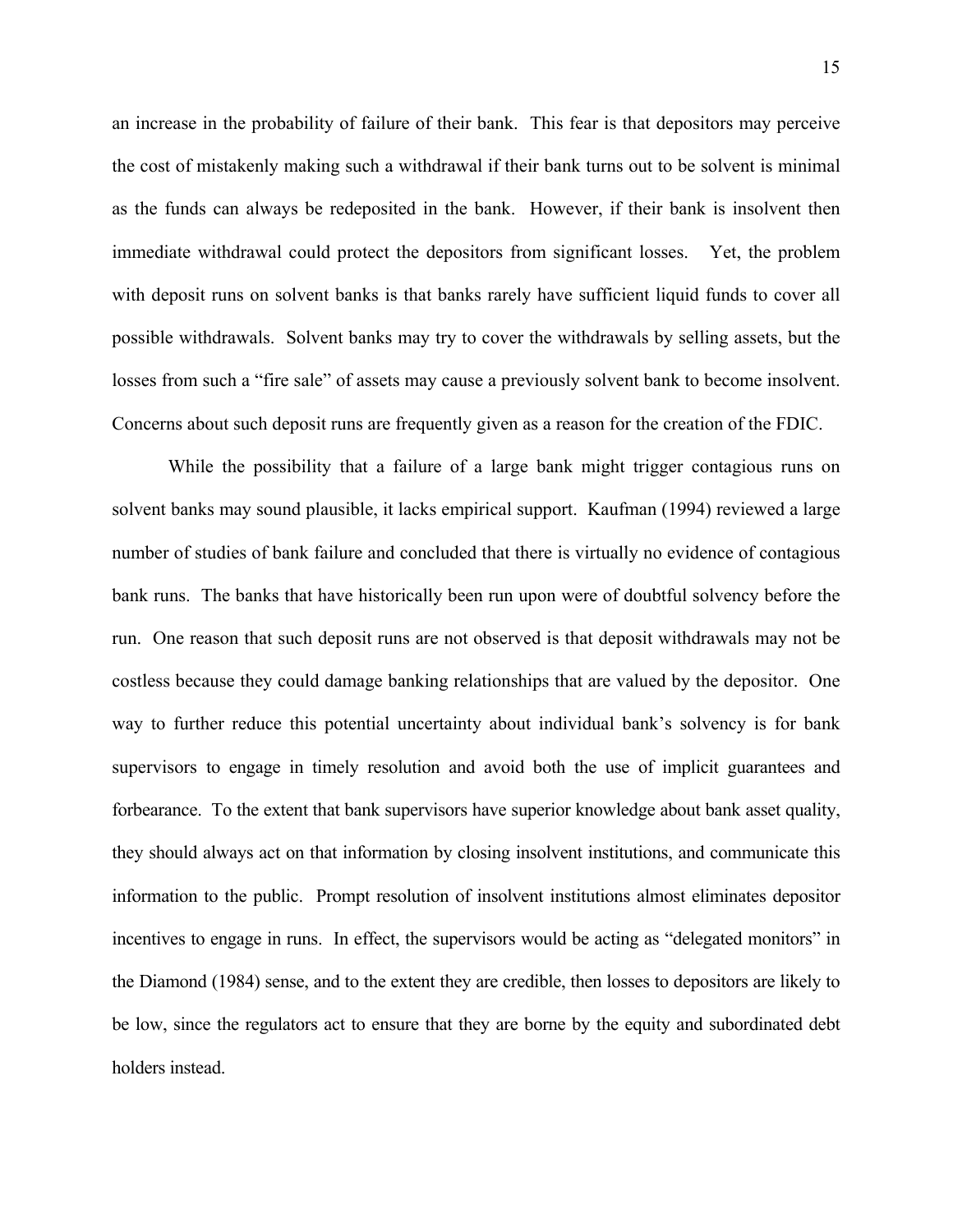If for any reason the supervisors do not resolve a bank until the losses exceed equity and subordinated debt, they may be forced to honor any implicit liability guarantees they have made to the other creditors as a result of perceptions that some banks are too-big-to-fail. If the supervisors fail to honor the implicit guarantee then creditors at other banks are likely to decide that the supervisors would not honor the implicit guarantee on their claims either. Uninsured creditors at other financially weak banks are likely to seek to re-contract, either by demanding higher interest payments or by withdrawing their funds, creating the potential for a rational run on other banks. Essentially, this is what happened when the Ohio Deposit Guarantee Fund collapsed, where depositors withdrew funds at other troubled banks when it became unclear that the state of Ohio would back its implicit obligation to the Ohio Deposit Guarantee Fund (Kane, 1987). Given this potential, if supervisors do not plan on guaranteeing a particular type of liability, they should terminate the market's belief in implicit guarantees by explicitly announcing a credible resolution plan that would not guarantee the liabilities.

Although a run on a large, solvent bank could create some undesirable disruption in financial markets, such a run need not force the bank to become insolvent. Banks have the option of using good collateral to borrow from the Federal Reserve at a short-term penalty rate that surely is more attractive than resorting to asset fire sales. In this regard, the discount window is a critical component in forestalling runs that might create liquidity problems for otherwise solvent institutions.

#### **3.2.2 Direct interbank credit exposure**

Another way in which a bank failure could adversely impact the financial system is through the contagion effect of default by the failing bank on loans made to it by other banks. Banks routinely borrow and lend short-term funds in various interbank markets, including the federal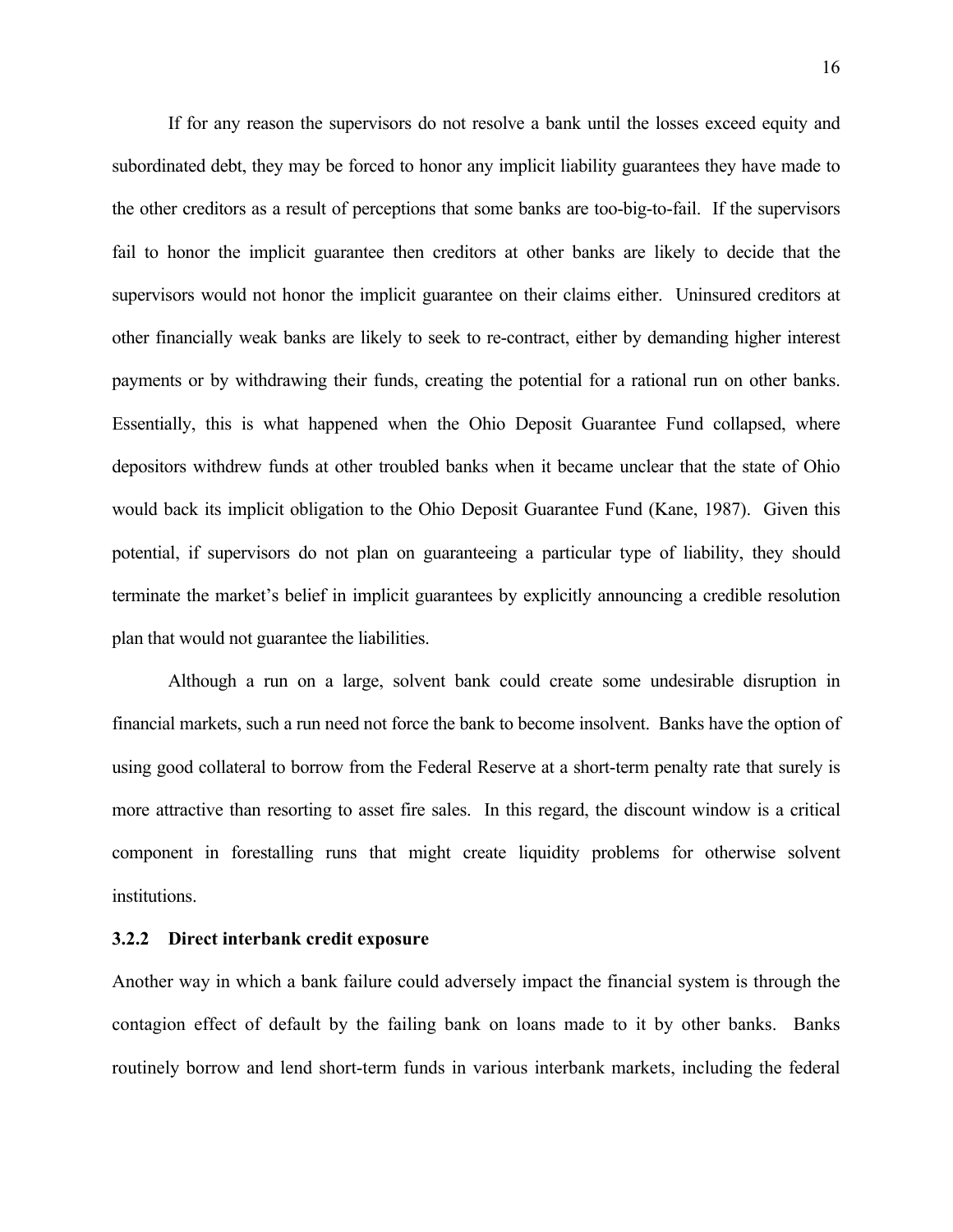funds market. One of the reasons given for protecting all of Continental Illinois's creditors was fear that failure to do so could have lead to financial problems at a number of smaller banks that had leant money to the failed bank through the federal funds market.

The concern about direct interbank credit exposure, though, has also been overstated. In the specific case of Continental Illinois, those banks with unsecured deposits could reasonably expect to recover almost all of their balances. Even though 65 banks had uninsured balances with Continental Illinois in excess of their capital (U.S. Congress, 1984, pages 16-18), Kaufman (1990) determined that creditors were expected to recover 96 percent of these balances, with the result that only two banks would have losses of between 50 and 100 percent of their capital. Moreover, since that time FDICIA directed the Federal Reserve to develop new regulations limiting interbank credit exposure in order to minimize any remaining risk. In response, the Federal Reserve adopted Regulation F that requires that banks have a written policy to "prevent excessive exposure to any individual correspondent in relation to the condition of the correspondent."<sup>22</sup> If the correspondent bank is not at least adequately capitalized, Regulation F further restricts a bank's total exposure to its correspondent to 25 percent of the respondent's capital.

#### **3.2.3 Credit exposure as by-product of service provision: Payments**

A third general mechanism for contagious spillovers from the failure of one bank to many is the workings of a variety of financial systems that generate interbank credit exposure as a part of the provision of some other service. Perhaps the area of greatest concern is that of the payments system, in which a bank receiving a payment may allow its customer to withdraw the funds before the bank receives good funds from the paying bank. Similar problems may arise in

 $22$  Regulation F may be found at 12 C. F. R. 206.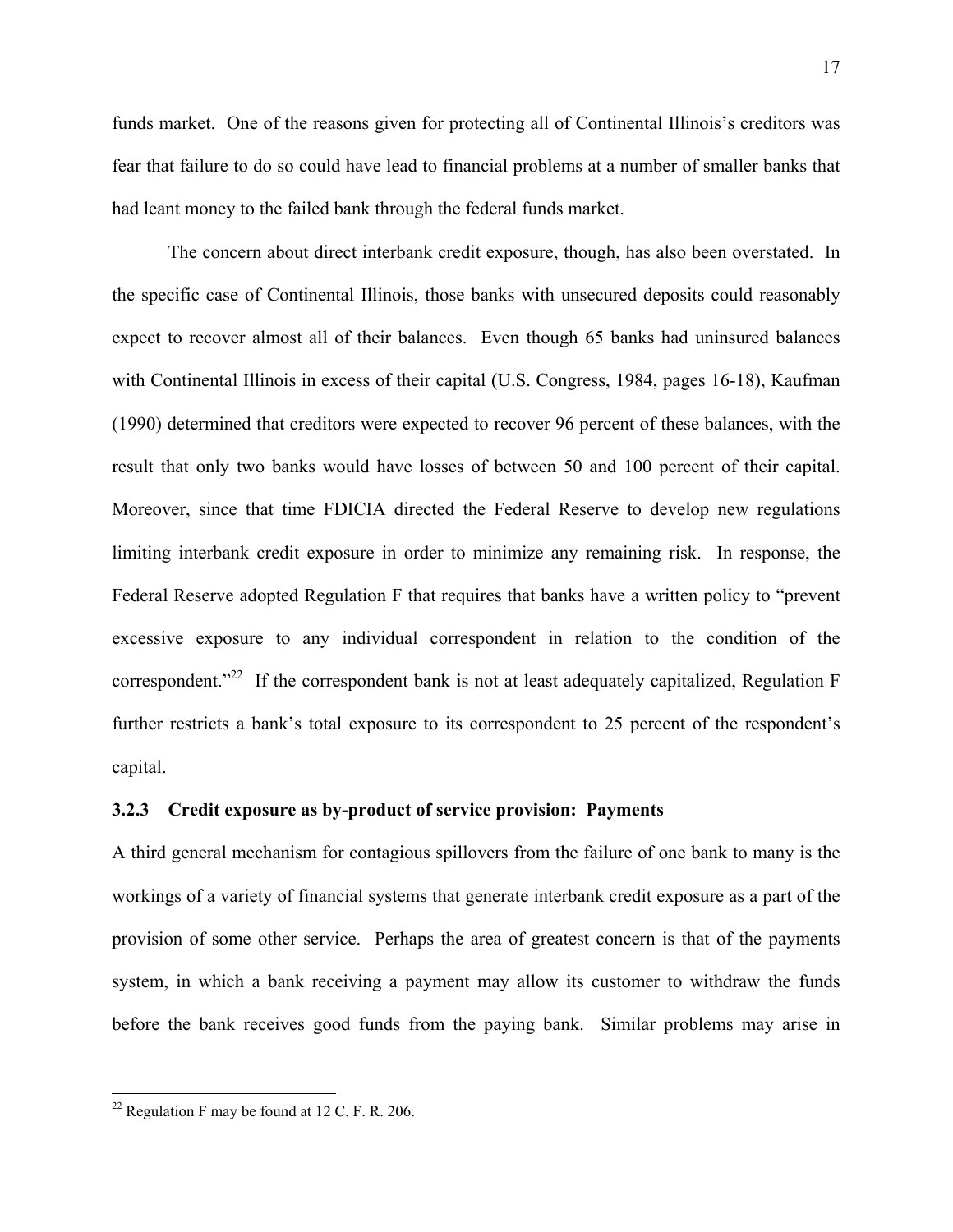settling foreign exchange and securities transactions, where simultaneous delivery versus payment is not always feasible.

 Eisenbeis (1997) discusses two types of payment systems that are especially dependent on the creation of interbank credit exposure. One such payment system cumulates transactions throughout the day from its members, tracking the net balance of each participant. Then, at the end of the day, each bank makes or receives a single payment in settlement for its net obligation. The advantage of such a "net settlement" system is that it minimizes the demand on a bank's liquidity. The disadvantage is that if one or more banks fail prior to settlement, the other banks in the system are exposed to credit risk with the amount of exposure depending on the payment system's rules for distributing losses and/or the relevant bankruptcy law(s) that may be applied to the various participants. In response to the risks created by netting settlement payments systems, bank supervisors and central banks have encouraged a movement towards real time gross settlement systems (RTGS). In a RTGS, each transaction is processed and settled separately, in real time, throughout the day. Such a system does not create interbank credit exposure; but it may increase banks' need to hold liquid assets.

 Most wholesale payments processed by U.S. banks are made through Fedwire or the Clearing House for Interbank Payments System (CHIPS), which is operated by the New York Clearing House. Fedwire, operated by the Federal Reserve, is an RTGS. CHIPS provides bilateral and multilateral real time netting to provide payments finality for all released transactions, with any payments not released during the day being settled on a multilateral net basis. The bank supervisors recognize the potential risks associated with Fedwire, CHIPS and other large value payment systems and the Board of Governors of the Federal Reserve System (2001) has issued a policy statement intended to limit that risk exposure.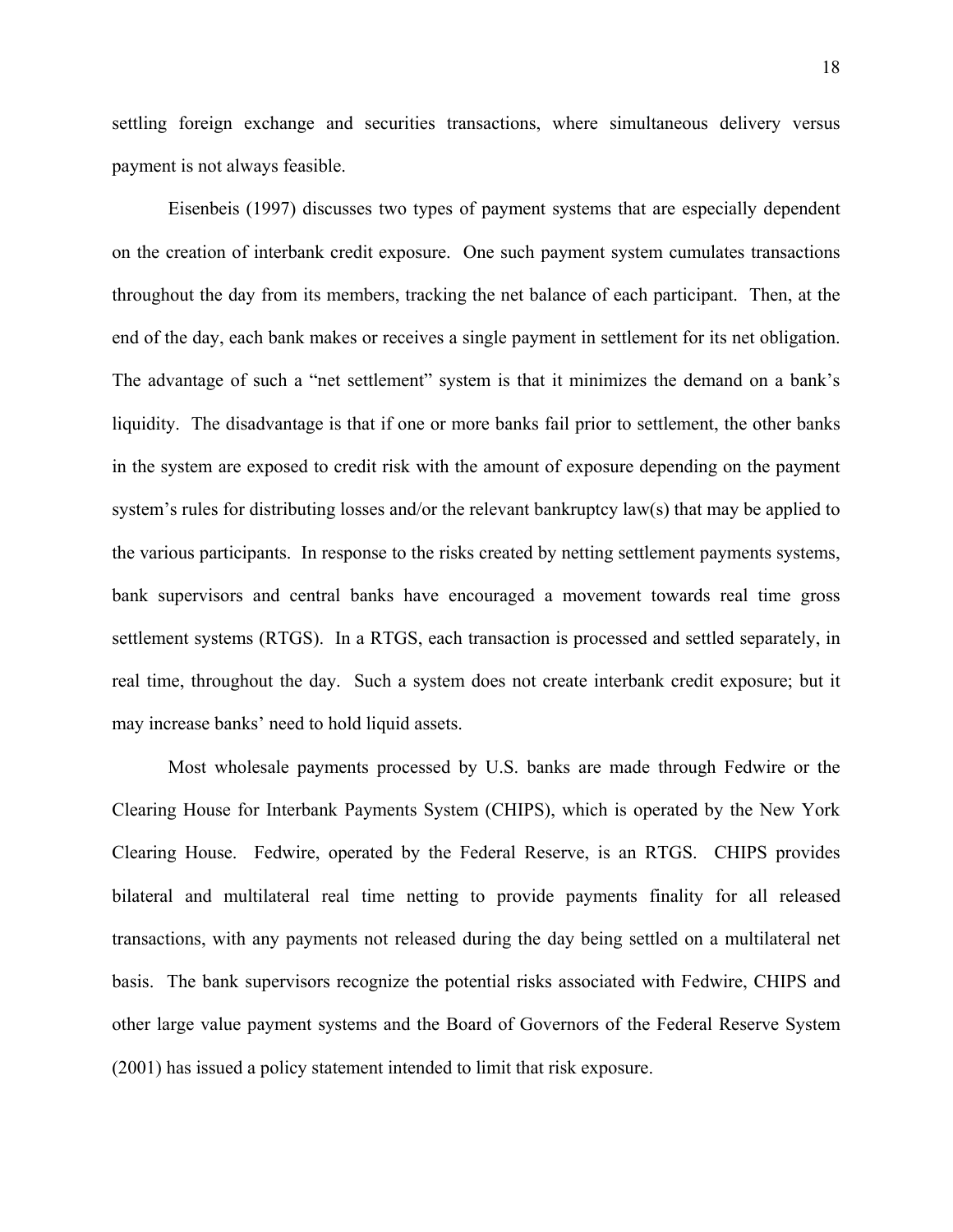Eisenbeis (1997) points out that interbank credit may also arise in the context of international payments systems. Historically the largest part of this risk arises from settling payments in different currencies at different times, a risk frequently referred to as "Herstatt risk" after the losses many banks incurred in the 1974 closure of Herstatt Bank in Germany. The losses involved were the result of the timing of the closure of the Herstatt bank, which was after the Deutchmark claims had been settled, but before the bank's dollar claims had been settled. It should be noted that this did not affect the amount of the losses incurred by the creditors of Herstatt bank, but only the distribution of the losses among claimants. This source of risk has been largely eliminated by the creation of Continuous Linked Settlement (CLS) Bank, according to Miller and Northcut (2002).<sup>23</sup> Along the same lines, U.S. bank supervisors are working with the two large banks that control the clearing of US securities transactions to have an alternative should one of the two banks fail (Paletta 2004).

#### **3.2.4 Credit exposure as by-product of service provision: OTC derivatives**

 $\overline{a}$ 

An area that creates longer-term credit exposure and other dependencies is that of over-thecounter (OTC) derivatives, which are customized derivative contracts between two parties. Credit exposure arises from OTC derivatives to the extent that the present value of payments by one party exceeds the present value of payments by the other party. The credit exposure on OTC derivatives may, but need not, be backed by collateral.<sup>24</sup> The largest commercial banks use OTC

<sup>&</sup>lt;sup>23</sup> Groenfeldt (2002) argues that one of the main reasons for the creation of CLS Bank was the threat of supervisory actions if banks did not take some action to reduce their credit exposure on foreign exchange transactions.

<sup>&</sup>lt;sup>24</sup> In contrast, contracts traded on options and futures exchanges, such as the Chicago Mercantile Exchange and the Chicago Board of Option Trade, are collateralized through the use of maintenance margin accounts on all customer positions. All contracts are with the exchange and do not involve contracts between pairs of buyers and sellers. The exchange, by virtue of the maintenance margin accounts, therefore always has the funds to settle the transaction, even if one of the parties fails. One important limitation of exchange-traded derivatives is that the contracts are standardized as to index and maturity, whereas OTC derivatives may be based on any index and for any time period agreeable to the two parties.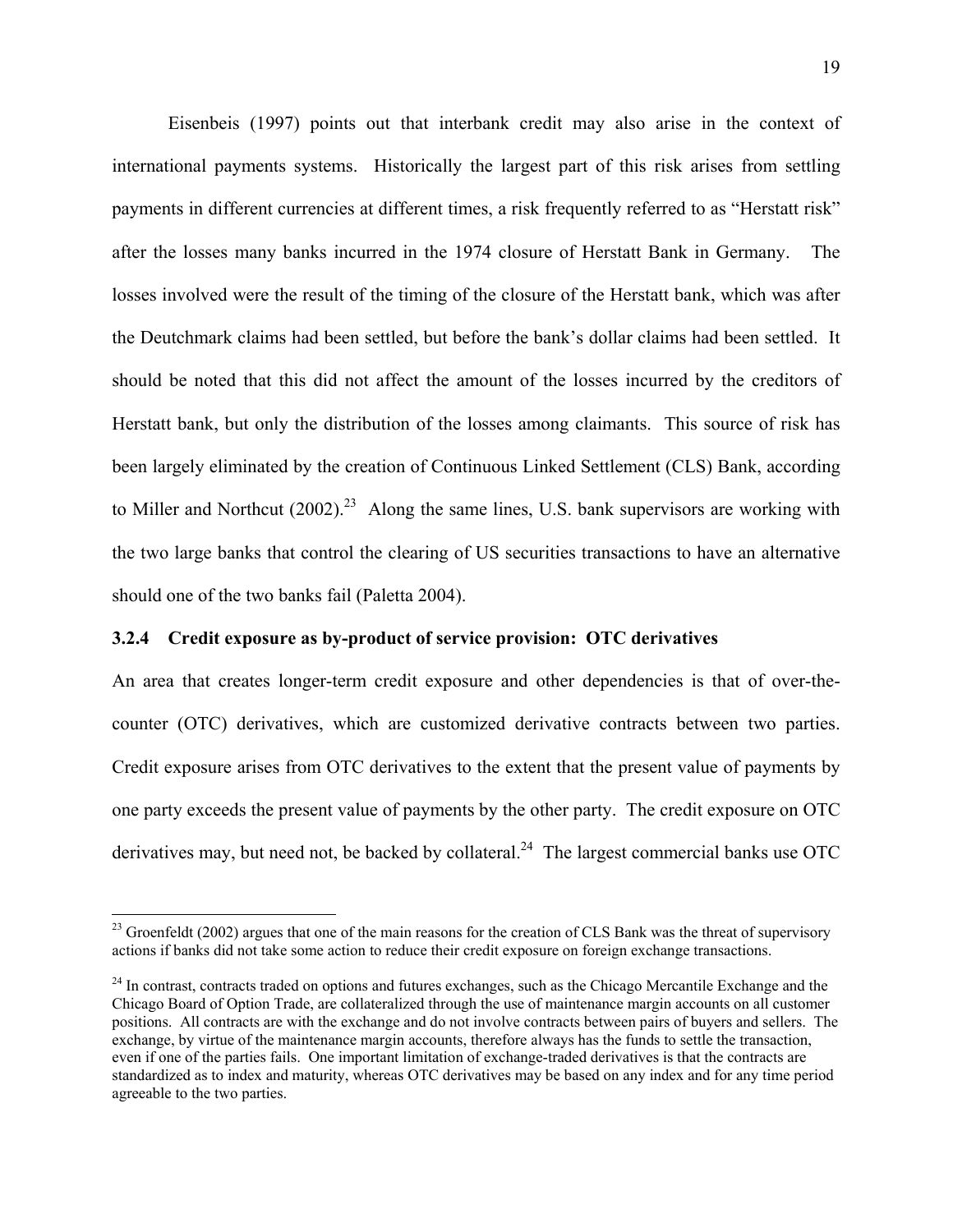derivatives both to manage their own credit exposure and to act as dealers providing risk management services to their customers.

Bliss (2003a) discusses legal issues relating the OTC derivative contracts of a failing firm, including a review of the standard legal contract, the treatment of the contracts under general bankruptcy law in the US and around the world, and the special provisions relating to FDIC resolution of failing banks. In particular, the FDIC has the right to transfer qualifying financial contracts to another financial institution, including a bridge bank, provided the counterparty to the contract is notified by noon the next business day.

Bliss (2003b) argues that probably the best approach to resolving a failing large complex financial firms with substantial OTC derivatives portfolio would be to intervene before the firm became insolvent, as required under FDICIA. Bank supervisors and/or the central bank could facilitate a collective agreement between the failing firm and its counter parties, by encouraging them to resolve their credit problems privately. Private resolution, as happened with Long Term Capital Management (LTCM), may maximize the total recoveries by counterparties.<sup>25</sup>

Kaufman (2003) considers the disposition of the OTC derivatives portfolio of a bank that has become insolvent. He argues that liquidation of the contracts would leave the counterparties with unhedged positions and could result in fire sale losses as the counterparties sought to reduce their risk exposure by closing out their now unhedged positions. He notes a perception that, because of this problem, the FDIC would likely transfer the derivatives portfolio to another bank without imposing losses on the derivatives counterparty. As an alternative, Kaufman (2004c) suggests that contracts be continued but that the FDIC require those counterparties with a positive mark-to-market value of their portfolio pay a penalty to the FDIC in an amount equal to the losses they would have incurred had their position been liquidated.

<u>.</u>

<sup>&</sup>lt;sup>25</sup> The Federal Reserve did not inject funds into LTCM. See Edwards (1999) for a discussion of LTCM's resolution.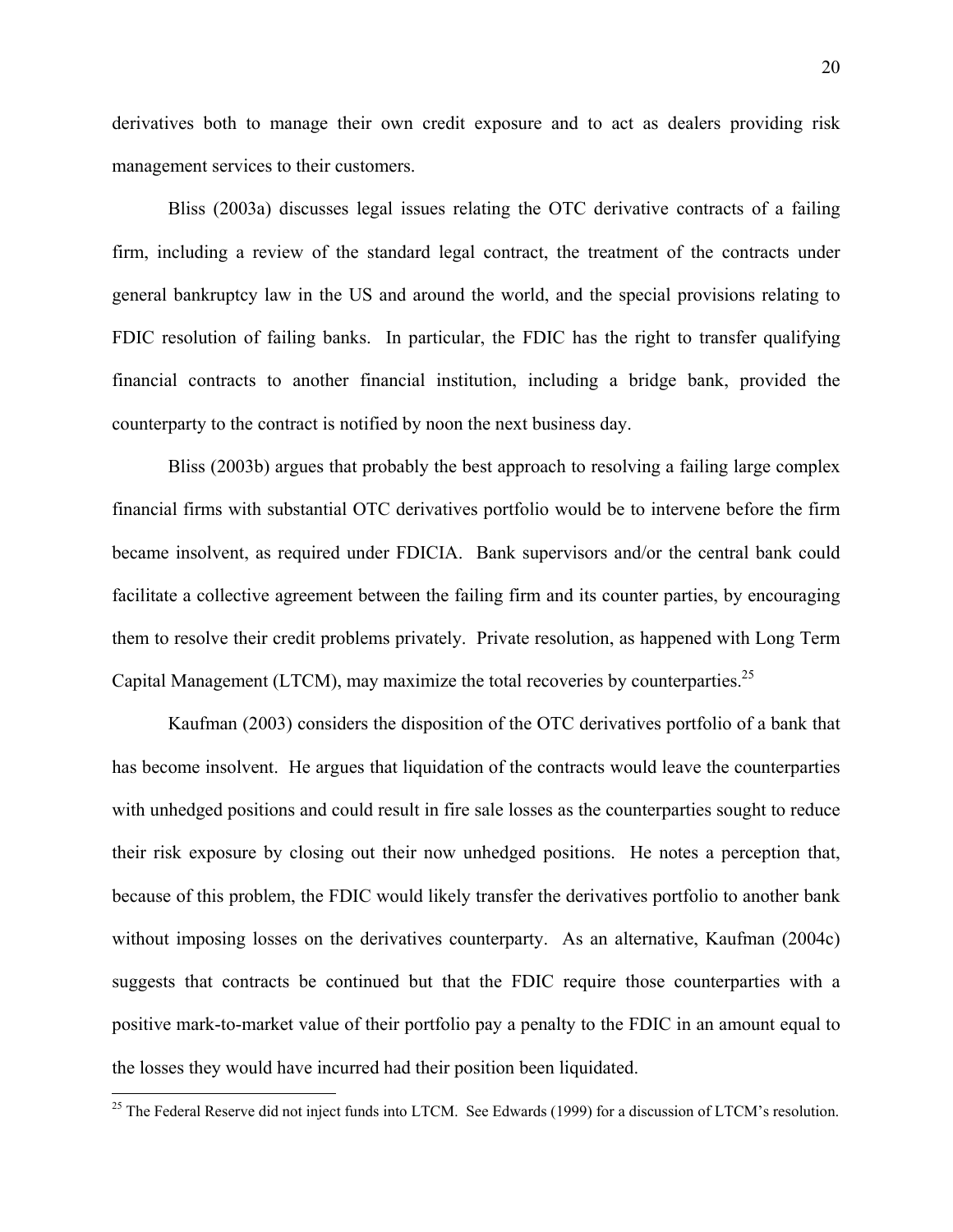Both Bliss (2003a, 2003b) and Kaufman (2004c) focus on the handling of the credit losses associated with derivatives portfolios. However, merely allocating the credit risk is not the only problem with resolving the derivatives portfolio of a failed bank, nor even necessarily the most difficult problem. By construction, derivatives values are highly sensitive to changes in market rates and prices, with the simplest derivatives equivalent to highly leveraged positions in financial claims. The benefit of hedging in the derivatives market relative to the cash market is that hedging with derivatives allows hedging of very large exposures with far lower credit exposure and funding requirements. However, this very benefit means that transferring the portfolio of derivatives contracts may pose problems both for the receiver of the failing bank and for the buyer(s) of the portfolio.<sup>26</sup>

The problem for the receiver would arise if the bank's derivatives portfolio were partially hedging the bank's on-balance-sheet exposure and/or on-balance-sheet exposures were being used to hedge derivatives positions. The removal of the derivatives portfolio would leave the onbalance sheet positions unhedged, possibly resulting in additional gains or losses depending upon the net exposures of the failed bank's portfolio and changes in market prices.  $27$  Would these gains and losses be absorbed by the FDIC, by the uninsured creditors of the failed bank awaiting payment from the liquidation of some of the assets, or some combination (e.g., the FDIC absorbing part of any net losses but transferring any net gains to the uninsured creditors)?

The other problem is finding a bank to take all or part of the derivatives book. If the derivatives book were sold, the buyer(s) would be taking interest rate risk exposure at least equal

<sup>&</sup>lt;sup>26</sup> See Stulz (2004) for a general discussion of the problems associated with reestablishing hedges in the wake of the failure of a large market participant. See also Wall, Tallman and Abken (2000) for a more focused discussion of one of the problems that may arise from firms trying to reestablish hedges after the failure of a dealer.

 $^{27}$  A similar problem would arise to the extent that the failing bank was relying on dynamic hedging to manage risk exposure. In this case, not only would the bank need to maintain its existing derivatives portfolio, but it may have to enter into new contracts to be properly hedged.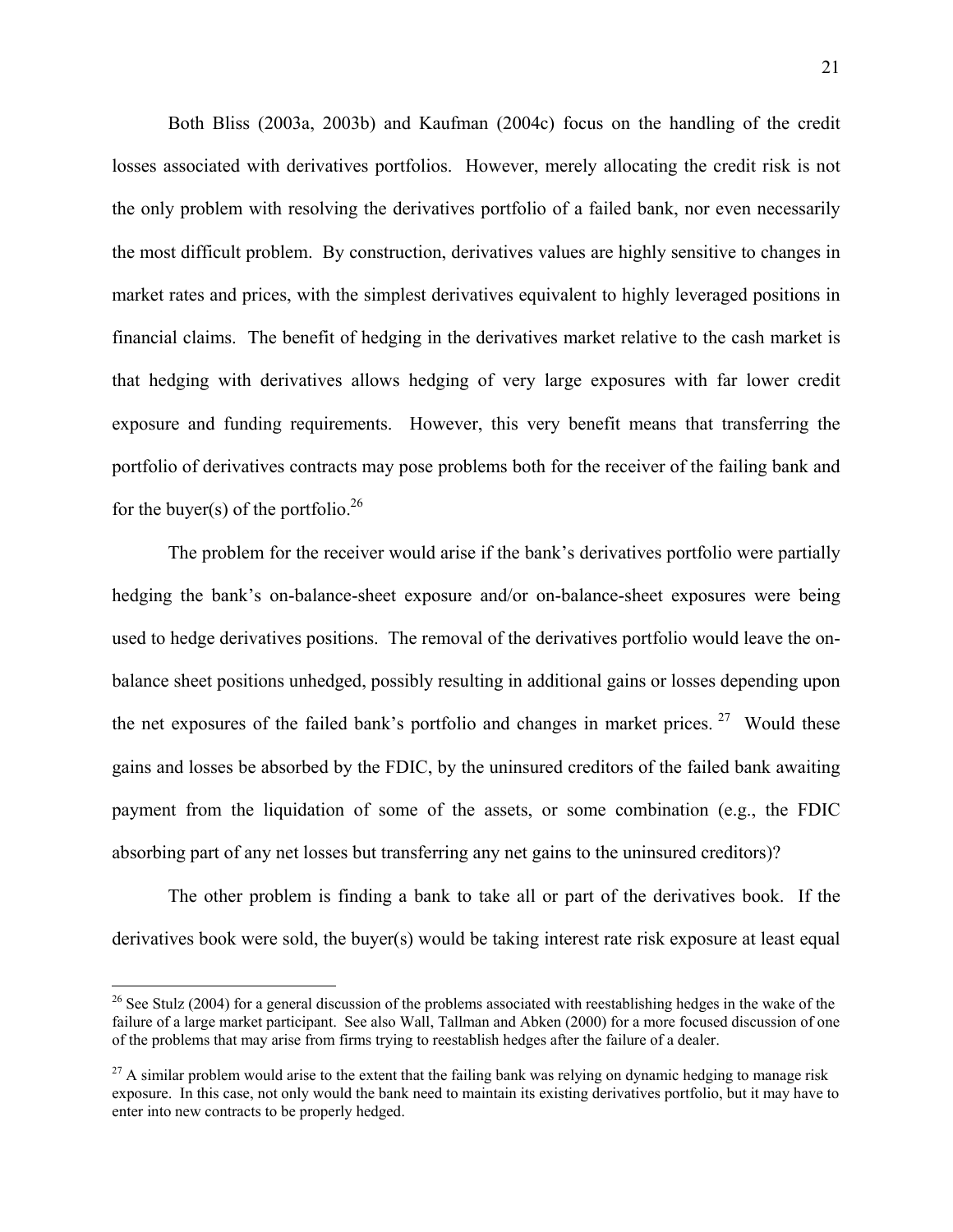to that of the selling bank. The buyer(s) must either already have a natural hedge for this position or create new hedges very shortly after assuming the position. The buyer(s) would also have to assume the failed bank's current and potential future credit exposure to individual counterparties.

One solution to the risk management question is to transfer the derivatives book to the bridge bank and let the bridge bank manage the portfolio. The problem with doing so is the question of the credit losses that would otherwise be borne by the derivatives counterparties. This problem may not be too large, as many market participants will have demanded collateral for their net credit exposure, especially if the market recognizes the bank's financial problems well before it is resolved. This collateralization route suggests an alternative that may minimize disruptions to the markets for risk management, and give the OTC derivatives a priority claim over most other uninsured liabilities. If the bank were promptly resolved and the derivatives counterparties know that they have priority, then counterparties would know that any hedges they may have put on would remain intact and that they may not be exposed to credit losses either. Thus, they may not have an incentive to attempt to unwind their positions, which would avoid or significantly reduce any disruption to derivatives markets that might otherwise occur.

#### **3.2.5 Loss of bank services**

As is the case with the failure of any firm, the failure of a bank forces its customers to seek services from other financial services firms. Benston (2004) argues that the cost to bank customers from failure should be less than those associated with other firms because bank services are readily obtainable from many suppliers. In contrast, he argues many nonbank firms offer products and services that are obtainable from other parties only at very high costs. The availability of banking services was a critical issue in evaluating bank mergers after the Bank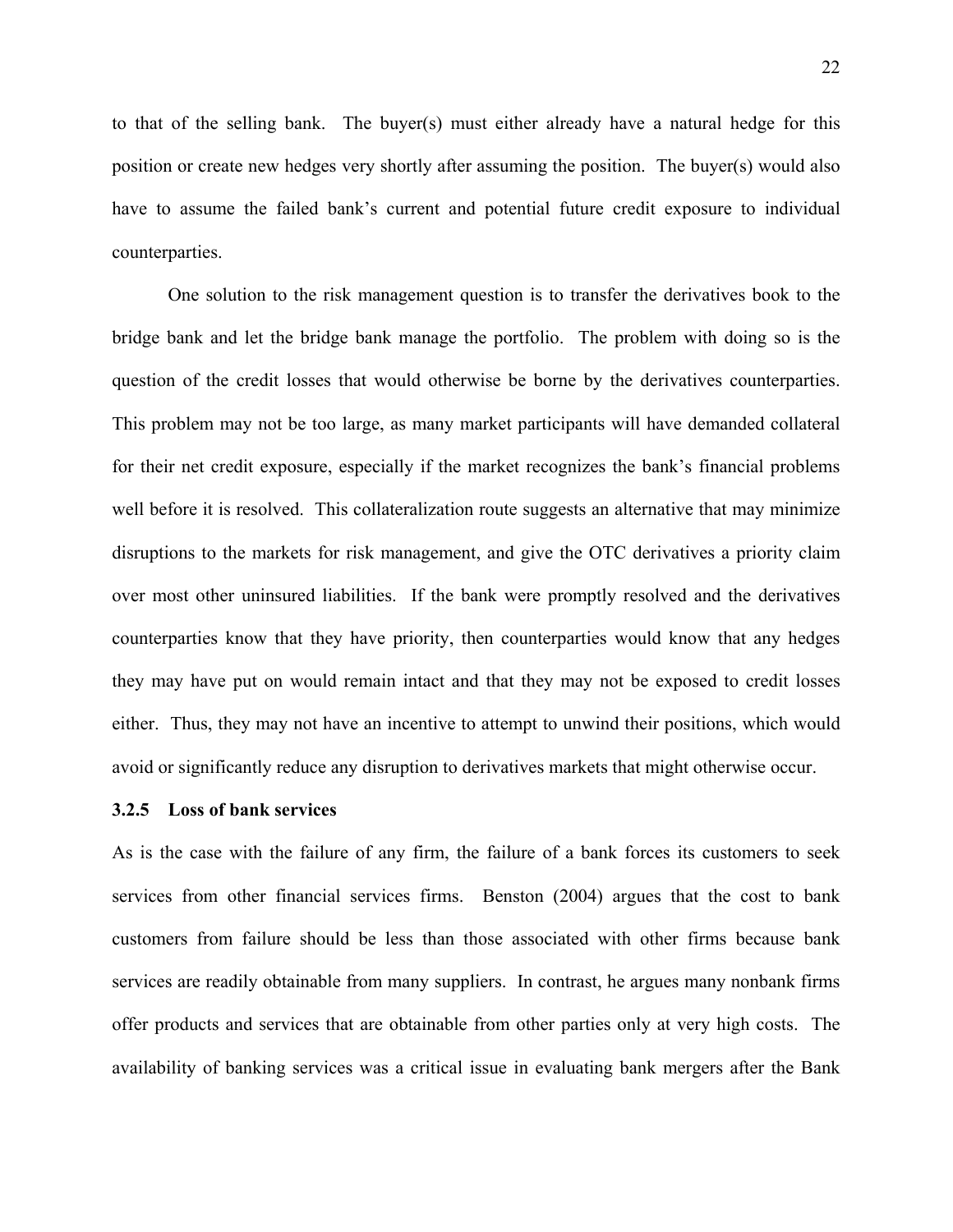Merger Acts of 1963 and 1966, which provided a convenience and needs exception that would permit mergers to take place that would otherwise violate the antitrust laws in order to maintain banking services in a community. Similarly, as a part of its resolution powers the FDIC was permitted to create and fund a bridge bank if it were necessary to maintain banking services within a community, or for a class of customers.

The counter to Benston is that banks specialize in informationally intensive loans and that the failure of a bank may result in at least temporary interruption of good loans, which could have larger economic consequences. A large number of studies have examined the macroeconomic impact of bank failures both in the US and abroad with mixed results.<sup>28</sup>

 Overall, while the failure of a large bank would almost surely have an adverse impact on some of the bank's credit customers, as Benston (2004) points out, such a failure is often less disruptive to customers than the failure of a large non-bank firm. The loss in service would be further reduced to the extent that the FDIC formed a bridge bank. However, to the extent the bridge bank is not a perfect substitute for the original bank, two other factors now also mitigate concerns about loss of services. First, the change in branching laws and movement to full interstate banking has expanded the number of offices and brought alternative banking services to a broader range of customers than was the case when branching was either restricted or prohibited by state statute. Second, the informational advantage that local banks have had in assessing commercial credit quality has eroded. Large commercial customers have access to a variety of short-term borrowing options that may substitute for borrowing from a single bank, including both the commercial paper market and the syndicated loan market (Bassett and Zakrajšek 2003), while credit scoring and related methods have proliferated in small business

<sup>&</sup>lt;sup>28</sup> See Benston and Kaufman (1995) for an overview of much of this literature. More recent papers include Ashcraft (2003), Brewer, Genay and Kaufman (2003), and Ongena, Smith, and Michalsen (2003).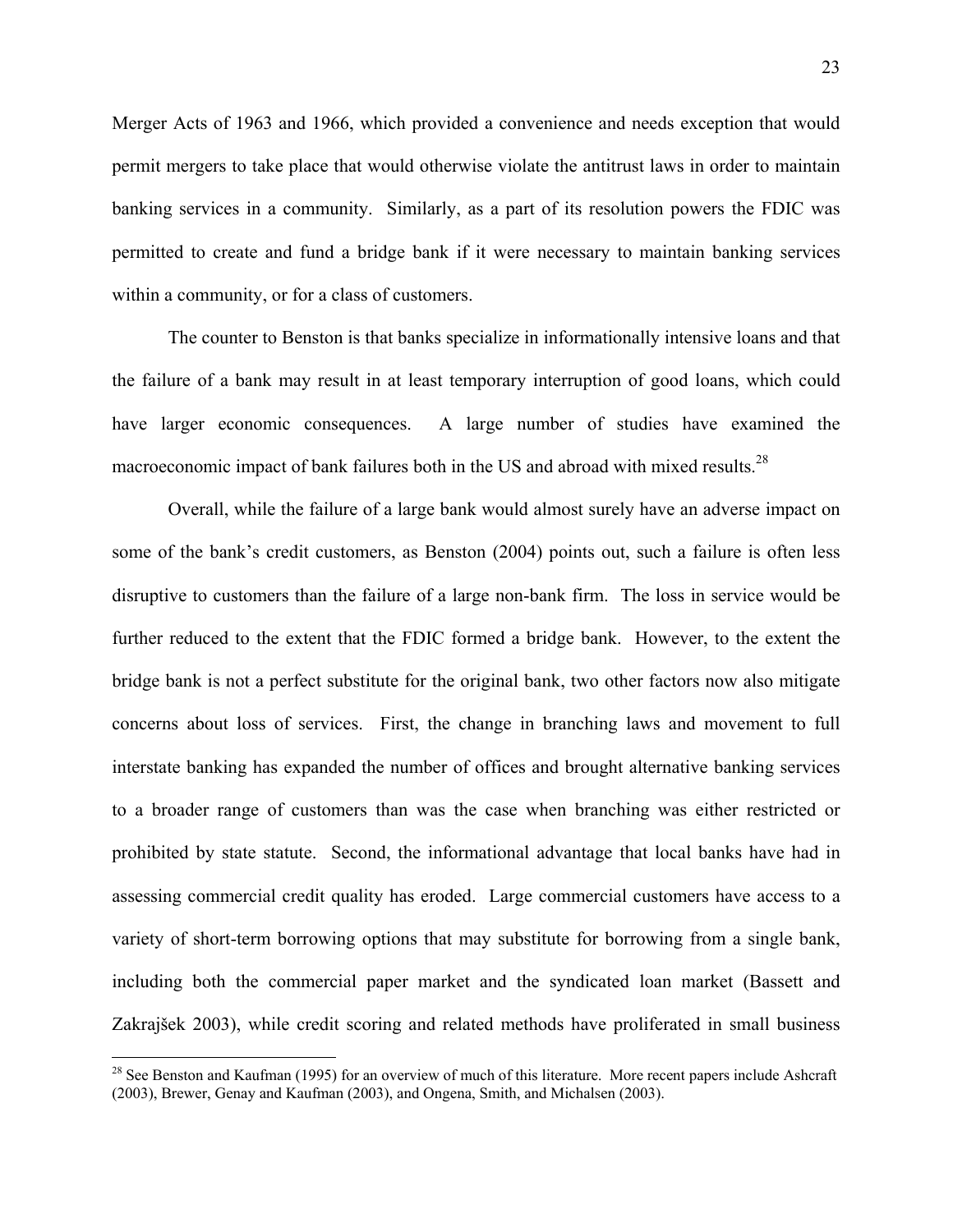lending such that borrowers can now access credit from distant lenders (Berger, Frame, and Miller, forthcoming; Frame, Srinivasan, and Woosley 2001).

#### **3.2.6 Activities outside FDIC jurisdiction**

While the FDIC is almost surely going to be the receiver of a failed, large domestic commercial bank, the parent holding company and nonbank affiliates of the bank are ordinary corporations for the purposes of bankruptcy law. As such, their resolution would be in the hands of the bankruptcy court and trustee. Moreover, the FDIC is unlikely to have the same level of discretion with the foreign operations of a failed bank that it has with the bank's domestic operations.

Herring (2002) considers the problems associated with resolving the failure of international financial conglomerates. He notes that advances in information technology have lead conglomerates to centralize control of the organization to maximize economies of scale and scope. The result is management in an integrated fashion with only minimal concern for separate legal entities and international borders. He argues that "fundamental problems" arise from conflicting approaches to bankruptcy policies across regulators and countries. For example, some authorities may be concerned about maintaining going concern value or financial stability whereas others may focus narrowly on keeping assets within a country or affiliate (ring fencing) to satisfy claimants in their country. He quotes the President's Advisory Group on Financial Markets (1999, p. E6) as stating: "Once a non-bank is placed into bankruptcy, the interests of its creditors, not the market or the economy, prevail under the Bankruptcy Code." Herring (2002, p. 37) argues that as a result of the patchwork system of existing laws and the lack of adequate planning, the failure of an international financial conglomerate would likely result in a "chaotic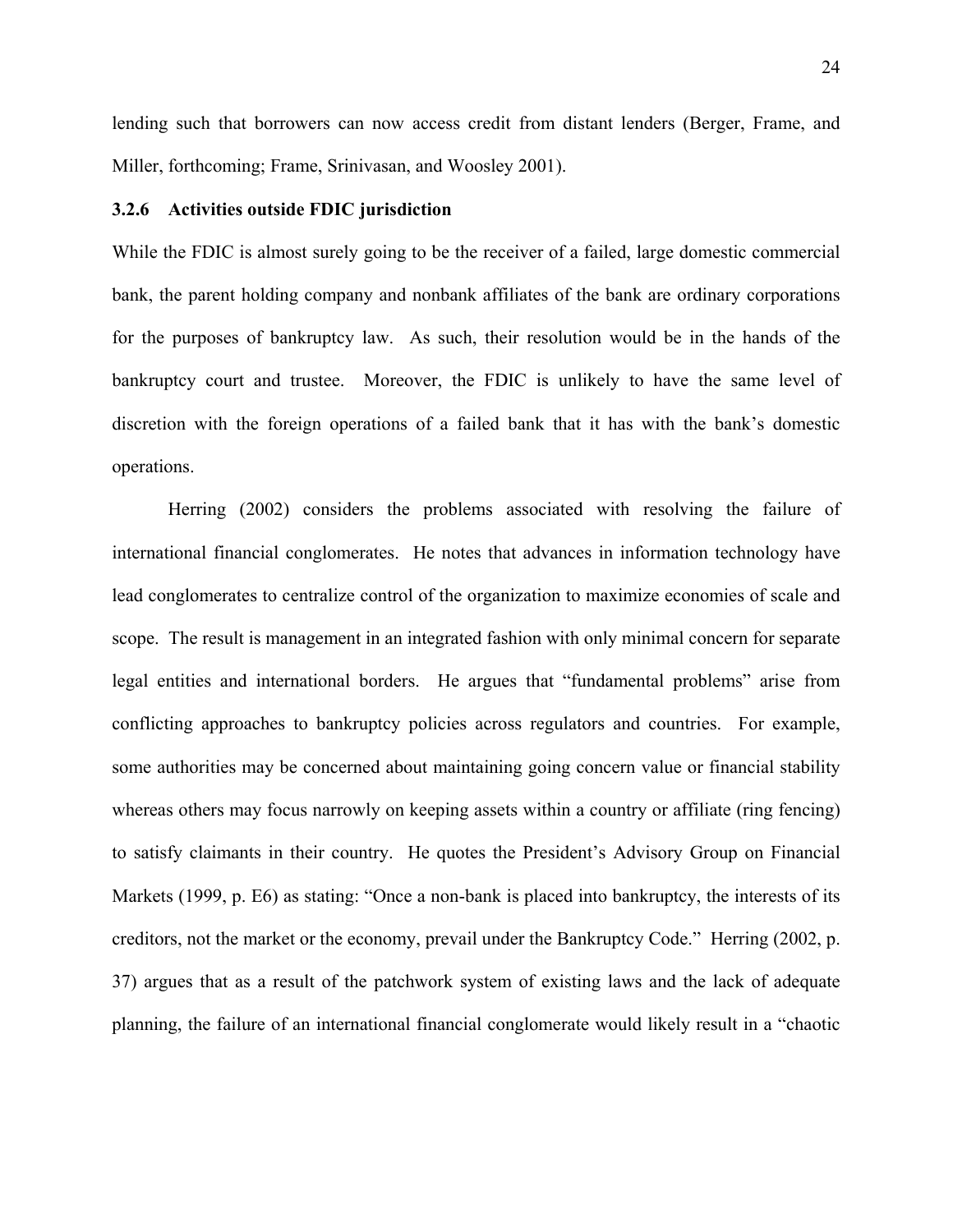scramble for assets." Rather than risk this outcome, he suggests that the relevant authorities are likely to provide a "bailout" that would "prop up the failing institution."

The alternative to a bailout, according to Herring (2002, p. 39), is for the regulatory authorities to develop a credible procedure to resolve an international financial conglomerate in "an orderly manner, without systemic spillovers." This will require addressing all of the legal problems within a country associated with multiple charters as well as the problems with coordinating priority of claimants across country boundaries. As of yet, this has not been done and thus, the lack of a coordinated strategy looms as a major problem, should a large international banking conglomerate fail.

#### **3.3 Resolving large failing banks**

A number of rationales may be given for a government bailout of a large failing bank. The subsection 3.2 analyzes these rationales and shows that most are either not valid or easily resolved without a bailout. The risk of contagious runs has been overstated; as historical evidence indicates that deposit runs typically occur at banks that are already insolvent. The credit exposure of other banks is best managed by existing policies designed to limit banks' exposure to each other. While a few loan customers of a failed bank may have problems obtaining new loans, most borrowers should be able to obtain adequate funding. Finally, no reputable economist seriously argues that we should provide a subsidy to our large banks through implicit guarantees.

Although most of the rationales for a bailout are not supported, the resolution of a large failing bank would not be a trivial undertaking. The first subsection below discusses the importance of having a well-developed plan for such a resolution. The following subsections consider two issues raised in section 3.2 that merit further consideration in that plan: the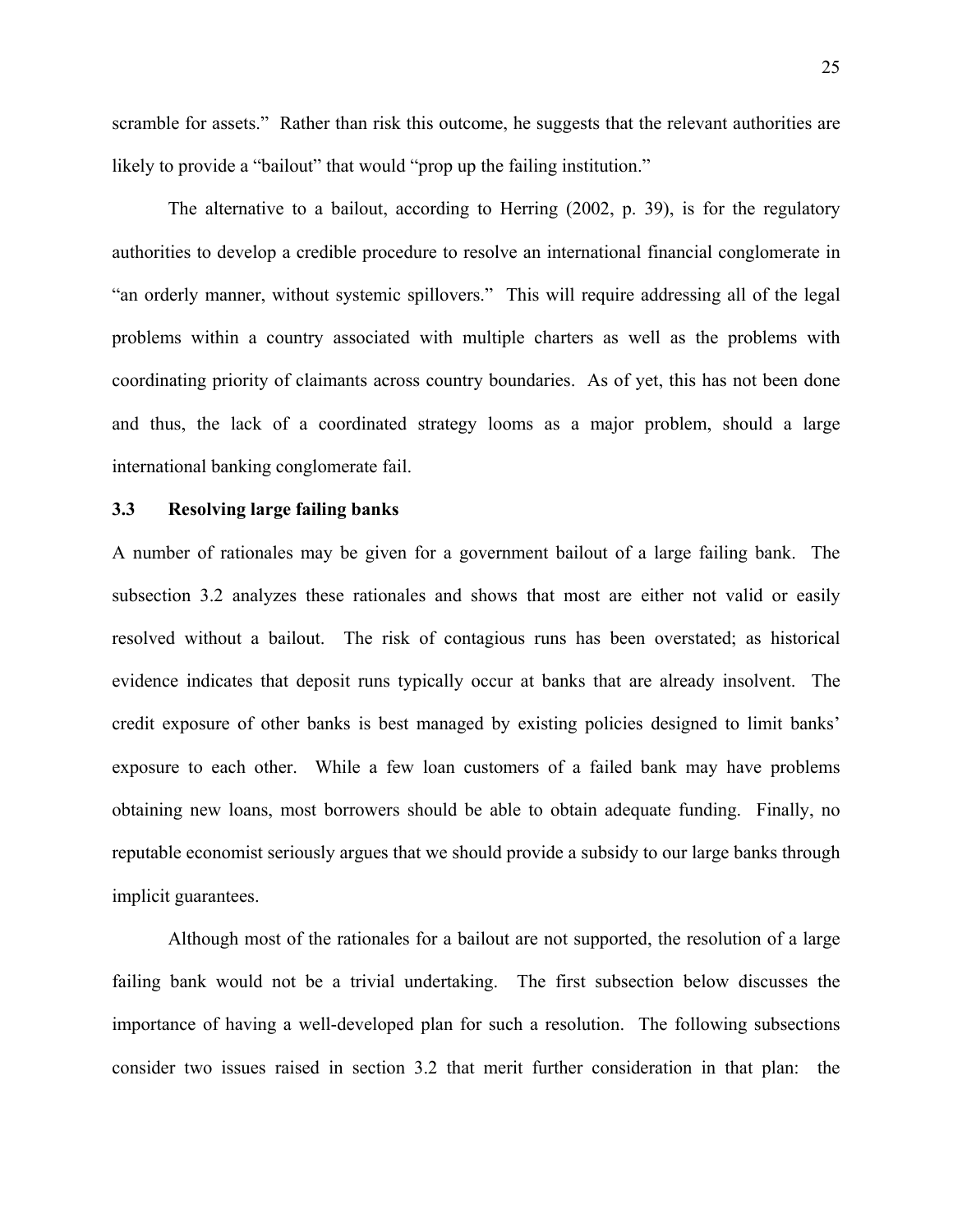treatment of credit risk exposure arising as a by-product of service provision and the treatment of operations that are affiliated with the bank, but over which the FDIC may not have legal jurisdiction, in the event the bank is resolved.

#### **3.3.1 The importance of planning**

 $\overline{a}$ 

An important part of successfully resolving one of the largest banks is to have an explicit, carefully thought through plan. The sheer size and complexity of the largest banks will result in a variety of complications, such as quickly identifying which liabilities are insured or collateralized, understanding the risk management system, and understanding the relationship and importance of the bank's various foreign operations and non-bank affiliates.<sup>29</sup> An important part of the resolution plan will be the continuation of the operations of the failed bank through a bridge bank to minimize the loss of bank lending and maintain the provision of deposit and other services<sup>30</sup>

While developing an explicit plan to resolve a failed bank is essential to avoiding a bailout, announcing a credible plan well in advance is also critical. Failure to announce such a credible plan could result in market disruptions that may arise from uncertainty about the status of claims at the failed bank. More importantly, failure to announce a credible plan could adversely impact other banks by causing market perceptions of the value of the government's

<sup>&</sup>lt;sup>29</sup> Moreover, Kaufman (2004b, p. 68) argues that absent a plan, political pressures at the moment of crisis will overcome any ability of policy-makers to stand back and develop a plan.

 $30$  The focus of this paper is on the resolution of a single large bank, in parallel with the risk of failure of a single large housing enterprise. Ideally, supervisors will work to insure that large bank failures are isolated events that can be dealt with individually. However, numerous banking systems have experienced systemic collapses in which a large fraction of the banking systems capacity is impaired at the same time. Such systemic collapses magnify the need careful planning and preparation in advance of the collapse, so that supervisors may minimize the cost to their country's economy and taxpayers. Kane (2001, 2004) discusses the issues involved in resolving systemic banking crisis.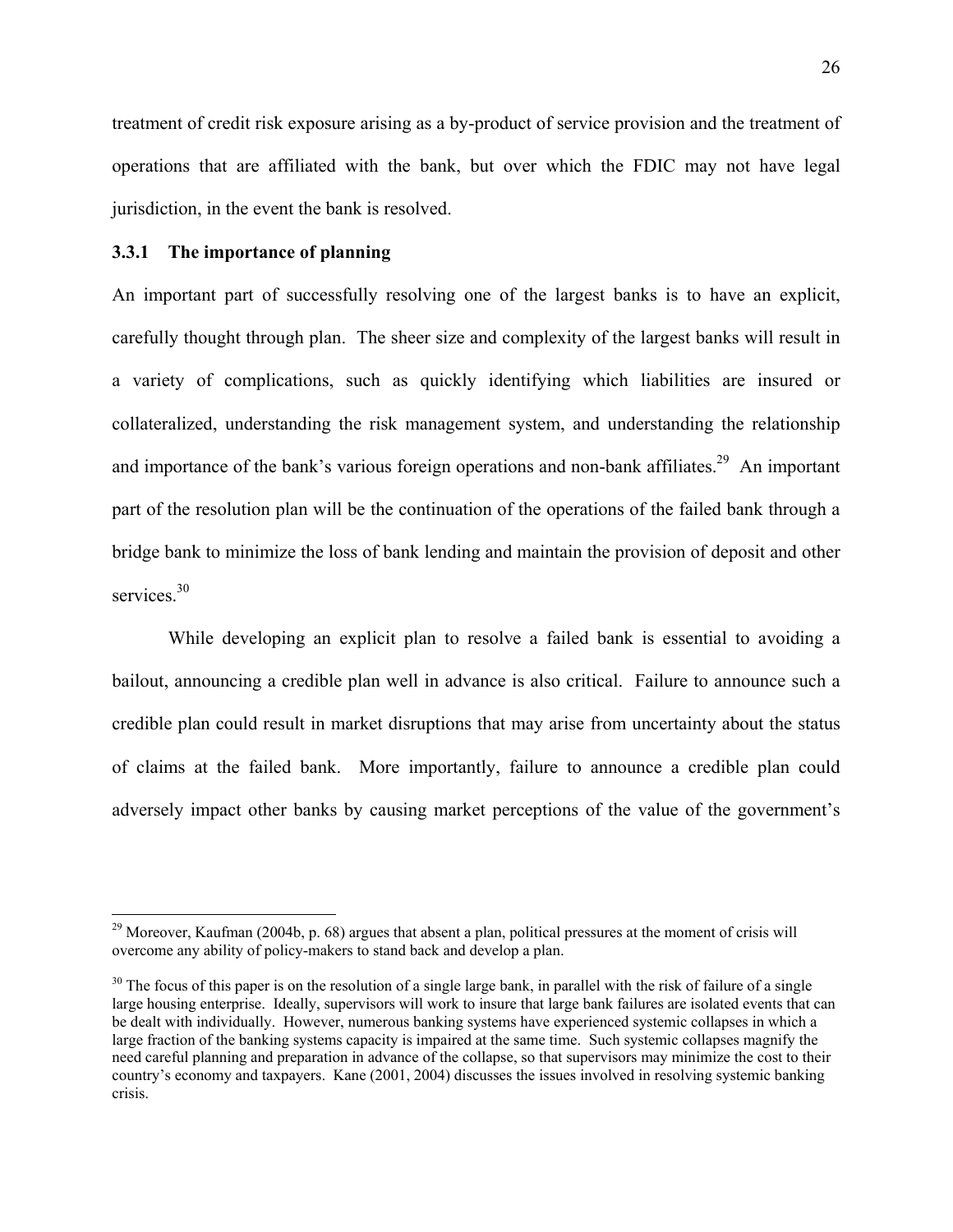implied guarantee of the liabilities of very large banks to plummet.<sup>31</sup> If a very large bank is closed under an unannounced plan that does not guarantee the failed bank's liabilities, market participants are likely to reduce the value of their claims on other banks by the amount they had assigned to the implicit guarantee. At best, the sudden devaluation of the implicit guarantee would result in a sudden increase in the cost of funds for other banks. At worst, financially weak banks that had relied on the implicit guarantee might face funding problems. Thus, merely developing a plan for resolving a large bank without extending government coverage to uninsured creditors is unlikely to be sufficient, the plan must also be announced to the public and be credible.

Stern and Feldman (2004) point out that disclosing the results of supervisory planning would enhance market perceptions that the supervisors will not follow a TBTF policy which should have the effect of making banks' funding costs more accurately reflect their risk exposure. A benefit of this is that the incentives to engage in moral hazard behavior may be reduced. The one problem that placing uninsured creditors in a more risk bearing position is that the pricing of this risk would likely induce large banks to replace these funds with funds that are either insured or collateralized, hence increasing expected losses to the FDIC and other creditors.<sup>32</sup> Possible solutions to this problem include increasing subordinated debt requirements or the establishment of a new requirement that banks issue some minimum percentage of liabilities that are uninsured and uncollateralized.

 $31$  See Stern and Feldman (2004, chapter 3) for a discussion of the extent to which bank liability holders perceived an implicit guarantee in the form of TBTF policies for the largest banks.

 $32$  Marino and Bennett (1999) document a decline in the proportion of funding provided by uninsured, uncollateralized liabilities in the periods prior to the resolution of several large banks.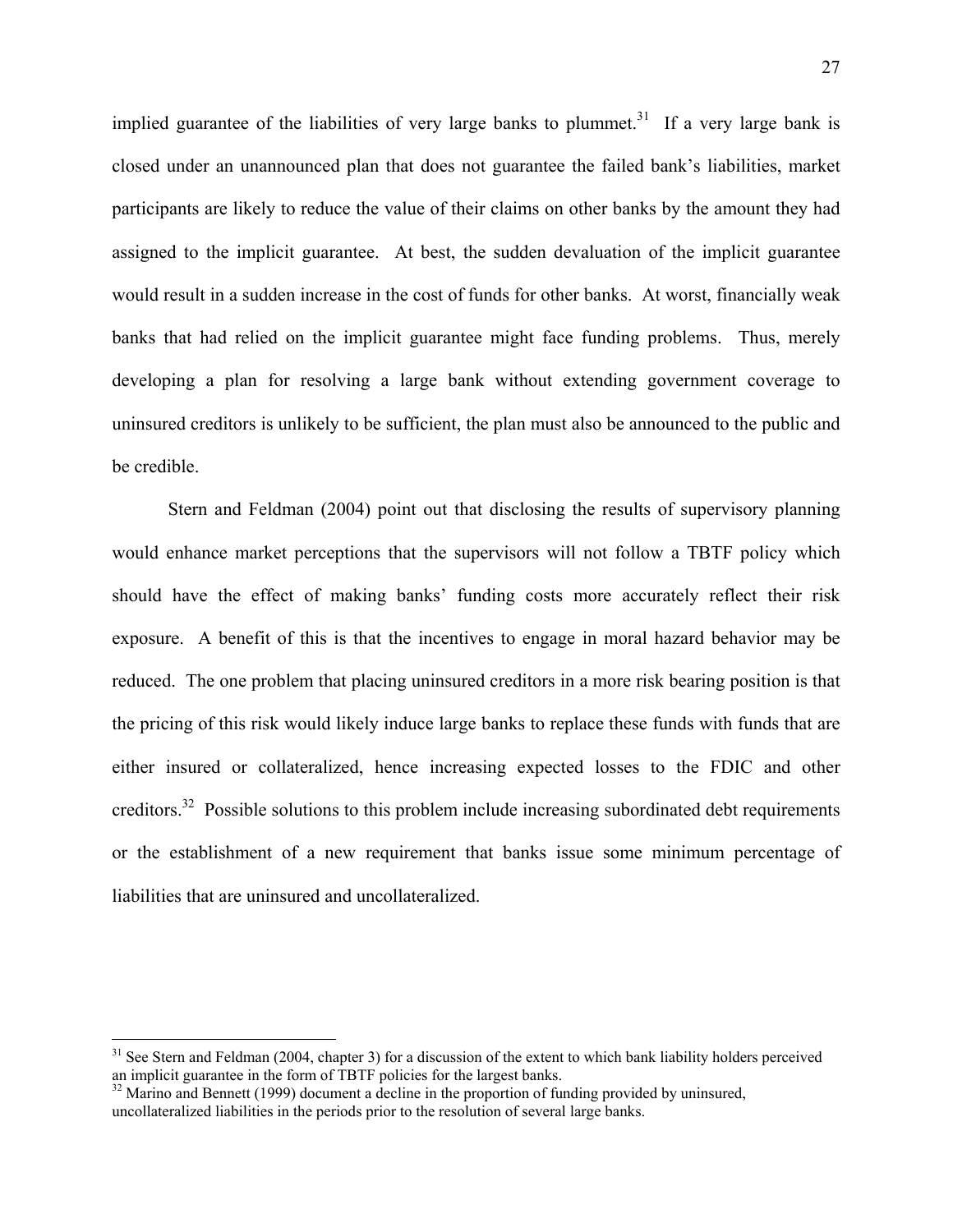#### **3.3.2 Timely resolution and revised priorities in resolution**

A good case may be made that some creditors of a bank should not be made to absorb losses, especially creditors whose exposure arose as a by-product of the bank's provision of important services, such as payments and risk management. However, insulating these creditors from risk does not necessarily imply that the government must bear any associated losses. The insulated creditors would not be exposed to loss so long as they are given priority in bankruptcy and the value of the failed entity's assets is greater than the claims of the insured depositors and remaining uninsured creditors (excluding equity holders and subordinated debt holders). The first condition, that of giving payments and OTC derivatives creditors priority, would require some legal changes but posses no technical difficulty. The second condition depends, in large part, on timely measurement of the economic value of the large failing banks' portfolio and prompt supervisory resolution when that value reaches a pre-specified percent of assets. Ideally, the result of a prompt closure rule will be that virtually all of the losses are borne by the equity holders and subordinated creditors. Only when sudden, very large losses occur should the nonsubordinated creditors absorb material losses.

The authors of FDICIA perceived that bank supervisors often fell short of this ideal, forbearing until the failing bank's losses significantly exceeded its capital and imposed losses on the FDIC insurance fund. Thus, FDICIA contains provisions for prompt corrective action that provides a menu of mandatory and discretionary actions to be taken by supervisors as a bank's capital declines. When a bank becomes critically undercapitalized, the supervisors are required to place the institution into conservatorship or receivership within 90 days unless they find that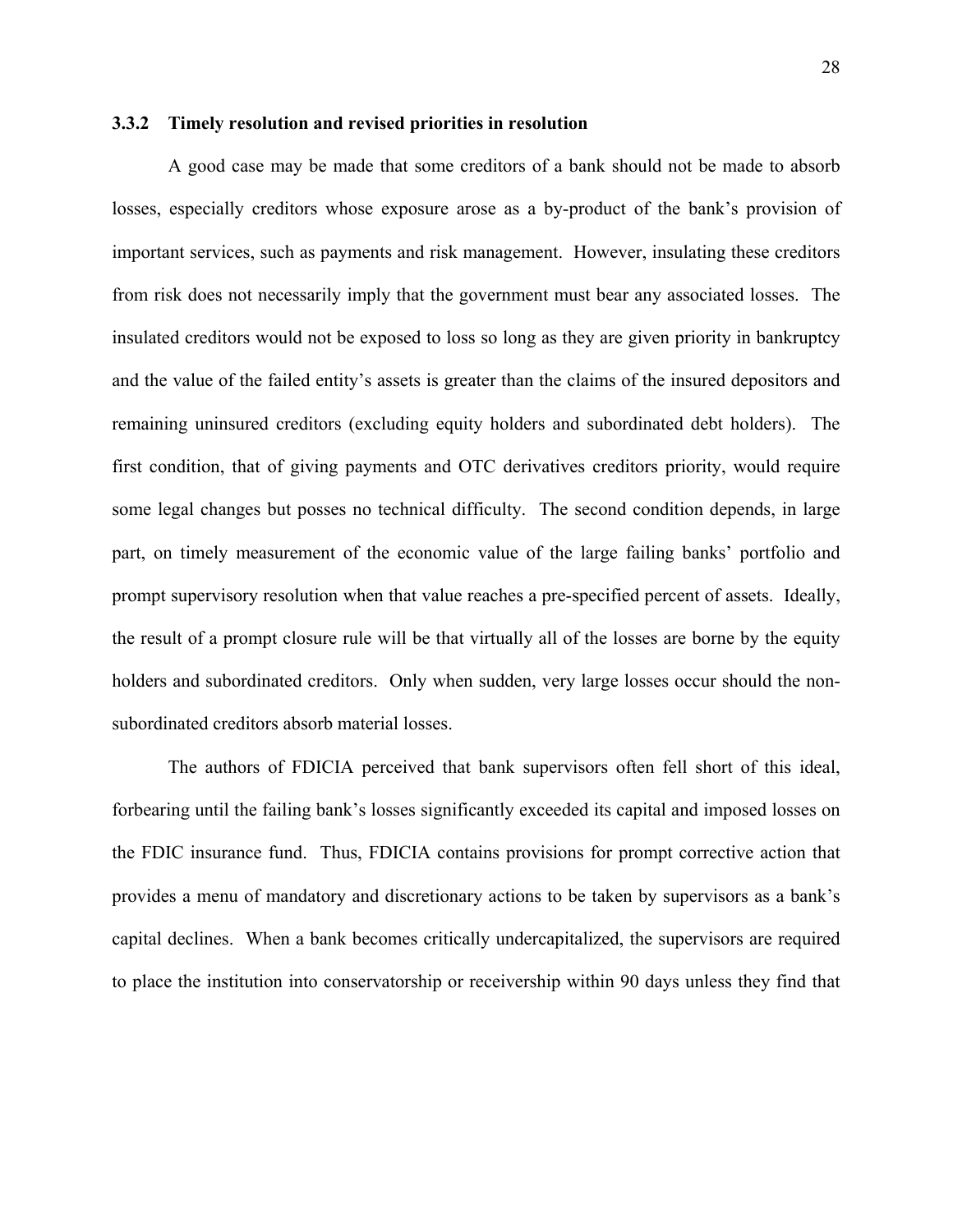some other action would better achieve the goal of minimizing deposit insurance losses (12 U.S.C.  $\S$  1831o (h)).<sup>33</sup>

Unfortunately, FDICIA's PCA as currently implemented contains two serious flaws: (1) generally accepted accounting principles (GAAP) values are used in the capital measure of PCA rather than the relevant economic values, and (2) the accuracy of the accounting values depends largely on the management of individual banks and on the bank's supervisor. Properly measured GAAP values may understate economic values for two reasons: (1) GAAP requires loan losses only to the extent that a loss is probable as a result of past information, and (2) GAAP does not allow recognition of the impact of interest rate changes on the value of a firm's liabilities or its held to maturity asset portfolio. Although the problem with using GAAP rather than economic values is troubling in theory, in most cases the difference between properly measured GAAP values and economic values of bank portfolios would not be large at troubled banks, if GAAP values were properly measured.<sup>34</sup> The bigger problem is that bank management is unlikely to recognize losses if it resulted in the bank being classified as critically undercapitalized, so the burden of enforcing honest accounting falls to the bank supervisors. If bank supervisors want to forbear, they need do nothing.

 Unfortunately, recent work by Eisenbeis and Wall (2002) indicates that the bank supervisors have not always enforced accurate accounting for losses. Their analysis indicates

1

<sup>&</sup>lt;sup>33</sup> The decision to avoid appointing a conservator or receiver is not a decision that can be easily undertaken: both the bank's federal supervisor and the FDIC would have to agree that some other action would better achieve the goal of minimizing deposit insurance losses and document that finding. As a practical matter, the decision not to appoint a conservator or receiver for a critically undercapitalized large bank would require the concurrence of the Federal Reserve because the institution would likely have a very difficult time funding itself and hence be dependent on the Federal Reserve's discount window to meet deposit withdrawals. However, the Federal Reserve is subject to financial penalties if it lends to a critically undercapitalized institution after the fifth day on which the bank became critically undercapitalized under 12 U.S.C. § 347b(b).

 $34$  Or stated differently, when banks fail it is generally because they have large credit losses and those losses are probable.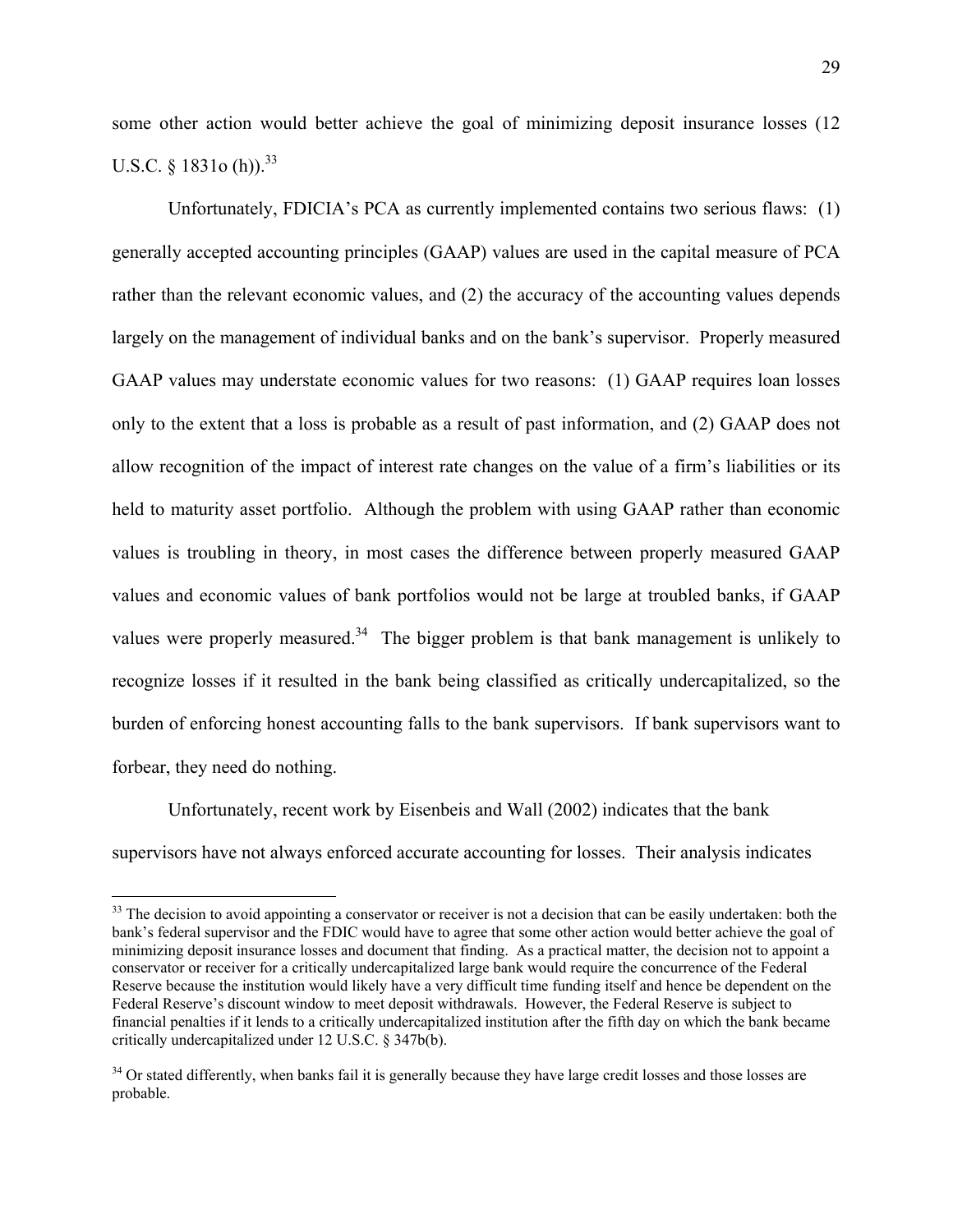that the average losses on assets since the PCA provisions of FDICIA went into effect were in excess of 26 percent. Kaufman (2004d) argues that these high level of losses are due, in part, to fraud and gross mismanagement by two banks. But he also points to evidence that the supervisory agencies were "either delayed on their own accord or were delayed by legal or other actions initiated by the target banks for considerable periods of time after the fraud or mismanagement problems were first detected." Thus, in addition to using economic values for PCA, it would be desirable to backstop PCA's capital adequacy requirements with an additional, market-based trigger for supervisory intervention, such as the proposal by Evanoff and Wall (2000) or by Wall (1989).

#### **3.3.3 Foreign branches and nonbank affiliates**

The FDIC lacks adequate authority to resolve foreign branches of a failed U. S. bank and the agency has no direct authority over the nonbank affiliates. The problems with ring fencing of the assets of foreign branches by their host country supervisor would be reduced by timely resolution and careful consideration of the priorities in bankruptcy. Efforts by foreign supervisors to protect their constituents by ring-fencing the assets would be unnecessary if the bank were resolved before losses must be borne by the creditors. When losses are so large that uninsured creditors beyond subordinated debt and equity holders must absorb losses, the FDIC can offer foreign supervisors a choice: (1) the foreign supervisor may ring-fence the assets in its country, in which case the asset and liabilities of branches in that country would be retained as a part of the original (failed) bank and will not be passed through to the bridge bank, or (2) if the foreign supervisor does not ring-fence the assets, then creditors of the branch would be treated on equal footing with comparable US creditors, implying that many creditors will be passed through to the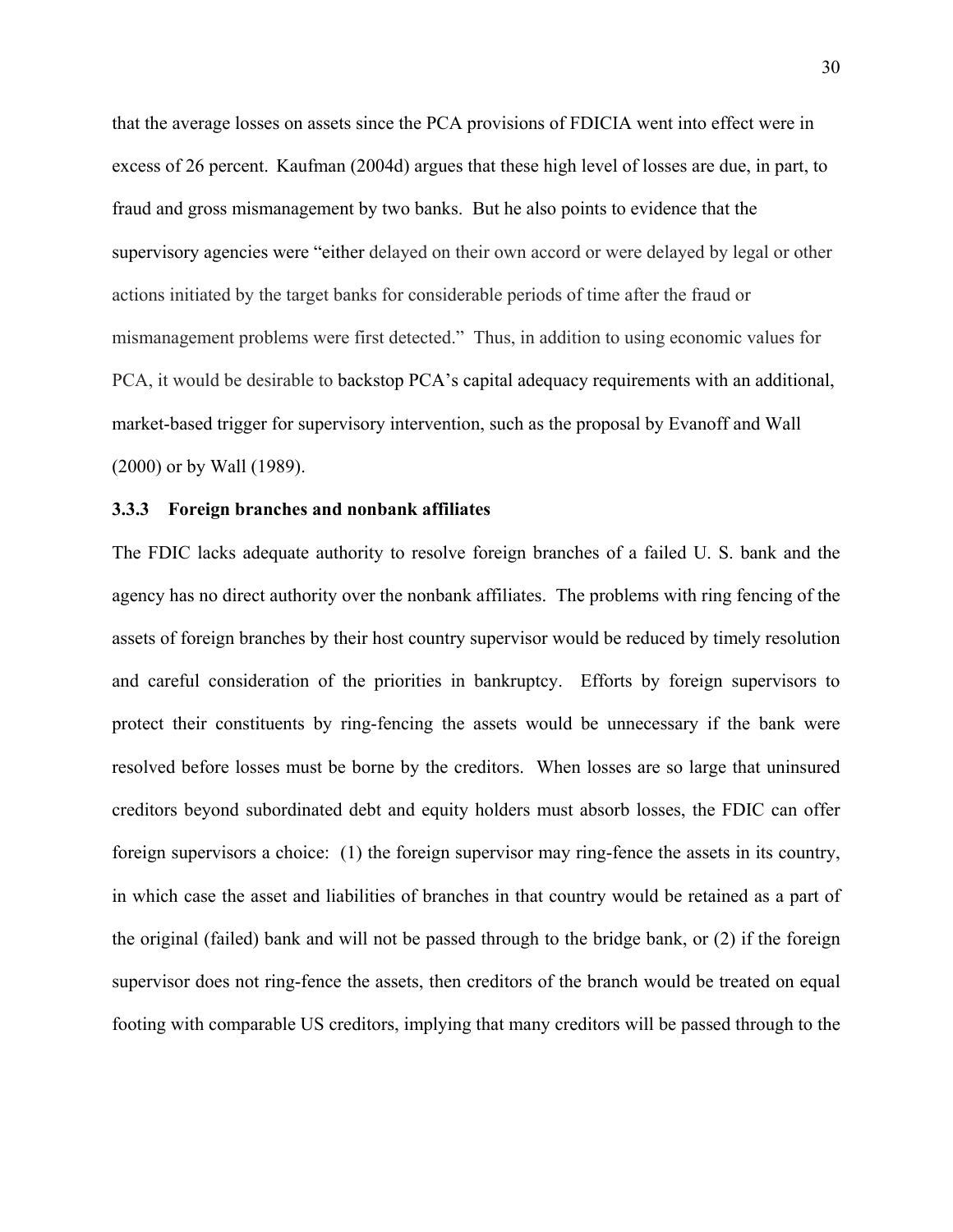bridge bank.<sup>35</sup> Clearly, foreign supervisors are more likely to ring-fence assets if they are easy to reach and if the foreign creditors were not going to be treated on an equal basis with US creditors.

The problem of nonbank affiliates of the bank may not be so easily resolved. The integrated risk management and provision of services to customers depends on common ownership of the bank and non-bank entities so that all parties focus on total value creation rather than the value created for their subsidiary. The termination of the holding company's ownership interest in the bank (or nonbank affiliate) breaks such common ownership and with it the incentive to maximize combined profits. The question of the extent to which severing the ownership link would adversely impact the bank deserves further study. If the link is critical to the on-going operation of the bank then it would be desirable to give the FDIC jurisdiction over some or all nonbank operations. This could be done by either forcing some (or all) bank affiliates to be subsidiaries of the bank itself or by giving the FDIC jurisdiction over some (or all) of the holding company subsidiaries in the case of a large bank resolution.

#### **4. Resolving a Housing Enterprise**

 $\overline{a}$ 

When a federally insured bank fails, Congress requires the FDIC to resolve the failure at least cost to the deposit insurance fund. However, Congress has not established any goal to be applied in the resolution of a failing housing enterprise and it has not given full resolution authority to OFHEO. Should one of the housing enterprises become insolvent, Congress will be forced to determine the goal(s) of its resolution as a part of determining how to resolve the failure. Below, we summarize OFHEO's existing resolution authorities, compare the specific concerns

<sup>&</sup>lt;sup>35</sup> The key changes in this would be that deposits at foreign branches would be treated the same as domestic deposits. Deposits at foreign branches are currently not considered deposits for the purposes of depositor preference, resulting in foreign deposits having a lower priority.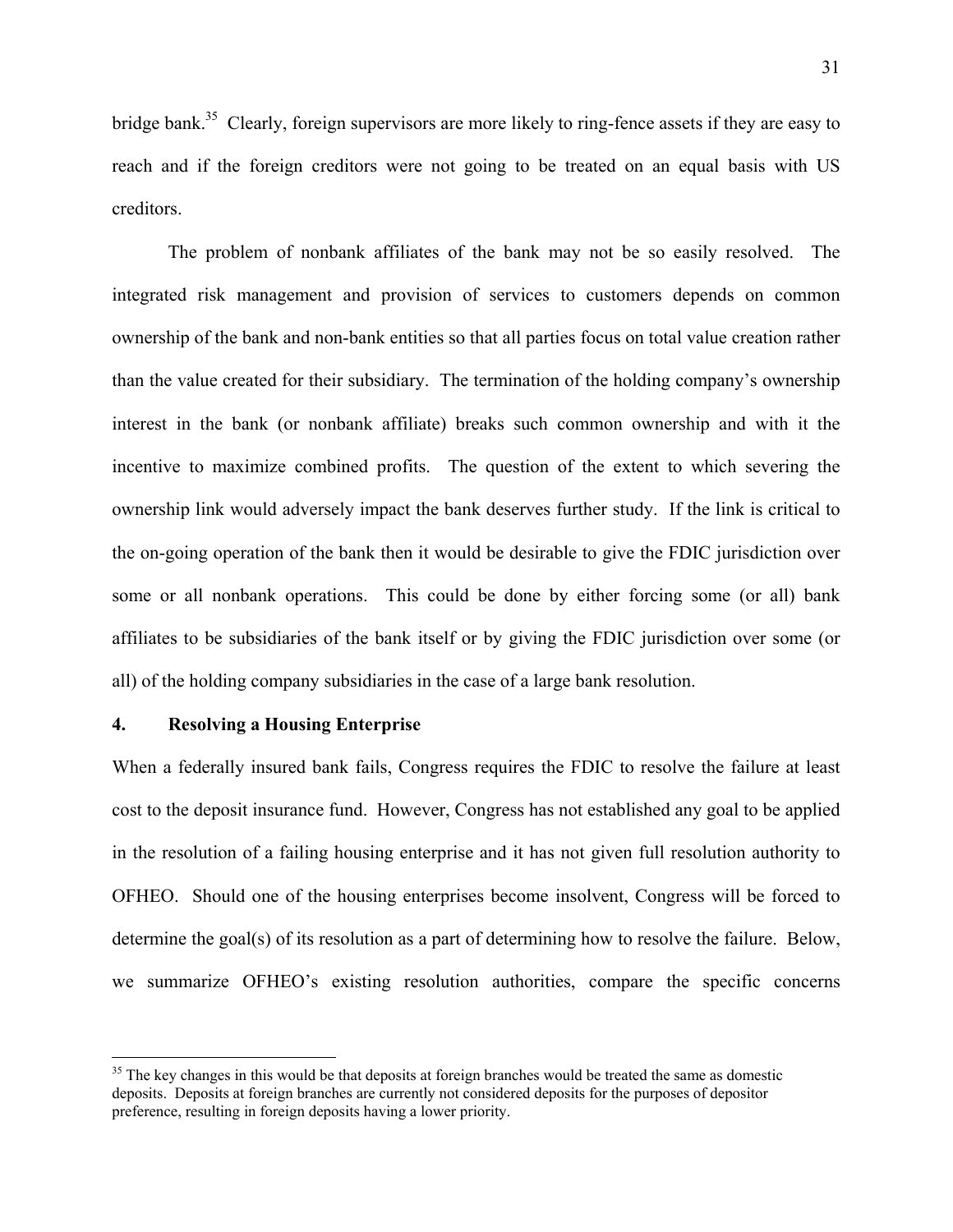associated with a housing enterprise failure to those for large commercial banks, and then offer some policy suggestions.

#### **4.1 OFHEO's Existing Authority**

 $\overline{a}$ 

OFHEO is generally required to serve as a conservator in the event that one of the housing enterprises becomes "critically undercapitalized" and has discretionary authority to do so if one of the companies is "significantly undercapitalized".<sup>36</sup> However, OFHEO has no authority to serve as a receiver and hence the ultimate resolution of a housing enterprise would have to be determined by Congress.<sup>37</sup>

OFHEO's lack of receivership authority may not be important if any substantial financial problems at one of the housing enterprises are addressed before the institution became insolvent. Thus, the first part of this subsection addresses the question of OFHEO's ability to address capital inadequacy in a timely manner. If existing powers are not sufficient to ensure that a housing enterprise remains solvent, then the discussion of bank resolution issues above suggests that the priority of the claims on the housing enterprise could be important in apportioning losses among equity holders, creditors, and perhaps even the taxpayer. The second part of this subsection addresses the priority issue.

<sup>&</sup>lt;sup>36</sup> For a "critically undercapitalized" housing enterprise OFHEO may determine, with the written concurrence of the Secretary of the Treasury, not to appoint a conservator if doing so would have "serious adverse effects on economic conditions of national financial markets or on the stability of the housing finance market" and the public interest would be better served by taking some other enforcement action (12 U.S.C.  $\S$  4617(a)(2)). Also, in the event that OFHEO used its discretion to appoint a conservator in the case of a "significantly undercapitalized" housing enterprise, the institution may ask within 20 days for a judicial review to terminate the conservatorship by the U.S. District Court for the District of Columbia. The standard of review is whether the decision to appoint a conservator was "arbitrary, capricious, an abuse of discretion, or otherwise no in accordance with applicable laws" (see 12) U.S.C.§ 4616(b)(6) and 12 U.S.C.§ 4619(b)).

 $37$  Regulatory oversight for the housing enterprises has been an active legislative topic. In April 2004, the Senate Banking Committee reported out a bill (the Federal Housing Enterprise Regulatory Reform Act) that would create a new regulator and provide it with additional authorities. Among these is the ability to place a housing enterprise in conservatorship or receivership if it is "critically undercapitalized", although Congress would retain a 45-day option to disapprove receivership.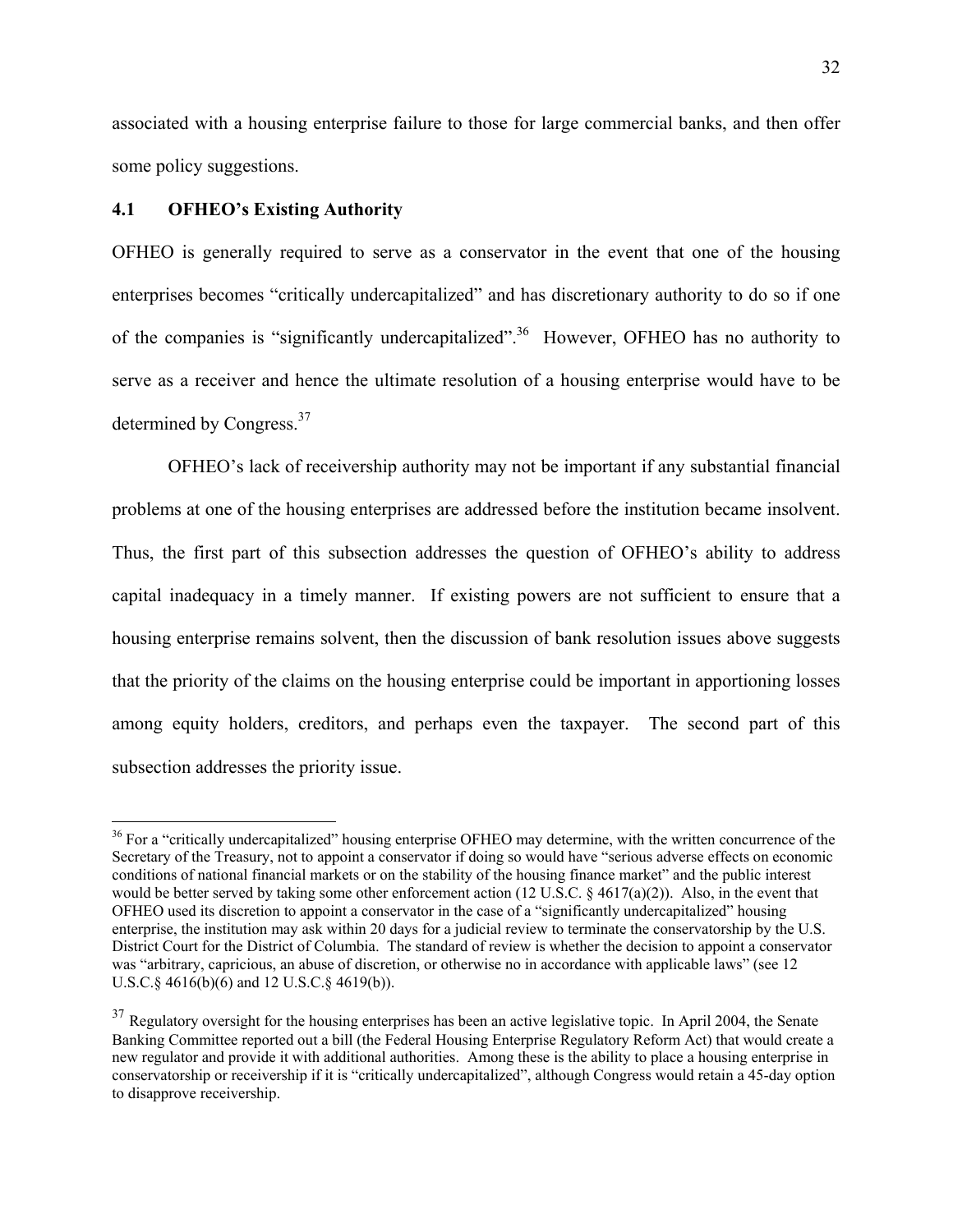#### **4.1.1 Authority to address capital inadequacy**

The housing enterprises are currently subject to three statutory capital standards around which OFHEO's system of prompt corrective action is built. These are: a *minimum capital standard* requiring each institution to hold total capital equal to at least the sum of 2.50 percent of the book value of on-balance sheet assets plus 0.45 percent of off-balance sheet guarantees; a *critical capital standard* which is total capital equal to at least the sum of 1.25 percent of on-balance sheet assets plus 0.25 percent of off-balance sheet guarantees; and a *risk-based capital standard* under which each institution must hold enough capital to cover the credit (default) and interest rate risks inherent on and off the balance sheet plus another 30 percent of this sum for management and operations risk.<sup>38</sup> Similar to banks, the capital classification standards for the housing enterprises are "adequately capitalized", "undercapitalized", "significantly undercapitalized", and "critically undercapitalized"; with each classification tied to the three capital standards.<sup>39</sup> Specifically, an adequately capitalized housing enterprise holds enough capital to meet all three standards; an undercapitalized institution meets the minimum and critical capital standard but not the risk-based standard; a significantly undercapitalized institution doesn't meet either the minimum or risk-based capital standards but does meet the critical standard; and a critically undercapitalized institution fails to meet any of the three standards.<sup>40</sup>

 OFHEO's authority to appoint a conservator for either a significantly or critically undercapitalized housing enterprise could prevent a financially distressed institution from becoming insolvent in some scenarios. In particular, conservatorship is likely to be sufficient if: (1) the losses

<sup>&</sup>lt;sup>38</sup> The risk-based standard is based an OFHEO-developed stress test model, the broad parameters of which (including the 30 percent add-on) are dictated by statute.

<sup>&</sup>lt;sup>39</sup> Banks also may be classified as "well capitalized".

<sup>&</sup>lt;sup>40</sup> See the U.S. General Accounting Office (2001) for a comparison of the version of PCA adopted for the bank supervisors with the version adopted for OFHEO.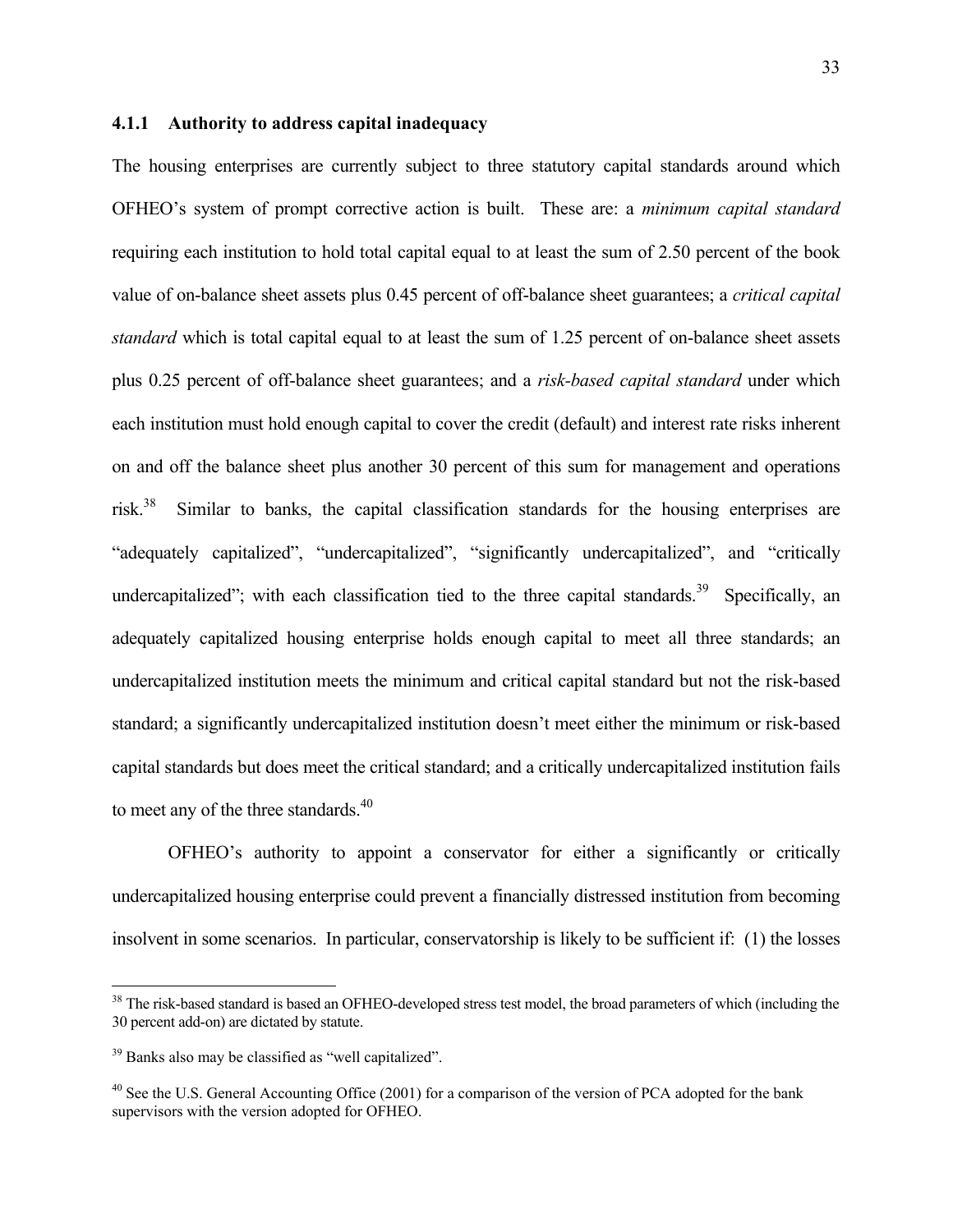occur over a long enough period of time so that OFHEO has an opportunity to intervene, (2) OFHEO determines in a timely manner that the institution is becoming financially distressed, (3) OFHEO has adequate authority to act in response to that finding, (4) OFHEO does not engage in supervisory forbearance, and (5) the conservator (likely OFHEO) is able to change the distressed institution's portfolio in a way that prevents the insolvency.

 The length of time over which losses would occur depends on the nature of the shock or shocks that generates the losses. The housing enterprises are diversified in the sense that they are not excessively exposed to credit shocks in any particular region of the country. However, their concentration in mortgage-related assets does expose them to the remote possibility of a nationwide negative shock to housing prices, although such developments typically evolve over a considerable period of time with variation by geography. The other major exposure of the housing enterprises, to interest rate shocks, is also not diversifiable but can be hedged. If the housing enterprises do not maintain adequate hedges then a large sudden loss could occur before OFHEO intervenes.

 OFHEO's ability to identify a distressed institution appears to be at least equal to that of the bank supervisors. For instance, OFHEO receives regular reports on the market value of both housing enterprises. The availability of this information is extremely valuable since GAAP does not permit the recognition of changes in the market value of financial assets designated as "held to maturity" or revisions to the value of liabilities. While the market value reports received by OFHEO necessarily rely on model estimates, those estimates are likely to be less dependent on subjective judgments than are the valuation of many types of bank loans.

Like the bank supervisors', a book value measure of capital is used in OFHEO's PCA. This again raises the question of how well this measure reflects the actual economic solvency of the institution, although OFHEO's risk-based capital standards should, in principle, reflect changes in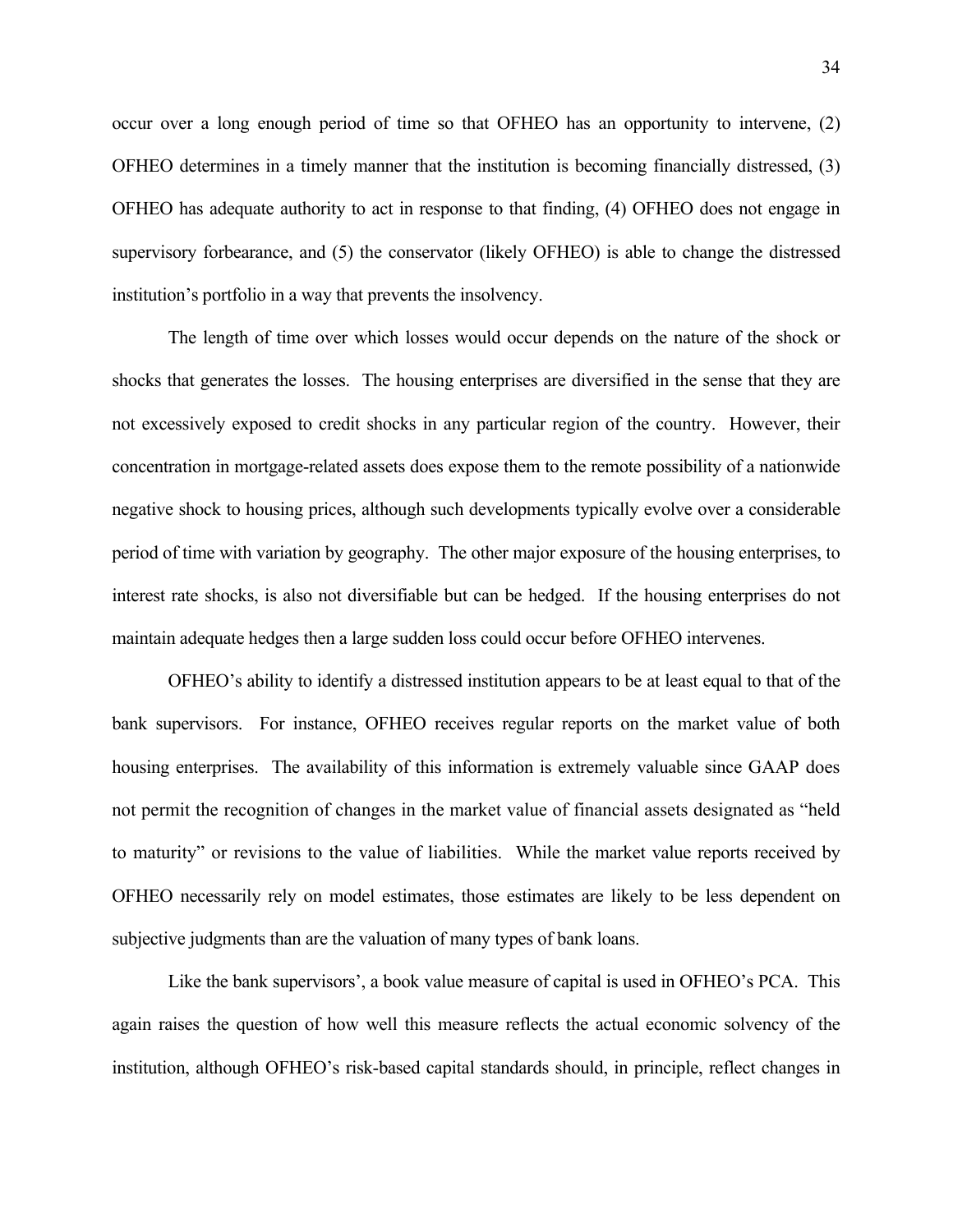market value. Nevertheless, since OFHEO's minimum and critical capital standards contain no such adjustment, a housing enterprise with book capital over 1.25% of assets (plus 0.25% of offbalance sheet guarantees) would not automatically become classified as critically undercapitalized - even if it had significantly negative economic net worth. However, the director of OFHEO could rely on other provisions (i.e., provisions that are not part of PCA) to appoint a conservator, such as those that permit the Director of OFHEO to appoint a conservator if it is unlikely that the troubled enterprise will "replenish its core capital within a reasonable period" (12 U.S.C. §  $4619(a)(1)(B)(ii)$ ).

 Whether OFHEO would engage in supervisory forbearance should a housing enterprise become economically insolvent cannot be known. What can be done is to note that the bank supervisors have often engaged in forbearance and ask whether the institutional features of OFHEO make it any more or less likely they will forbear than the bank supervisors. Unfortunately, two important institutional features make it more likely that OFHEO will forbear. First, each of the bank supervisors is responsible for over 900 institutions, so that the closure of any given bank will still leave the supervisor with many other institutions to supervise. In contrast, OFHEO only supervises two institutions each of which is among the five largest in the U.S. If a housing enterprise were to fail, it would be a major news and political event and because of this, public scrutiny would be intense and ultimately, the agency's size and importance may decline. Second, unlike the bank supervisors, OFHEO requires an annual Congressional appropriation to fund its operations.<sup>41</sup> This implies that the legislature would have the opportunity to condition the budget on the agency taking certain actions (or inactions).

<sup>&</sup>lt;sup>41</sup> The closest example to a bank supervisor depending on Congressional appropriations occurred when the Federal Savings and Loan Insurance Corporation (FSLIC) and the Resolution Trust Corporation (RTC) required a Congressional appropriation to fund its resolution of insolvent thrifts. According to Kane (1990), Congress's failure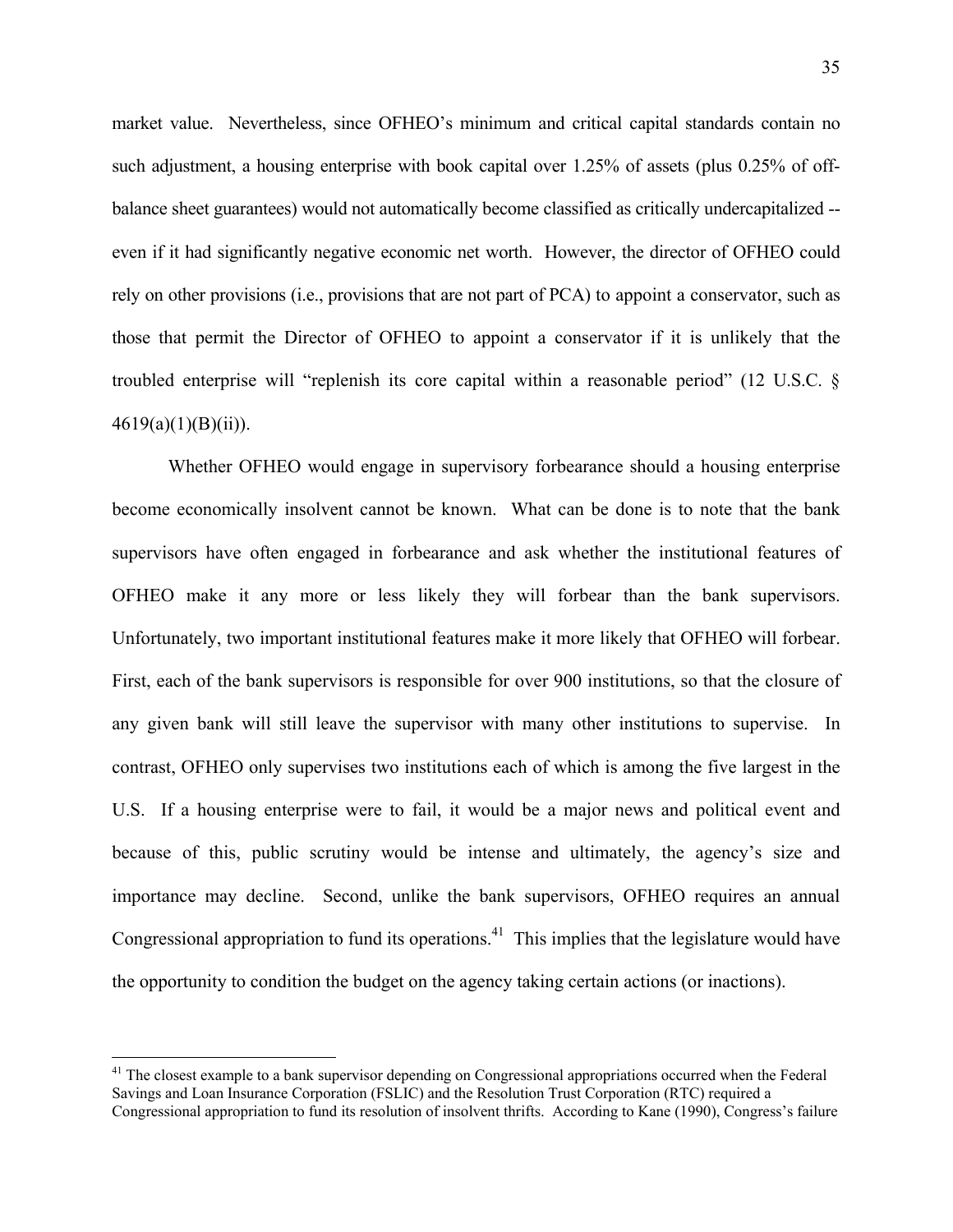Finally, whether OFHEO could prevent insolvency (even with timely intervention) would depend on the underlying cause of the housing enterprise's financial problems, the skill of the conservator, and macroeconomic events outside the conservator's control. If the problem facing the housing enterprise is inadequate hedging, the conservator might be able to remedy this problem quickly. If the problem lies elsewhere, such as with internal controls, the conservator may need a long time to adequately remedy the situation. Macroeconomic events, such as movements in market interest rates, could either help or hamper the recovery.

 Thus, while there are plausible scenarios under which OFHEO could use its conservatorship power to prevent the insolvency of a housing enterprise, there are other plausible scenarios where this would not happen. If a housing enterprise were to become insolvent, the lack of clear receivership power and a well-developed plan to use that authority may leave the government little choice but to bail out the failed institution.

#### **4.1.2 Current Priority of Claims**

The earlier analysis of bank resolution issues revealed that the priority with which claims are settled is an important part of the resolution process. Ordinarily, the bankruptcy court settles the priority of claims for a failed non-financial corporation and a receiver enforces priority for failed bank. However, OFHEO's powers are limited to those of a conservator which "shall have all the powers of the shareholders, directors, and officers of the enterprise under conservatorship and may operate the enterprise in the name of the enterprise" (12 U.S.C.  $\S$  4620(a)). However, Carnell (2004) notes that this provision does not give OFHEO the authority to force debt holders to exchange their claims for equity or to accept less than full payment. Thus, Carnell (2004)

to provide FSLIC and RTC with the required funds in a timely manner delayed the resolution of many insolvent thrifts.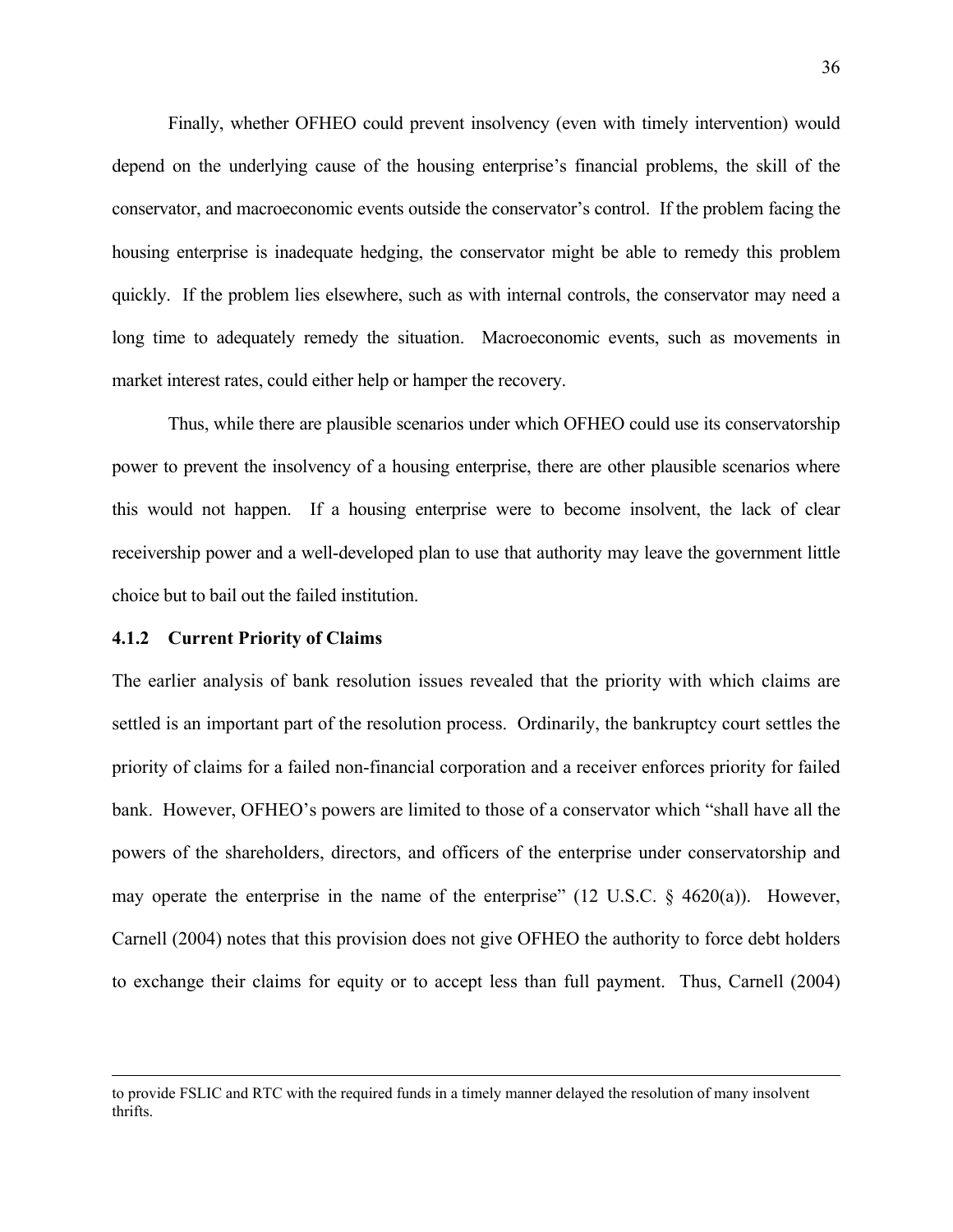argues that the "insolvent GSE would remain adrift in legal uncertainty until Congress enacted special legislation."<sup>42</sup>

#### **4.2 Potential Issues**

While the issues associated with resolving a failing housing enterprise are similar to those for large banks, there are some important differences in the nature of their assets and liabilities and in their participation in financial markets. These differences could have implications for how a housing enterprise should be treated in the event of insolvency. For example, housing enterprises are not subject to deposit runs and do not provide payments services. Hence, there may not be the same urgency to resolve a housing enterprise failure overnight -- as there is in the case of a large bank failure – in order to ensure continuity of payments services. Moreover, unlike banks, housing enterprises are not major securities dealers, at least outside of the market for mortgage-backed securities. Thus, concerns about the importance of large banks to the functioning of markets that serve as a primary channel for monetary policy, or that otherwise rely on the creation of short-term credit exposure, are not germane. The remainder of this section explores the remaining issues in more detail.

#### **4.2.1 Direct Credit Exposure**

 $\overline{a}$ 

The housing enterprises create direct credit exposure for investors through their debt issuance and credit guarantees of mortgage-backed securities. In the current resolution environment, in the event of financial distress, it is likely that the value of housing enterprise obligations would trade at prices and volatilities that reflect some probability of a government bailout. In this case, this ambiguity would be disruptive to investors that hold these obligations as liquid investments

<sup>&</sup>lt;sup>42</sup> U.S. Office of Federal Housing Enterprise Oversight (2003, p. 100) suggests that, in the absence of a statute establishing priority among claimants or a process for allocating losses, market participants could be uncertain about the losses they would bear in some scenarios. The report also goes on to note that even in a scenario where the average loss rate of investors is low, the "total dollar amount of the [E]nterprise's losses could be substantial and distributed unevenly among different classes of investors."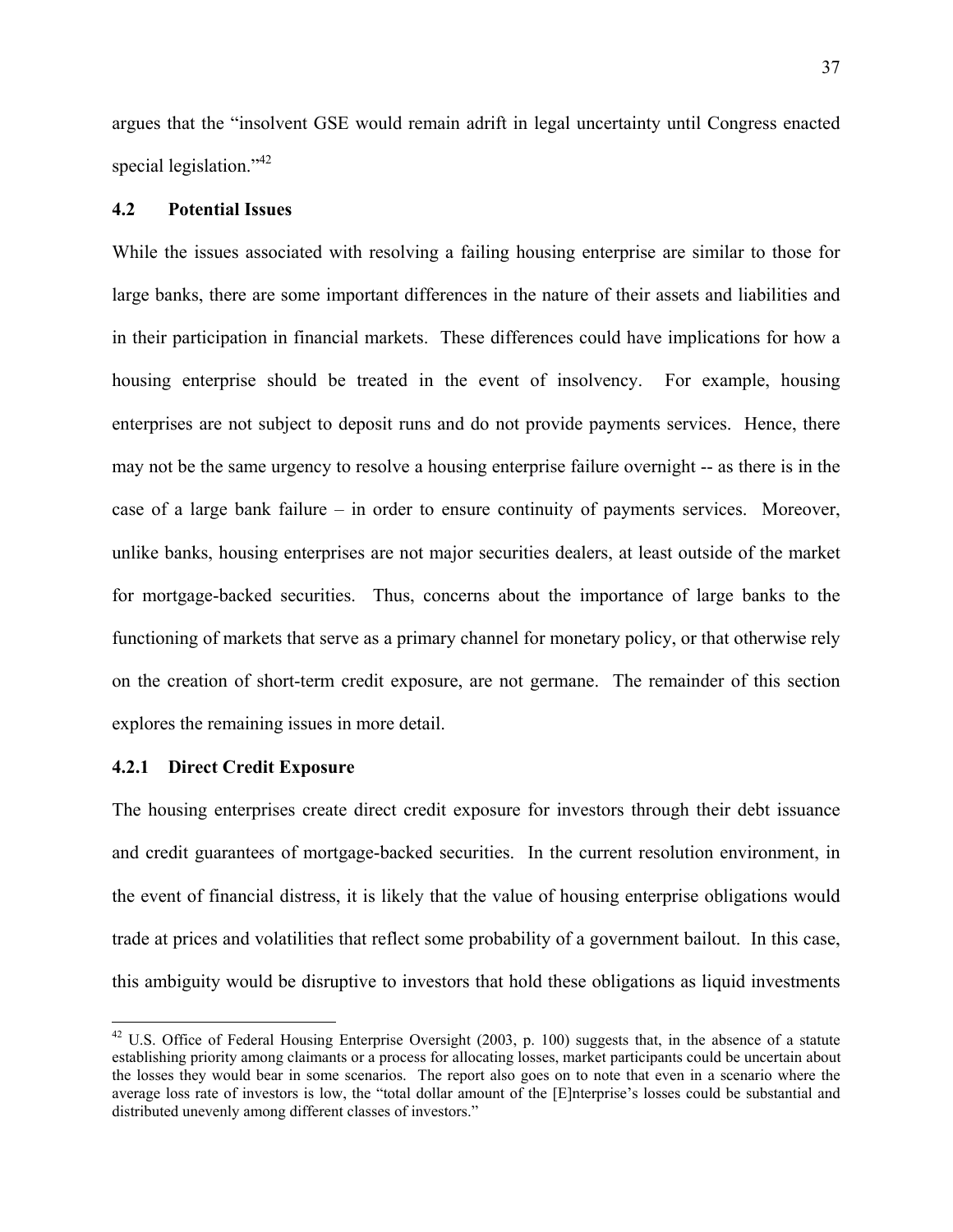to the extent that the instruments would sell at discounts that might vary widely as news pertaining to the financial distress was disseminated. Commercial banks would appear to be particularly vulnerable to this kind of spillover effect from a housing enterprise failure.

 Frame and Wall (2002) show that, as of year-end 2000, U.S. banks held particularly large concentrations of government-sponsored enterprise obligations (largely those of Fannie Mae and Freddie Mac): 50 percent of banks held such obligations in amounts that exceed their net worth, although most of these institutions were very small.<sup>43</sup> Ultimately, whether these investment concentrations in housing enterprise obligations by depository institutions are important depends on the expected loss given default.

 Whether banks' direct credit exposure could have such a major impact on the banking system depends in large part on the magnitude of the losses and the process for allocating losses. If the losses to creditors are small, the threat of significant impairment to banks' capital is limited. The problem also depends on the process for allocating losses. If the priority of claims (or equivalently the loss allocation process) are well specified and understood by market participants, they will be better able to value the failing housing enterprises' securities and identify the subset of banks truly at risk of having their capital impaired.

#### **4.2.2 Credit and Liquidity Risk from OTC Derivatives**

 $\overline{a}$ 

The housing enterprises are important players in both the mortgage and interest rate derivatives markets that have important linkages to the government bond market. Consequently, a case can be made that certain resolution actions involving a housing enterprise could have substantial adverse consequences for the operations of some important financial markets and for the economy.

<sup>&</sup>lt;sup>43</sup> Kulp (2004) assesses the exposure of FDIC-insured institutions to privatization of Fannie Mae and Freddie Mac and finds minimal impact, although the analysis doesn't consider the impact in the case of financial distress at either or both of the companies.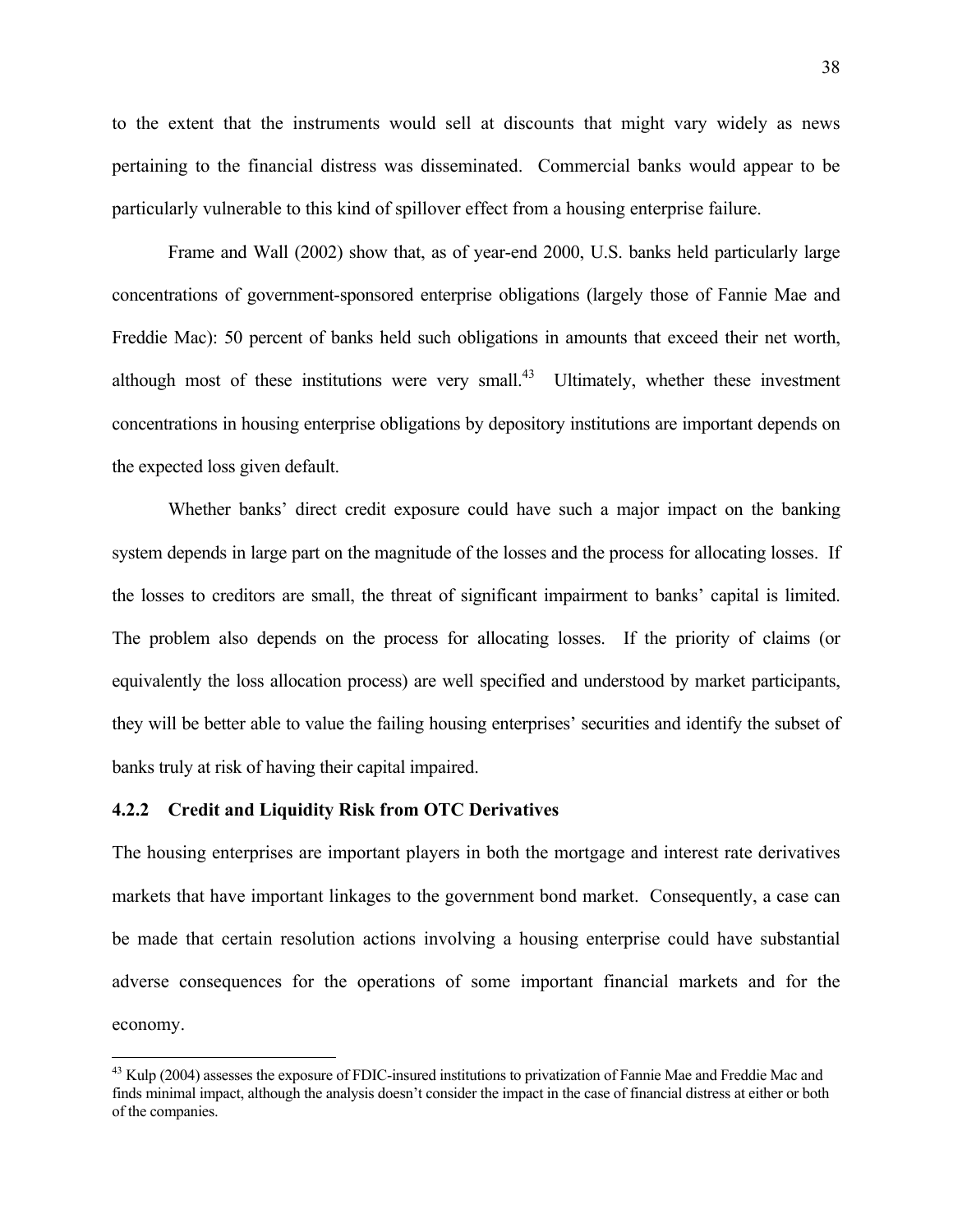Although Fannie Mae and Freddie Mac are not OTC derivatives dealers, they are very large users of these contracts when hedging their portfolios. Both institutions rely heavily on "dynamic hedging" whereby they rebalance their portfolios in response to changing interest rates which, in turn, influences the duration of their mortgage-assets through changes in expected prepayment behavior (U.S. Office of Federal Housing Enterprise Oversight 2003; Jaffee 2003).<sup>44</sup> If one of the housing enterprises became insolvent, their regular derivatives counterparties may refuse to deal with them unless insulated from any risk. Indeed, depending on the default conditions included in the OTC derivatives contracts, some dealers may seek to close out their existing contracts to limit their exposure.<sup>45</sup> Dealers that agree to enter into new derivatives positions could be protected from credit risk if the insolvent enterprise pledged collateral to secure the contracts, but doing so would give these claimants priority over existing claimants.

The problem for the housing enterprise's counterparties arises from the large size of each institution's net position in the derivatives market. Although the large dealer banks have larger overall OTC derivatives books, their books tend to be spread both across different underlying claims (such as derivatives on interest rates, exchange rates, and commodities) and across both long and short positions. Given that the housing enterprises primary concern is interest rate risk, their derivatives positions would generally be expected to consist of a large proportion of interest rate derivatives. Moreover, both Fannie Mae and Freddie Mac have found that they can reduce their cost of funding by issuing shorter maturity debt and using the derivatives market to extend the effective maturity of that debt. As a consequence, both housing enterprises tend to have large net positions hedging this risk. For example, the housing enterprises would generally be

<sup>&</sup>lt;sup>44</sup> Both housing enterprises also use "static hedging" under which they issue straight (non-callable) and callable long-term debt to hedge the exposure arising from their mortgage holdings. The relative importance of dynamic and static hedging varies over time based on a variety of considerations.

 $45$  See Bliss (2003a) for a discussion of close-out clauses in OTC derivatives.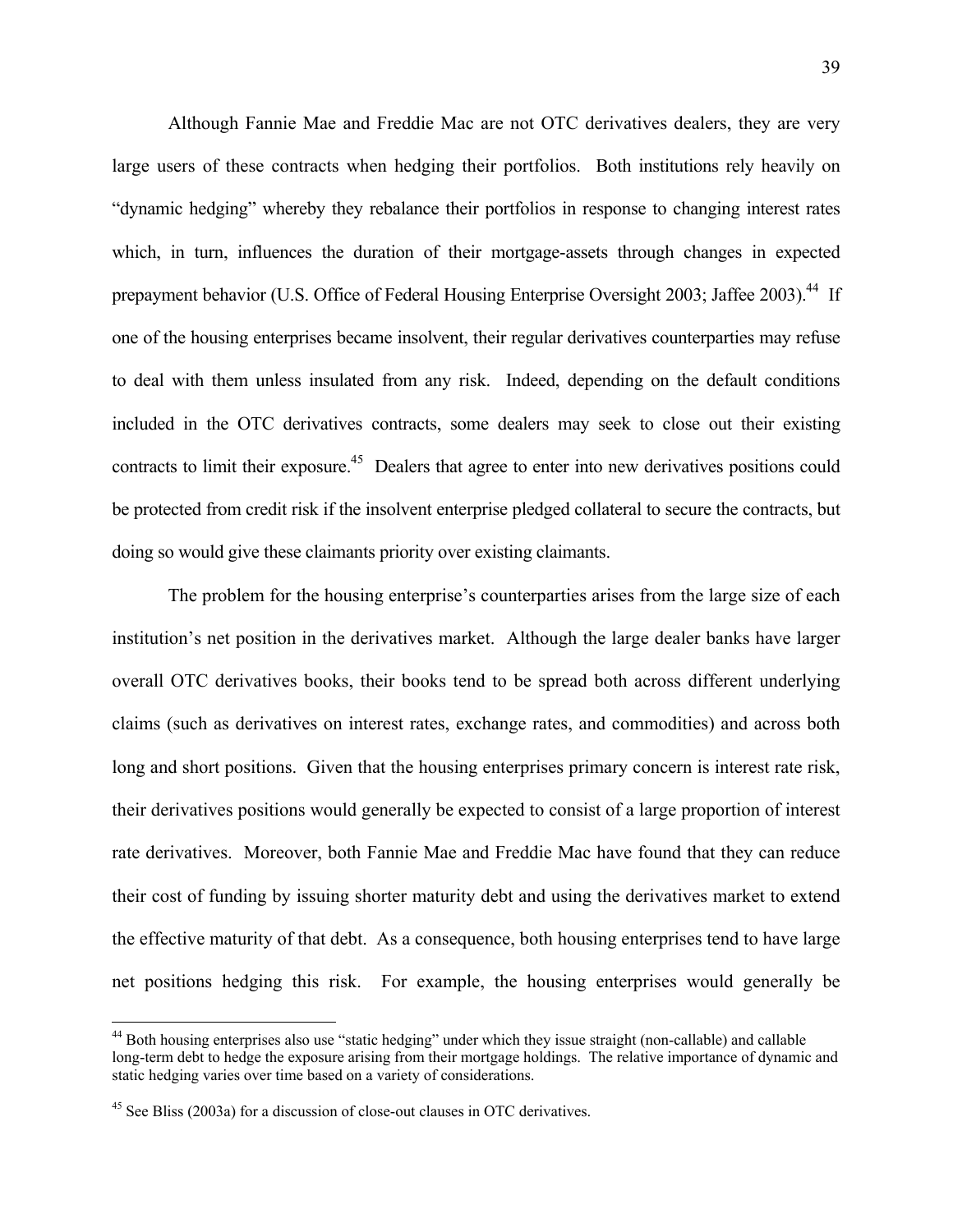expected to have a portfolio of interest rate swaps that is heavily weighted towards receiving a payment based on a short-term (variable) interest rate and in return paying a long-term (fixed) rate.

One possible systemic concern is that of the potential credit risk to OTC derivatives dealers from the failure of a housing enterprise. However, the dealers will not have credit exposure to the housing enterprises under all interest rate scenarios and would not have any exposure if their positions are fully collateralized. Since OTC derivative contracts are "zerosum", the dealer would only be exposed to risk if net present value of the contract is negative to the housing enterprise—an event that is most likely if interest rates fall given that the housing enterprises tend to receive floating rates on their swaps -- and even then only if the exposure is not collateralized.

One way that a dealer with an uncollateralized exposure to the housing enterprise might seek to limit credit losses would be to declare a "credit event" after which all the derivatives contracts between the dealer and the housing enterprise would be marked-to-market, the values netted, and a single payment would be due from the party that is a net creditor (Bliss 2003b, p. 15).46 One advantage to the dealer of declaring a credit event and closing-out the contract is that it eliminates the risk that the dealer's credit exposure will increase due to a change in market prices. However, as Kaufman (2004a) notes, sudden close-out of the contracts would pose another set of problems. Dealers in the OTC derivatives market use other derivatives and the cash market to hedge the exposure arising from their contracts with the housing enterprises. Sudden termination of the derivatives contracts would leave the dealers unhedged, forcing them to quickly re-establish those positions with other counter parties – an unlikely possibility – or liquidate their other positions. Whether a dealer would close out a derivatives contract with a

<sup>&</sup>lt;sup>46</sup> Whether the dealer could declare a credit event would depend on the terms specified in the derivatives contract.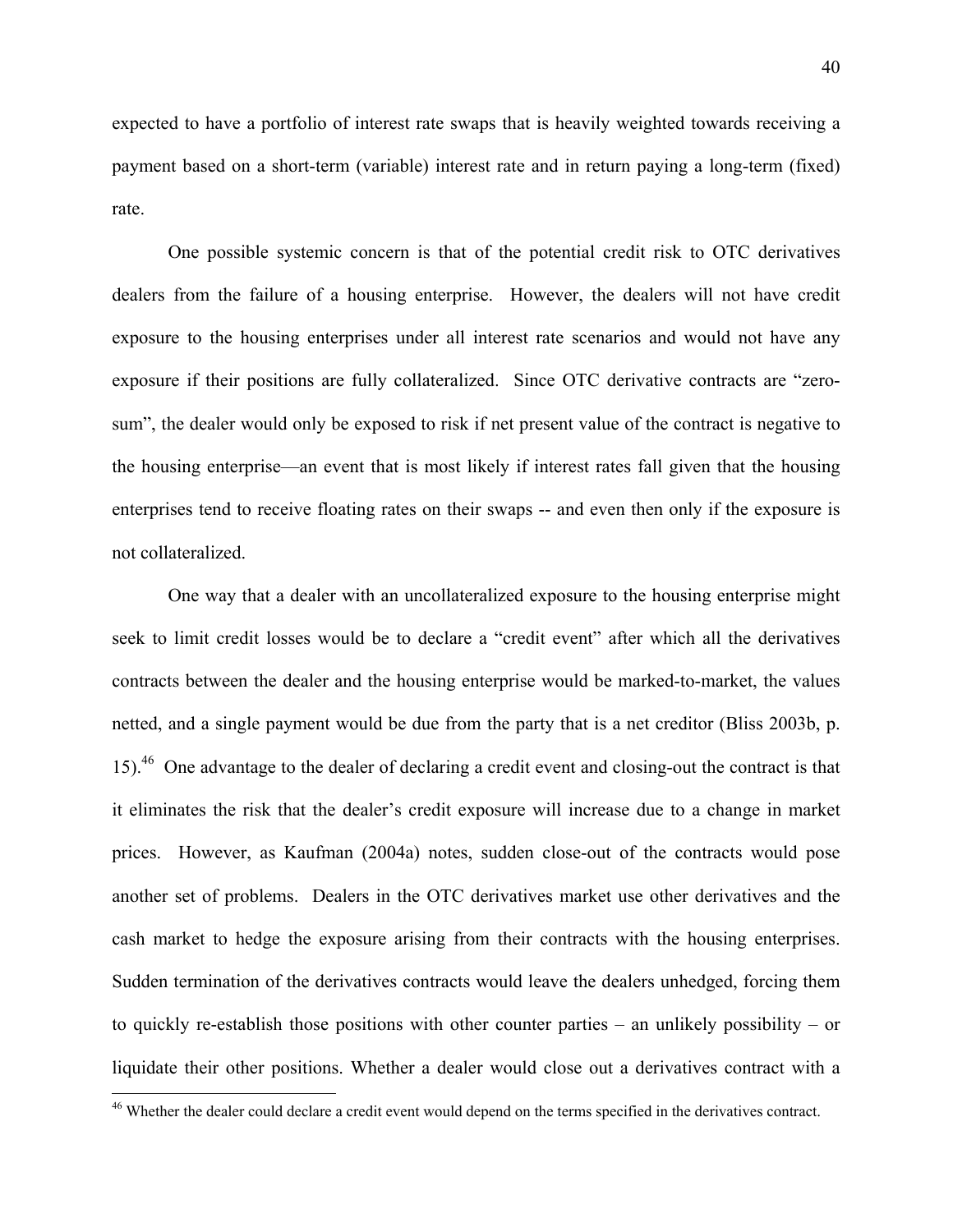housing enterprise would depend not only on its credit exposure but also the cost of reestablishing hedges and/or liquidating other positions.

Thus, the housing enterprises' reliance on derivatives to hedge their interest rate exposure is less of a systemic concern than that of the failure of an OTC derivatives dealer. While serious problems are possible in some interest rate scenarios, these risks may be substantially reduced via the use of collateralization agreements.

#### **4.2.3 Loss of Service**

 $\overline{a}$ 

U.S. Office of Federal Housing Enterprise Oversight (2003) provides a detailed discussion of systemic risk as it may pertain to the housing enterprises.<sup>47</sup> In the event that a housing enterprise experiences financial difficulties – and these difficulties are seen as transitory -- the OFHEO report suggests that the mortgage market impact should be muted by an increase in business activity at the healthy institution. The fact that most large mortgage originators conduct business with both Fannie Mae and Freddie Mac suggests that a demand-side transition could be smooth; although on the supply-side this will depend on the amount of new business, especially as it pertains to how quickly the healthy housing enterprise could raise new equity capital.

The OFHEO report does, however, provide another scenario under which the financial distress at a housing enterprise is severe, resolution and government bailout is highly uncertain, and such conditions serve to weaken the financial positions of other financial institutions that have significant exposure to that housing enterprise. This would arise because of credit concerns, which in turn lead to a significant reduction in liquidity in the markets for mortgage securitization. While such a situation could be disruptive to mortgage markets, the problem for

 $47$  The remainder of this discussion focuses on systemic risks emanating from either (or both) Fannie Mae or Freddie Mac. Fahey (2003) and U.S. Office of Federal Housing Enterprise Oversight (2003) suggest that, because of their GSE status, the housing enterprises could act as a source of strength to financial markets in the face of external shocks.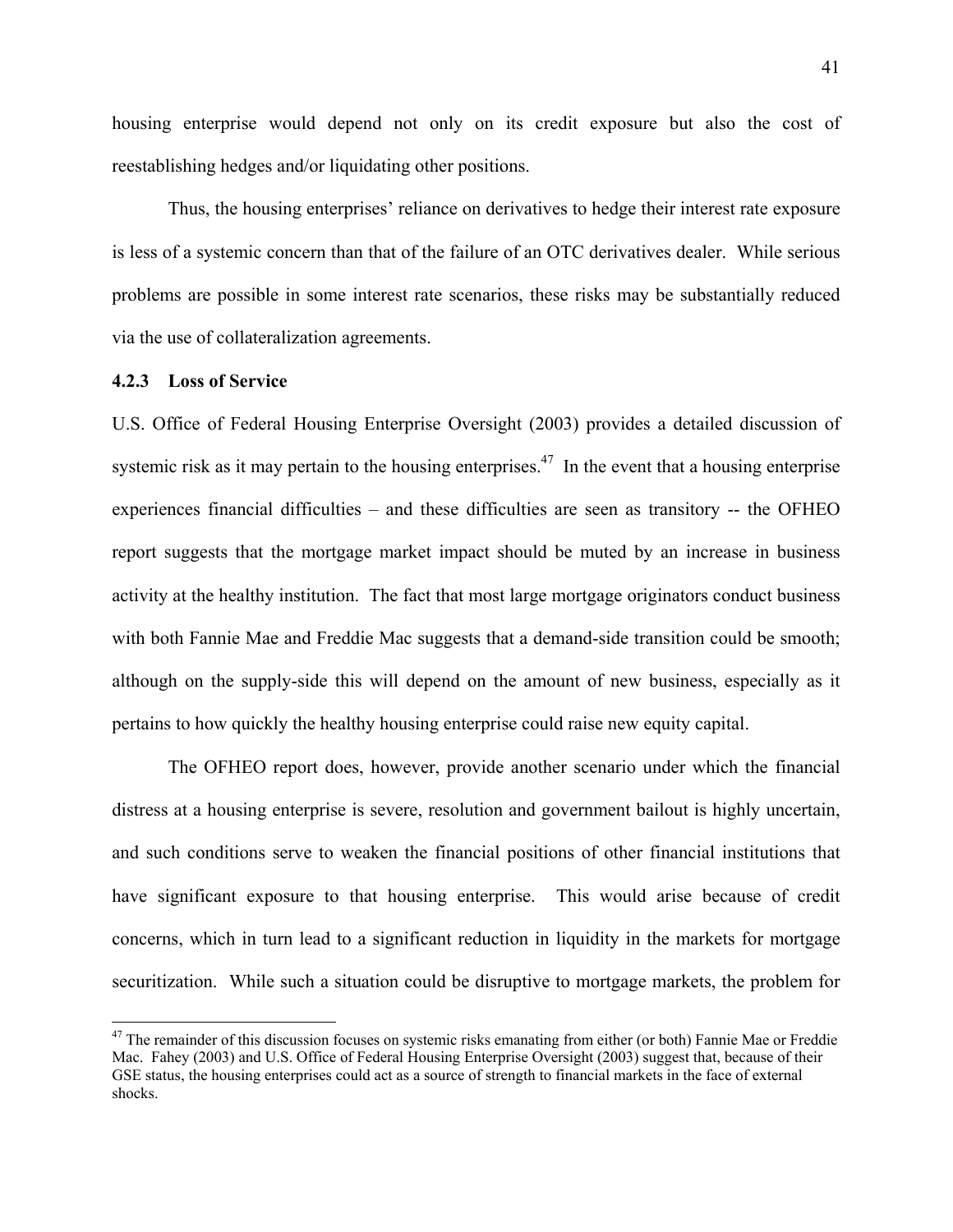creditors is not a concern about the quality of the institution's assets, but rather is the uncertainty about the manner and speed with which a housing enterprise failure would be resolved.

Nevertheless, the "loss of service" shouldn't be of particular concern so long as a formal, transparent resolution process is put into place that attempts to ensure that the failed institution is reorganized rather than liquidated. Any disruptions would be very short lived as other firms picked up the slack. Depository institutions, for example, could use other methods: 1) funding mortgages on their balance sheets with, say, Federal Home Loan Bank advances, 2) selling mortgages directly to other intermediaries, such as the Federal Home Loan Banks, or 3) structuring a "private-label" asset securitization.

#### **4.2.4 An Intended Subsidy?**

1

As noted above, Fannie Mae and Freddie Mac operate with several statutory and regulatory benefits; and these benefits are clearly intended to subsidize their role in residential mortgage markets. The most valuable of these subsidies is the implicit federal guarantee of their liabilities, which results in the government's bearing some financial risk. In crafting an appropriate resolution policy, one should consider whether such indirect subsidization is economically efficient and also whether an alternative subsidy would be more socially desirable.<sup>48</sup>

There is a reasonable theoretical basis for the existence of positive externalities that would support government policies to encourage homeownership. A standard set of contracting/asymmetric information problems exist between landlord and tenant, which are internalized when a renter becomes an owner-occupier. This, in turn, may result in direct benefits to the parties themselves, as well as indirect benefits to the neighbors to the extent that the home is better maintained. The natural linkage to policy is to have tightly focused programs

 $^{48}$  There is no parallel concern about TBTF constituting an intended subsidy for the largest banks. Indeed, to the extent the subsidy element of TBTF is a factor in public policy discussions, the subsidy is regarded as creating an unfair position for smaller banks that do not benefit from a similar implicit guarantee of uninsured liabilities.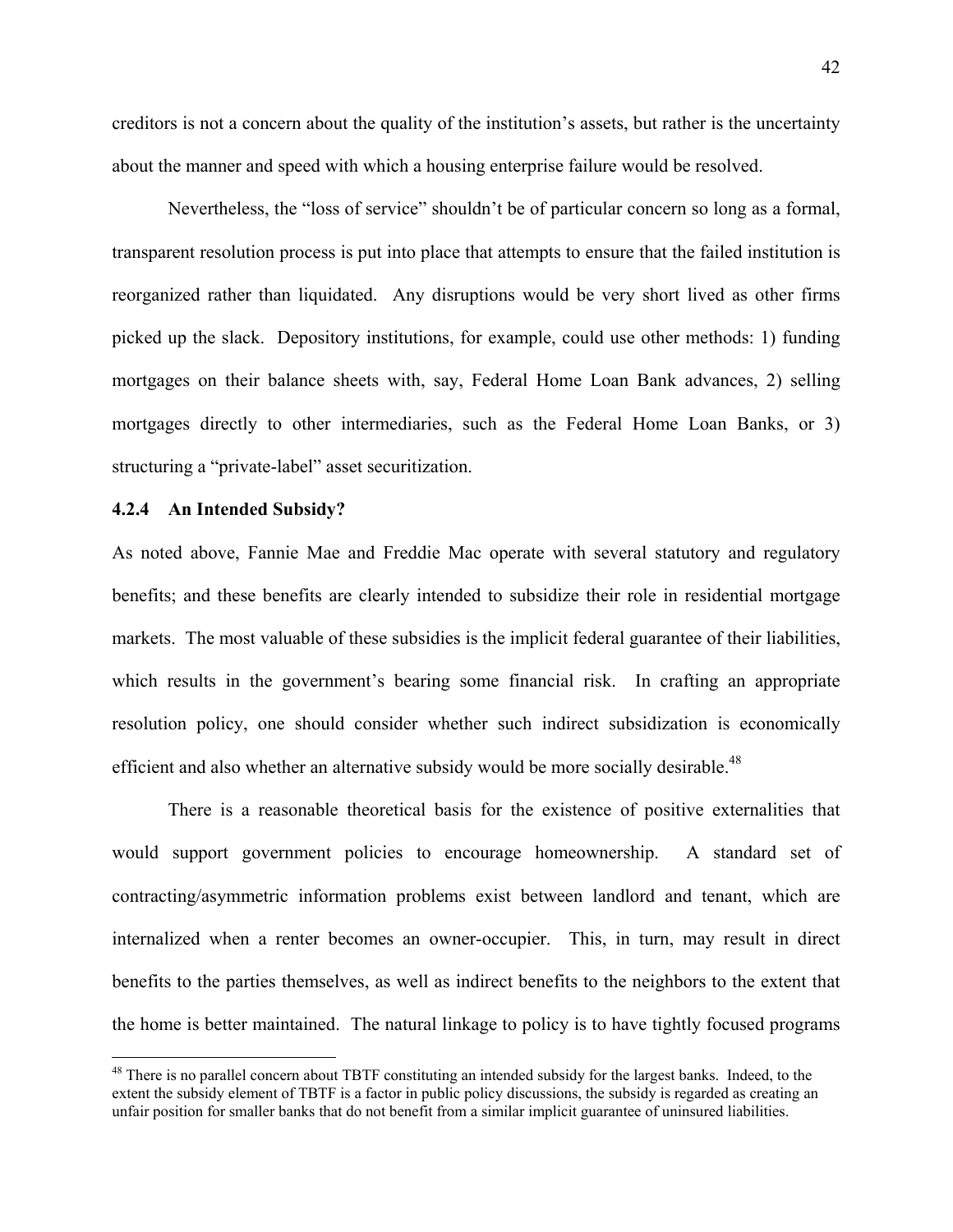that encourage wealth-constrained households, who may be on the margin between renting and owning, to become first-time buyers. Moreover, such programs should be on the federal budget and hence more transparent and straightforward to value.

However, there is reason to be skeptical that the social benefits of subsidizing the housing enterprises exceed the attendant social costs. The social costs associated with the housing enterprises arise from: 1) the inefficiencies associated with delivering the subsidy indirectly, 2) the resource allocation inefficiencies associated with subsidies generally, and 3) the contingent liability to the government. Studies suggest that the housing enterprises retain a non-trivial portion of the subsidies (U.S. Congressional Budget Office 2001, 2004; Passmore 2003).<sup>49</sup> As for the subsidies that are passed on to homebuyers, these are broad-based and large (in dollar terms) and hence may well result in resource allocation inefficiencies within the economy generally, resulting in "overinvestment" in housing.<sup>50</sup> Moreover, such subsidies may also become capitalized to some extent into house prices. All of this said, the literature suggests that the housing enterprises should have little effect on aggregate homeownership rates given the extent to which they influence mortgage interest rates (Feldman 2002; Painter and Redfearn 2002).

An important function of the political system is to reallocate resources to economic sectors favored by the voters' elected representatives. The primary concern in the case of the housing enterprises, however, is that the subsidy is delivered "off-budget" and hence difficult to measure and control. That is, while housing enterprise subsidies appear to deliver "something

<sup>&</sup>lt;sup>49</sup> Outside analysis sponsored by Fannie Mae disputed various assumptions and research methods used in these studies (see, for example, Toevs, 2001; Greene 2004; Blinder, Flannery, and Kamihachi 2004).

<sup>&</sup>lt;sup>50</sup> For empirical analyses of "overinvestment" in housing from broad-based social programs, see Gervais (2002), Taylor (1998), and Mills (1987a, 1987b).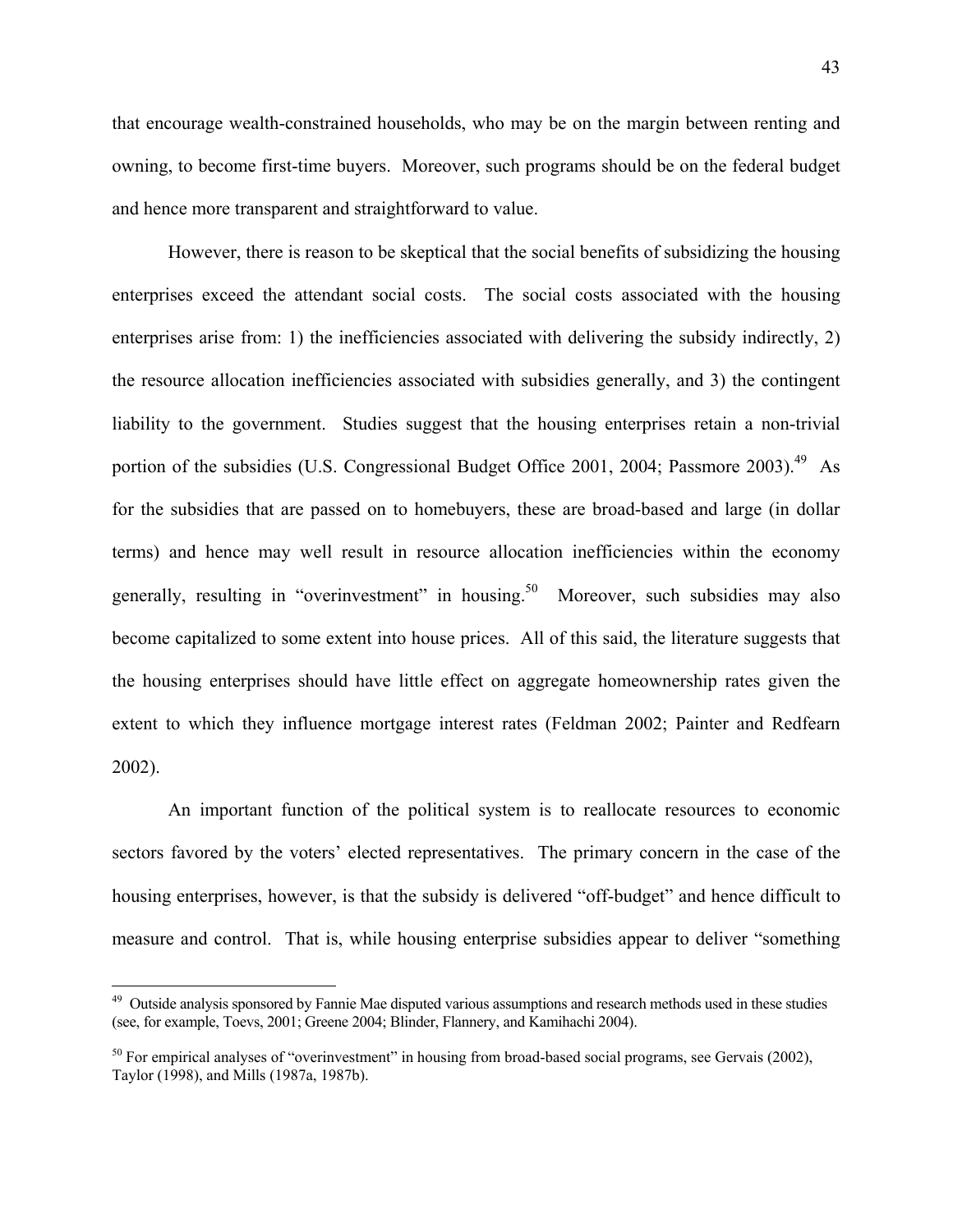for nothing", the economic reality is that this approach creates a large contingent liability for the federal government, which Frame and White (forthcoming) currently estimate at \$13 billion annually, and potentially perverse "moral hazard" incentives for the housing enterprises themselves. If Congress wishes to subsidize housing, we agree with Calomiris (2001) and White (2003) that the appropriate policy response is to provide direct, on-budget down payment grants to first-time low- and moderate-income homebuyer, an example of which is the American Dream Downpayment Initiative.<sup>51</sup>

#### **4.3 Resolving a housing enterprise**

Section 2 established the value of having an ex ante plan to resolve large bank and housing enterprise failures at minimum cost to the taxpayers, conditional on avoiding substantial adverse spillovers. Subsequent discussion has highlighted the importance of several steps in the resolution process if these goals are to be obtained: (1) Giving the supervisory agency the mandate to engage in early resolution of a failing intermediary, ideally forcing the intermediary into resolution while its portfolio of assets, liabilities and derivatives still has positive value so as to avoid imposing losses on the taxpayer. (2) Giving the agency clear authority to act as a receiver. (3) Giving the agency the authority to create a solvent bridge organization so that it can continue to provide important financial services. (4) Giving the agency clear priorities for payments of the intermediary's obligations, with priority given to obligations needed for the continuing operation of the firm until it can be recapitalized and restore operations.

 The current procedures for addressing financial weakness at the housing enterprises incorporate none of these four steps. OFHEO has the power to appoint a conservator, which could prove adequate to prevent insolvency in some plausible scenarios, but not in others. Related to this, OFHEO has not been given a set of priorities for paying off claimants, creating

<u>.</u>

<sup>&</sup>lt;sup>51</sup> See U.S. Department of Housing and Urban Development (2004).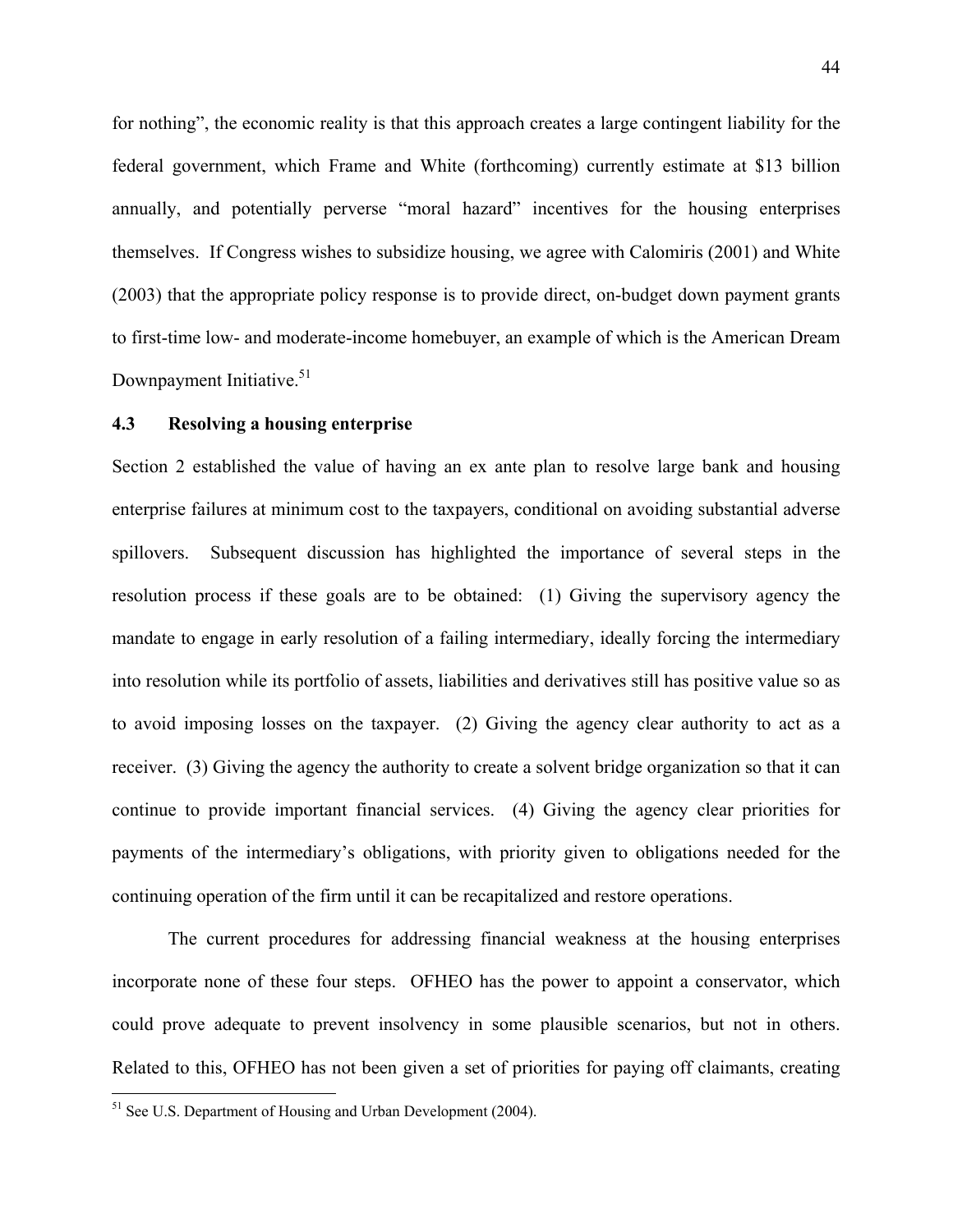the potential for severe market disruption, as investors are unsure about the relative priority of different claims. OFHEO has also not been given the power to create a bridge organization to facilitate the continued provision of important financial services.

 Finally, no resolution of a housing enterprise is possible without Congressional action. Congress is not designed to move at the fast pace of financial markets; rather it is designed to provide careful deliberation before passing new legislation. In the event that a housing enterprise becomes insolvent, Congress may come under intense pressure to act quickly from both the conservator, which may have problems managing the institutions' risk exposure, and from residential mortgage market participants seeking to end any disruptions. Congress will also be under pressure from various claimants on the housing enterprises, each arguing that either Congress should cover all losses or at least that any losses should be borne by some other class of claimants. Finally, the ability of the other (hopefully solvent) housing enterprise to obtain funding to support the mortgage market likely would also be adversely affected if Congress chose not to honor the implicit guarantee on the failed housing enterprise's obligations. Thus, the current setup appears designed more to create substantial spillover effects and force Congress to mitigate the problems by providing the creditors of a failed housing enterprise with a bailout.

 While the existing procedures for a failed housing enterprise have the potential to have a seriously adverse impact on the financial system, force Congress into a quick bailout, or both, the basic steps to ensuring a more sound system are clear. First, the version of PCA applied to the housing enterprises should be strengthened. Housing enterprise capital should be measured in economic value rather than in historic cost terms (a recommendation made earlier for bank PCA as well) and the ratios used to determine capital inadequacy should be raised, especially the critical capital level. These capital levels should be augmented by a required tranche of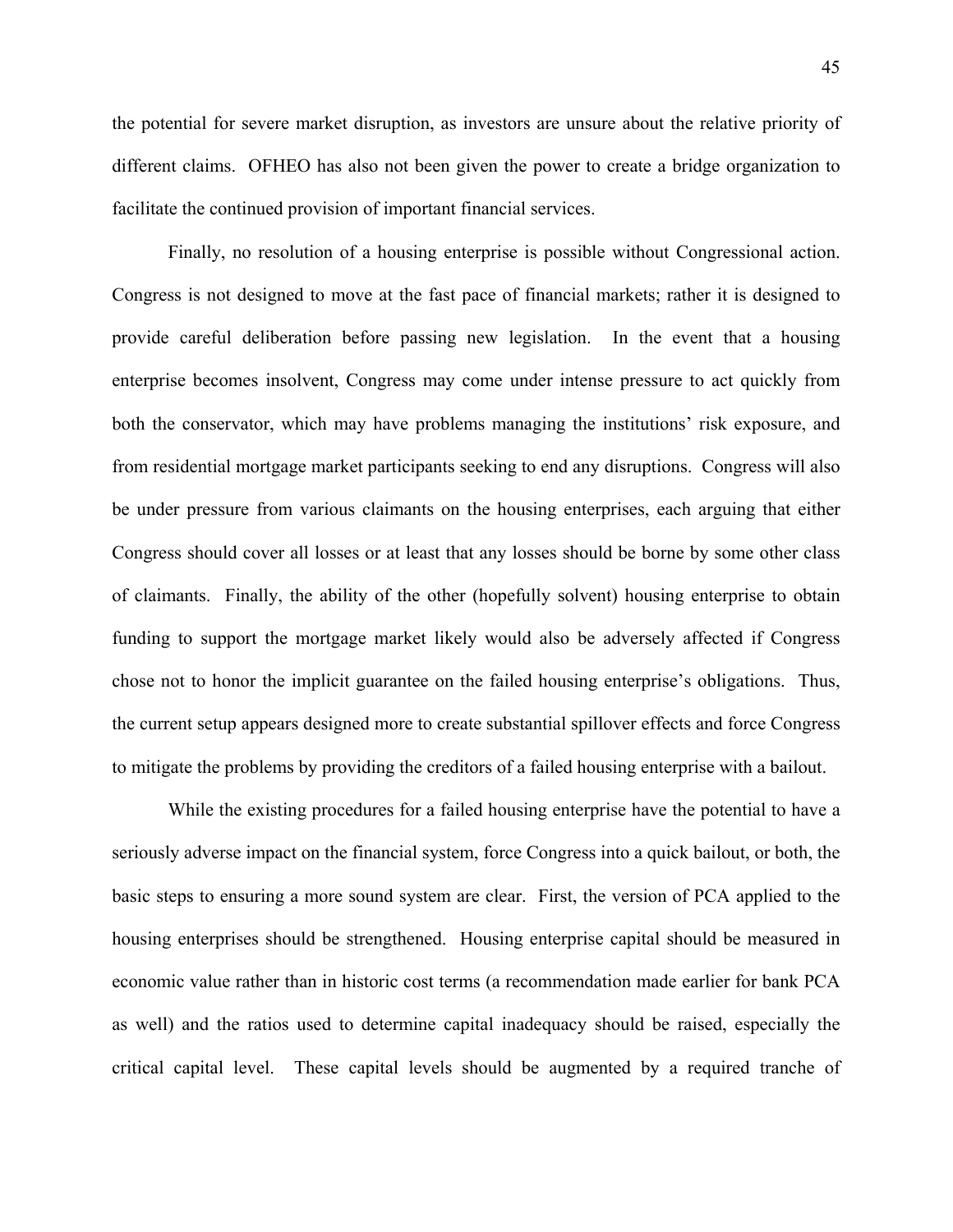subordinated debt. The market signals emanating from this subordinated debt may also be useful as an indicator of likely supervisory forbearance for situations where a housing enterprise capital is clearly inadequate. If OFHEO has adequate authority and follows prompt action, concerns about the direct credit exposure of other financial intermediaries to a failed housing enterprise should be limited.

 The second step is to give OFHEO the power to act as receiver. OFHEO should be directed to create a bridge housing enterprise (along the lines of a bridge bank) with further instructions to return the institution to private ownership as soon as practical. The bridge housing enterprise would continue the operations of the failed housing enterprise, and assume its good assets and verifiable liabilities. The remaining assets, equity and liabilities would remain with the failed enterprise, with the liabilities being repaid as the assets are liquidated. If Congress wanted to insure that the legislature had sufficient time to consider the need for continuing the operation of a housing enterprise, OFHEO could be directed to wait for some minimum period of time before returning the enterprise to private ownership.

 As part of its giving OFHEO receivership power, Congress should also specify the priority with which claims on the failed enterprise will be paid. Our analysis suggests that derivatives counterparties should be given top priority in order to preserve the bridge housing enterprise's ability to manage its risk exposure. Next in priority would be the holders of housing enterprise mortgage-backed securities and senior bonds (treated with equal priority), with mortgage-backed securities holders maintaining an explicit collateral interest in the underlying assets. Whether to make any other adjustments in the relative priority of the mortgage-backed claims versus the senior debt is a question that merits further consideration. The remaining claimants in order of priority would be the subordinated creditors and equity holders.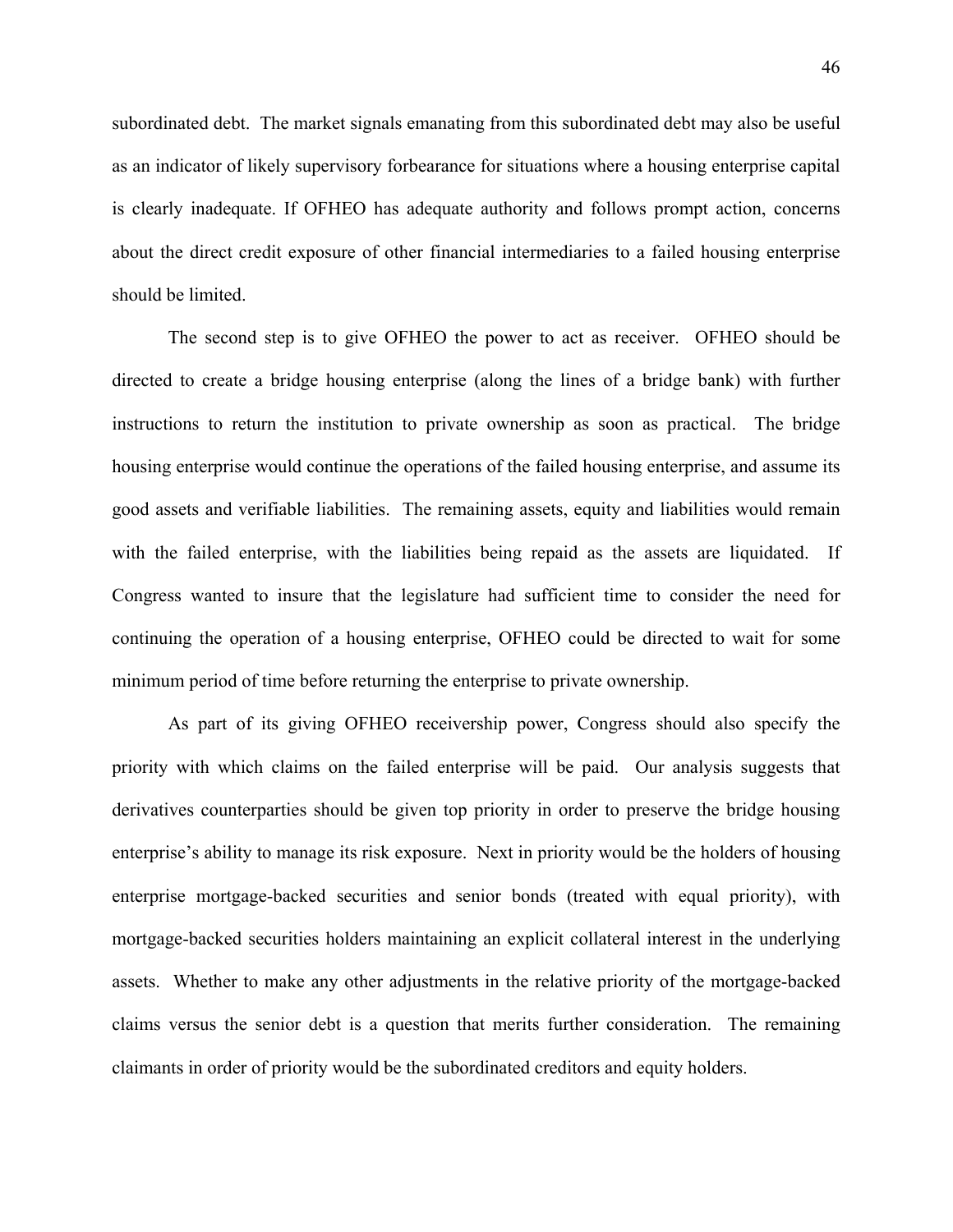Finally, if Congress wishes to subsidize new home ownership it should do so by giving direct aid to first time homebuyers with low to moderate incomes. Such a subsidy would maximize the social benefits obtained from providing a subsidy to homeownership without: providing a subsidy to the owners of the housing enterprises, creating an incentive for the housing enterprises to take excessive risk, or creating the risk of substantial loss to taxpayers.

 Although we believe the current process for resolving a failed housing enterprise is flawed, Fannie Mae and Freddie Mac have expressed reservations about giving OFHEO the power to be a receiver for the enterprises. One of the concerns given by Fannie Mae CEO Raines (2004) in testimony before Congress was that: "Only Congress should decide if there is no longer a need for this instrument of national policy to support homeownership." However, our proposal would address Raines' concern by continuing the operation of the failed housing enterprise, first as a bridge housing enterprise and later as a privately owned housing enterprise. Congress would only revoke the failed housing enterprise's charter upon an affirmative vote to do so.

 The second concern expressed by Raines (2004) is that receivership power would create uncertainty in the markets for housing enterprise debt securities. Raines (2004) argues that:

"enacting a receivership provision unfairly imposes new risks on holders of existing obligations that they could not have anticipated at the time they purchased these obligations. The imposition of these risks, therefore, could undermine the pricing of existing obligations and cast uncertainty on how new obligations should be priced."

This argument seems to be largely a transition concern during the imposition of an effective receivership regime as existing securities may be repriced (on a one time basis) to reflect any perceived changes in risk arising from the statutory change. Thereafter, the pricing of housing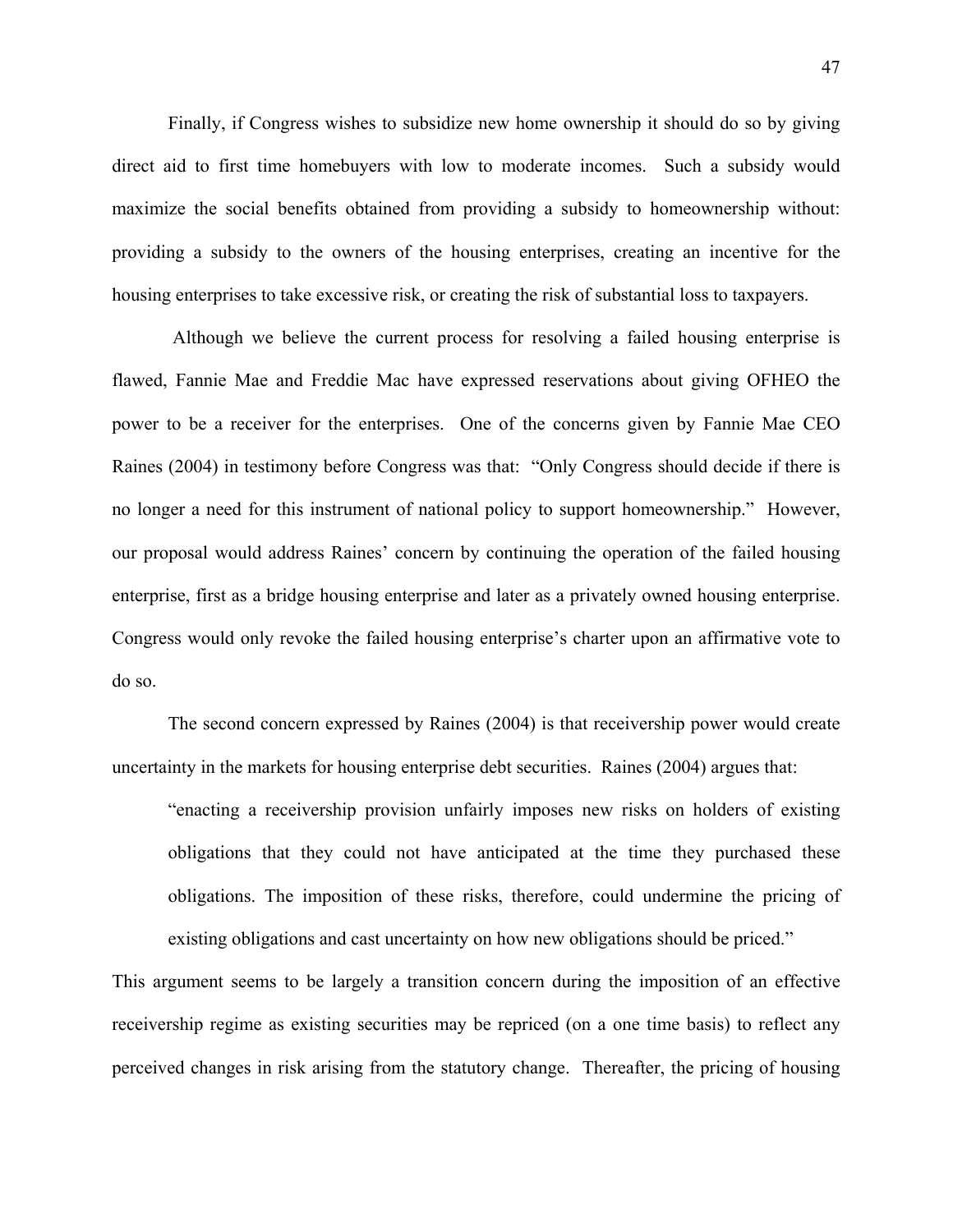enterprise securities should more accurately reflect their risk. We are skeptical of the argument that the holders of existing obligations should not be subject to this one time repricing because they are unaware of their risk of loss. The securities issued by the housing enterprises already state that the obligations are not those of the federal government, which puts their holders on legal notice that they are subject to the loss of principle and interest according to a process determined by Congress at a later date. They may have chosen not to believe the legal notice that they were at risk, believing instead that federal government has granted an implicit guarantee to the housing enterprises' debt obligations. However, given that the bondholders have been given legal warning of their risk exposure, we do not see any reason why Congress must wait until a housing enterprise is insolvent to determine the process for allocating the losses. Further, should Congress agrees with Raines' concern, a simple solution is available: Priority could be given to those obligations outstanding at the time OFHEO is given receivership power over those securities subsequently issued by a housing enterprise. This would protect existing security holders from ex post changes in priority and remove uncertainty on the part of buyers of new securities as to where they would stand if the housing enterprise became insolvent.

#### **5. Conclusion**

The process for resolving a large bank or housing enterprise is important to both the financial system and to taxpayers. The current system for resolving failed banks has been refined through the handling of a large number of small banks failures. The bank system has most of the basics needed for effective resolution: a clear process by which banks can be forced into resolution, an agency with clear authority to act as receiver, a variety of resolution options that can be tailored the specific situation, and a clear mandate to minimize the expenditure of government funds on the resolution. The system should be further strengthened to deal with large bank failures by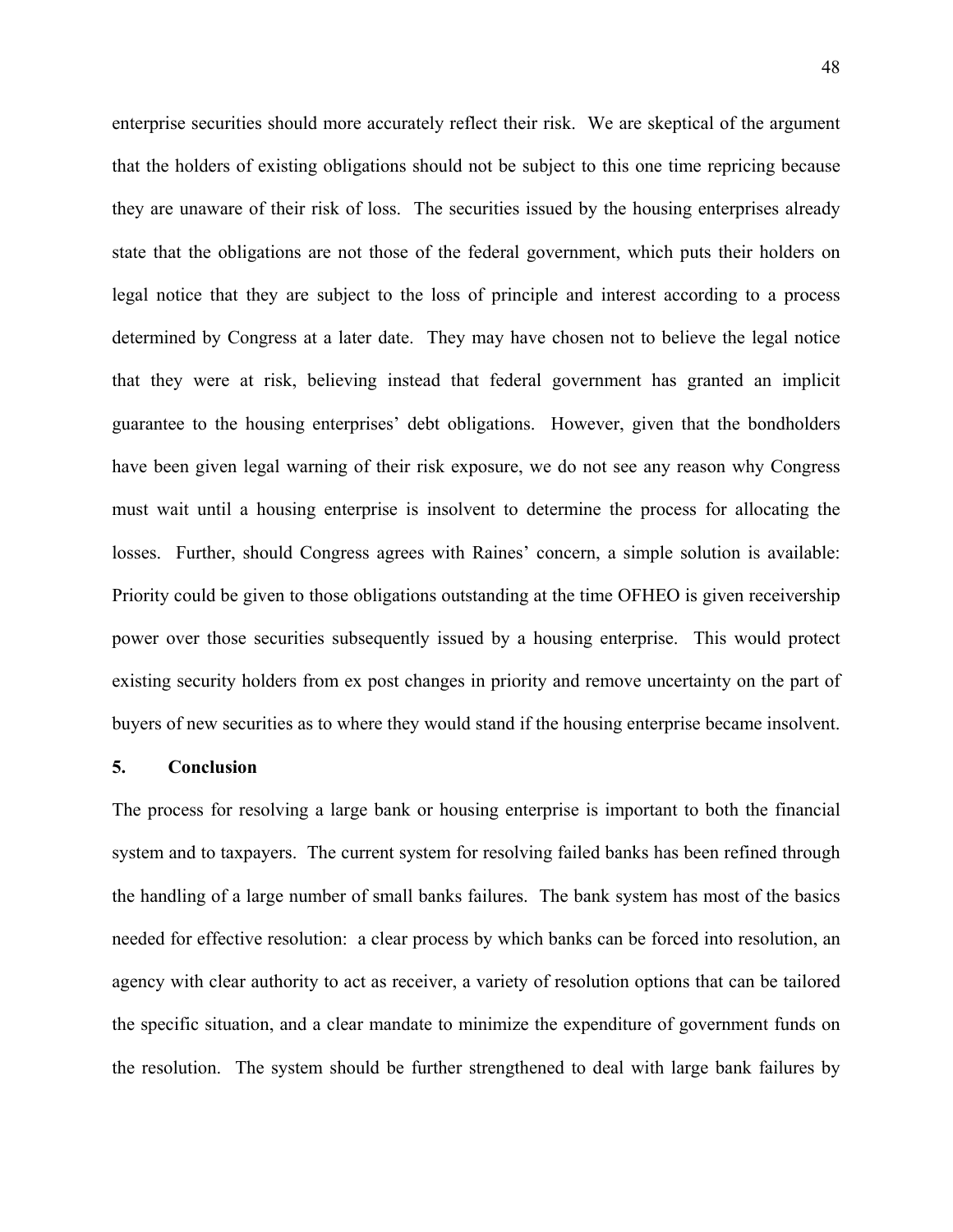making several adjustments to this authority, such as strengthening the process for forcing banks into early resolution, which includes the use of market value triggers for PCA, and more careful attention to the setting of the priority of claims in bankruptcy. The system should also be strengthened by the announcement of a credible plan that eliminates market participants' perception of an implied guarantee. Finally, given the unacceptable loss performance of the banking agencies since PCA was implemented, better incentives should be put in place for banking agencies to avoid forbearance.

There is no established process for completely resolving an economically insolvent housing enterprise and there is no guarantee that OFHEO's conservatorship power will be sufficient to prevent such insolvency. If a housing enterprise became insolvent, that could lead to significant market disruption, and Congress would likely be forced to bail out the failed housing enterprise's creditors. Fortunately, the process by which banks are resolved—especially with our suggested improvements in large bank resolution--provides a road map for the creation of an effective process for resolving a failed housing enterprise. We fail to find a compelling reason for not following that roadmap. Banks and the housing enterprises are sufficiently similar so that the process that has been designed to address problems with the banks would address similar concerns with the housing enterprises. The one major difference between the two is that some may regard the implied guarantee as an intended subsidy to residential mortgage borrowers. However, if this subsidy were provided directly to those borrowers that most need it (low to moderate income, first time home buyers) rather than via an implicit guarantee, then the gains from subsidizing residential mortgages could be obtained without providing a subsidy to the housing enterprise owners, without creating an incentive for the housing enterprises to take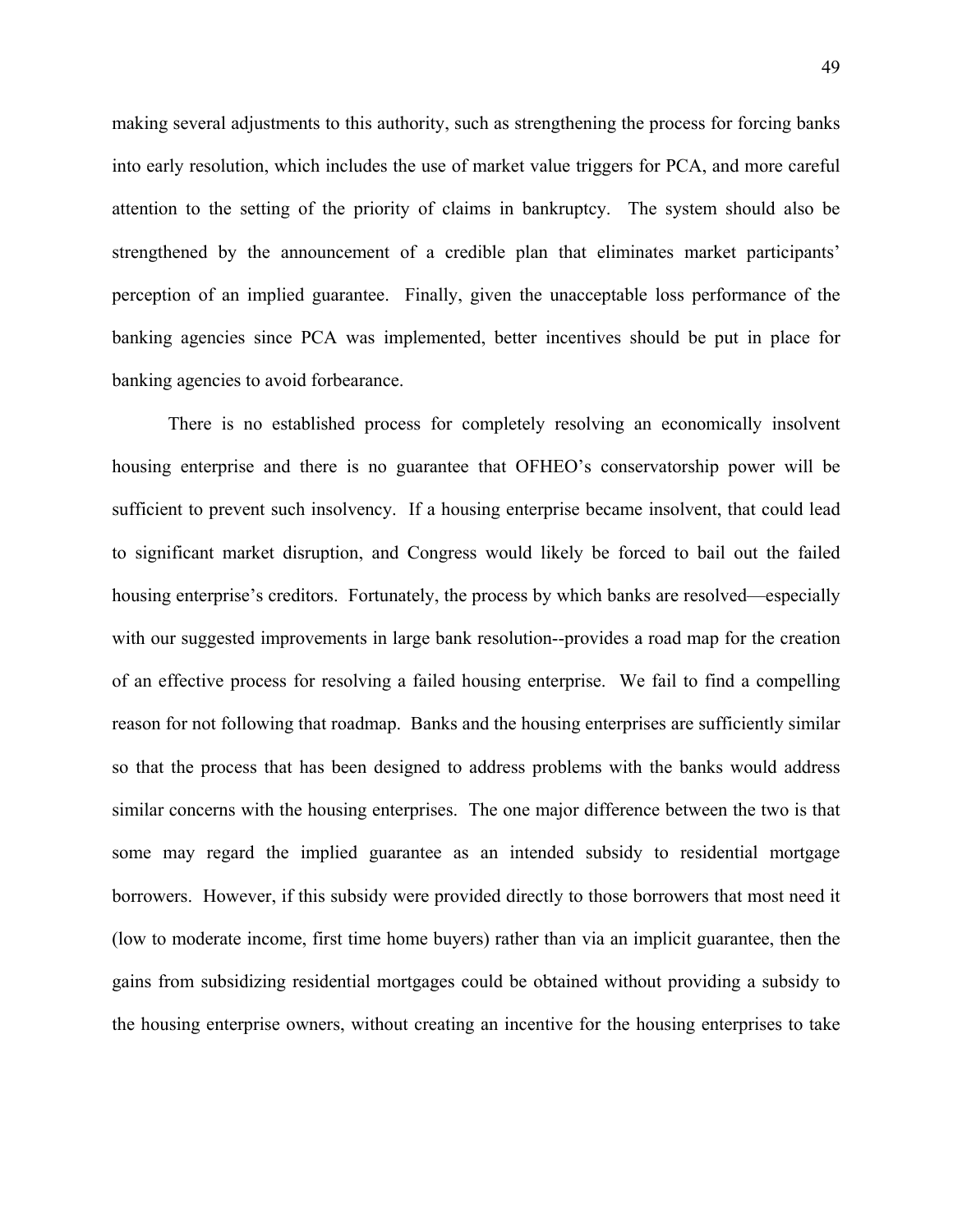excessive risk without the risking financial market disruption, and without imposing very large contingent liabilities on the taxpayers.

#### **6. Postscript**

Two days after the original release of this working paper, OFHEO issued a preliminary report of its findings of a special review of Fannie Mae's accounting policies, internal controls, and financial reporting processes. U.S. Office of Federal Housing Enterprise Oversight (2004) detailed a number of serious concerns, which are first summarized and then evaluated in the context of our previous policy suggestions. We then examine some additional questions that have been raised subsequent to the release of OFHEO's report. Necessarily, this section focuses disproportionately on the housing enterprises.

#### **6.1 Summary of U.S. Office of Federal Housing Enterprise Oversight (2004)**

OFHEO's preliminary report detailed specific concerns on the framework and conditions of Fannie Mae's accounting policies and internal controls, with a particular focus on deferred price adjustments and derivatives and hedging activities. The report concludes that Fannie Mae has misapplied GAAP (particularly SFAS 91 and SFAS 133) in a manner that was pervasive and reinforced by management. As a result, OFHEO states that "[t]he matters detailed in this report are serious and raise concerns regarding the validity of previously reported financial results, the adequacy of regulatory capital, the quality of management supervision, and the overall safety and soundness" of Fannie Mae.

 With respect to SFAS 91 (Accounting for Purchase Discount and Premium and Other Deferred Price Adjustments), OFHEO concluded "the accounting used by Fannie Mae for amortizing purchase premiums and discounts on securities and loans as well as amortizing other deferred charges is not in accordance with GAAP". To that end, Fannie Mae appears to have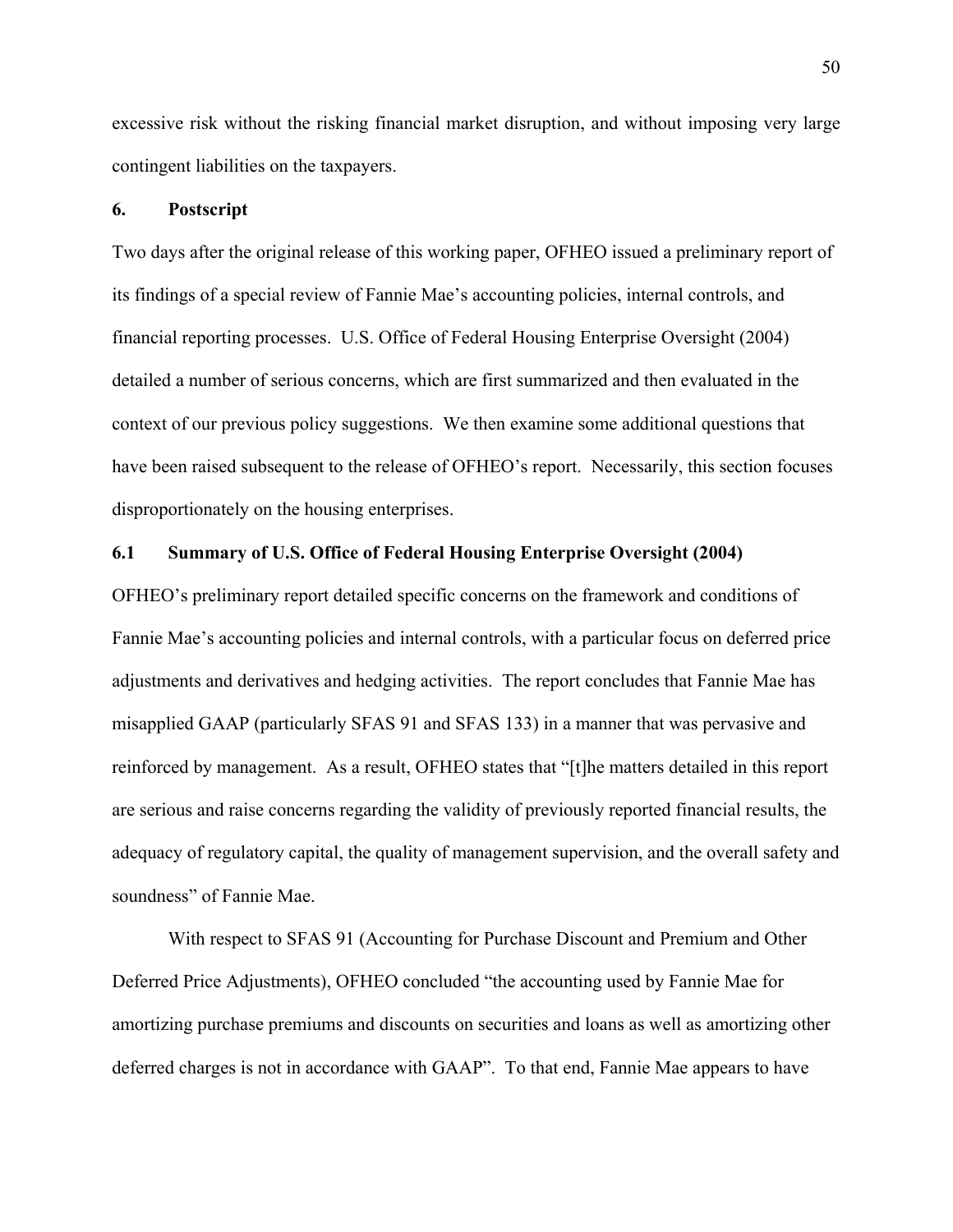granted itself inordinate flexibility in determining the amount of income and expense recognized in any accounting period resulting in a "cookie jar" reserve to smooth earnings.

OFHEO also concluded that Fannie Mae's accounting for large parts of its derivative portfolio has not been in compliance with SFAS 133 (Accounting for Derivatives Instruments and Hedging Activities) since 2001. SFAS 133 requires that all freestanding and certain embedded derivatives be carried on the balance sheet at fair value. Changes in these fair values are, in turn, recognized in earnings. However, under GAAP, Fannie Mae would not recognize changes in the fair value of most of the rest of its portfolio. Thus, the simplest application of SFAS 133 would have resulted in substantial increases in the volatility of Fannie Mae's GAAP earnings and capital; volatility that exceeded the volatility of the economic value of its overall portfolio. SFAS 133 provides firms with two alternative methods of hedge accounting that reduce the volatility of income: fair value hedges and cash flow hedges**.** The criteria for qualifying for the use of hedge accounting are difficult to implement for firms engaged in largescale and sophisticated hedging activities, like the housing enterprises. One key criteria is that the derivative be designated as the hedge of a *specific* instrument at the time it is entered into. This criterion would be awkward for Fannie Mae to meet, as modern hedging techniques emphasize the importance of the overall portfolio and not individual pieces. A second important criterion is that of demonstrating the derivative is an effective hedge of the specific asset or liability both at the time the derivative is entered into and during the life of the contract. Meeting this requirement would have required extensive, on-going evaluation of the effectiveness of each derivative contract in hedging changes in the value of a specific instrument.

Thus, the adoption of SFAS 133 posed a dilemma for Fannie Mae, either engage in a difficult, large scale effort to meet the requirements for hedge accounting, or accept a (largely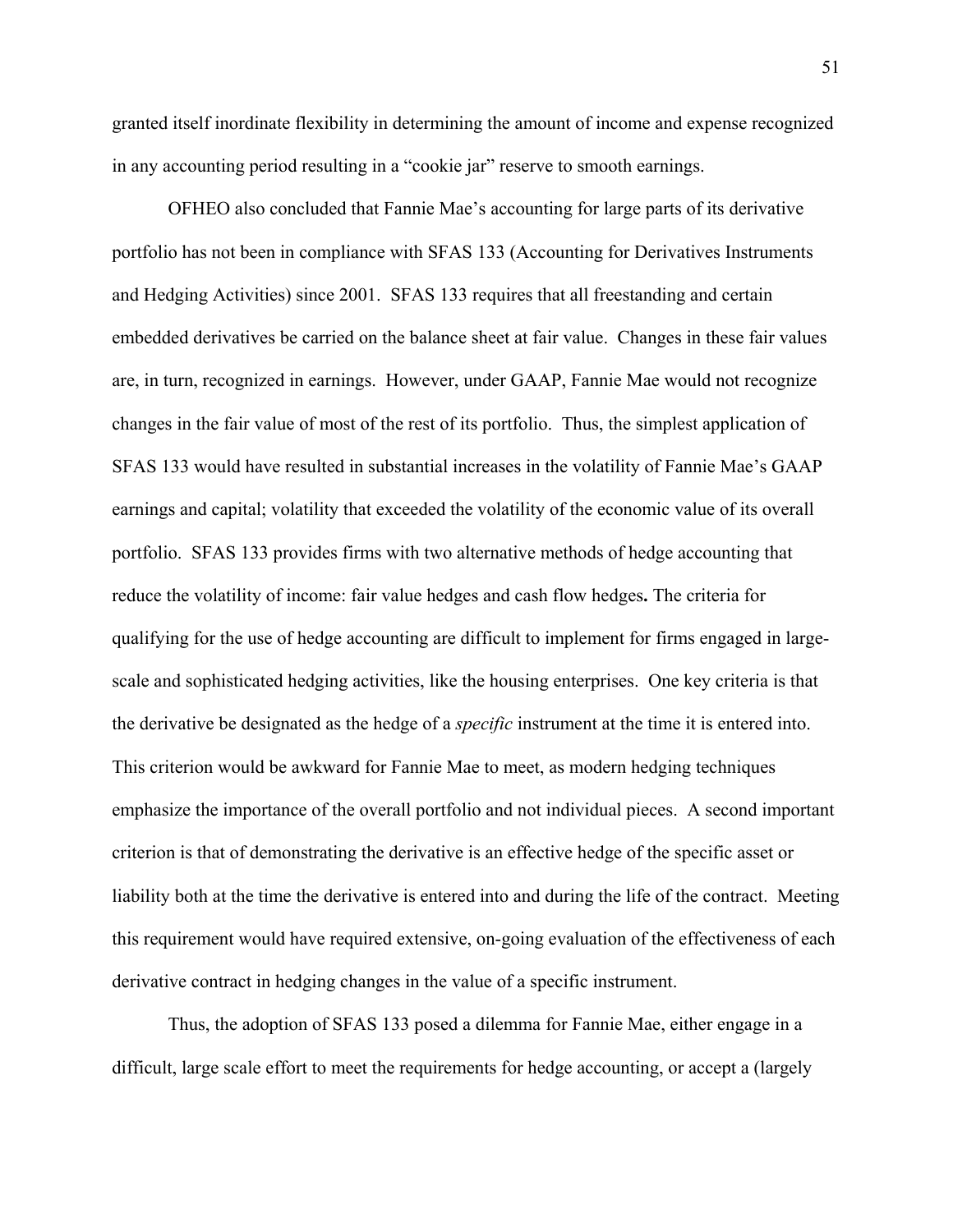artificial) increase in volatility of net income from its derivatives portfolio. What the OFHEO report found is that Fannie Mae exercised a third option: using hedge accounting for the bulk of its derivative portfolio, while not complying with all of the requirements set for hedge accounting in SFAS 133. OFHEO reports that this process was described by some in Fannie Mae as "known departures from GAAP" and others as "practical application of GAAP." As a result of Fannie Mae's departure from the requirements of SFAS 133, OFHEO argues that certain Fannie Mae transactions and the "ineffective" portion of other transactions should be recorded at their fair values with any changes in value recorded in earnings. OFHEO concludes that the "possible reclassification of such amounts into retained earnings could have a significant effect on Fannie Mae's regulatory capital".

 In terms of accounting oversight, the OFHEO report concluded that poor accounting policy development, key person dependencies, and poor segregation of duties were major contributors to the accounting failures and safety and soundness failures that it detailed.

 Following the issuance of the OFHEO report, the supervisor reached an agreement with Fannie Mae's Board of Directors that requires immediate action to address the improper accounting and inadequate controls detailed.<sup>52</sup> The agreement requires Fannie Mae to: 1) implement correct accounting treatments to henceforth comply with SFAS 91 and SFAS 133, 2) protect the existing capital surplus and move to a targeted capital surplus equal to 30 percent above their minimum required capital, and 3) review staff structure, separate certain key business functions, and implement policies to ensure adherence to accounting rules and internal controls.

 $52$  This agreement can be obtained at: http://www.ofheo.gov/media/pdf/fnmagreement92704.pdf.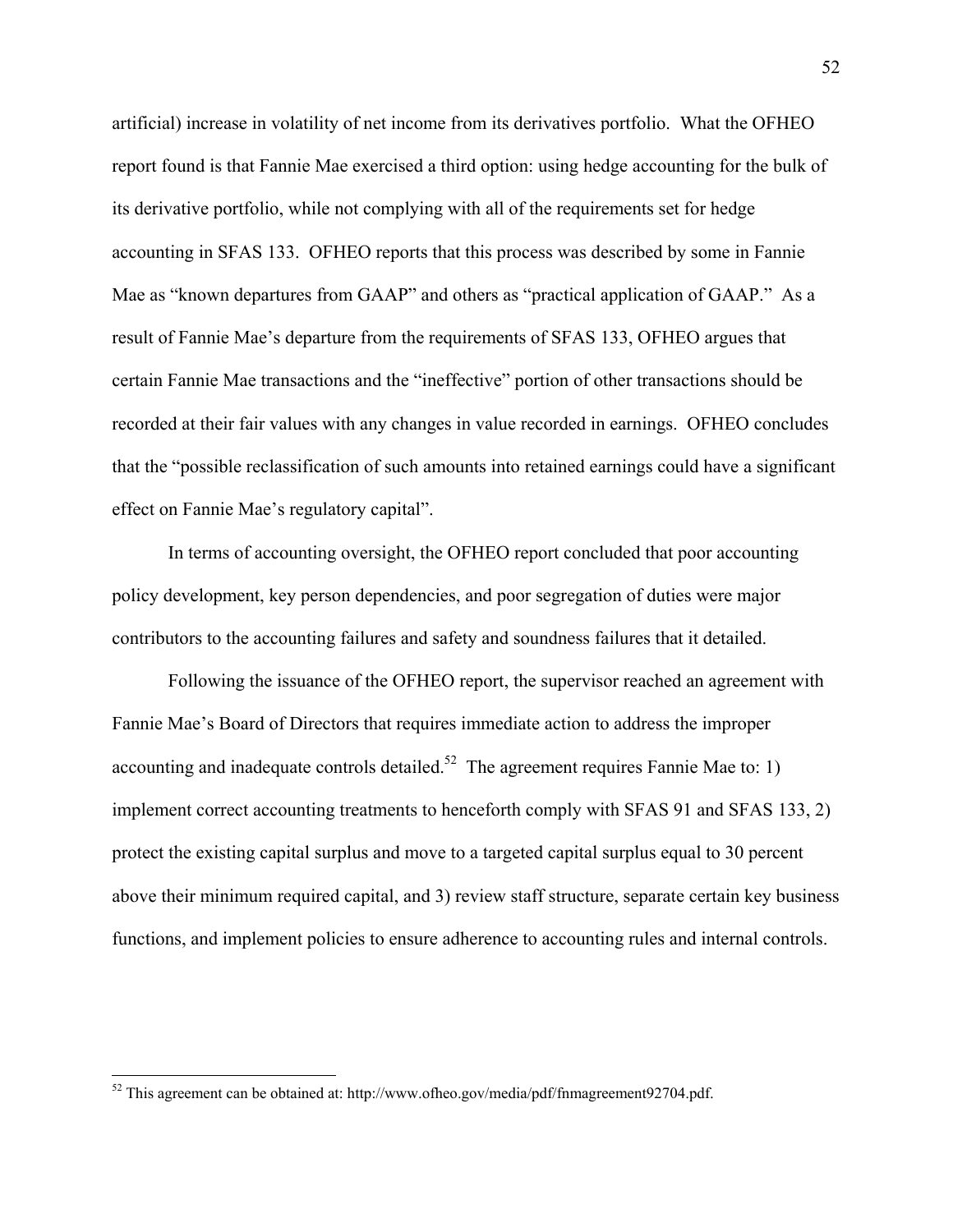OFHEO followed this agreement with an announcement that it would begin reviewing Fannie Mae's capital classification on a monthly, rather than quarterly, basis.<sup>53</sup>

#### **6.2 Evaluation of OFHEOs Findings in the Context of Our Analysis**

U.S. Office of Federal Housing Enterprise Oversight (2004) raised the prospect that Fannie Mae might fail the minimum capital requirement if its balance sheet were restated to conform to GAAP. Moreover, according to Weil (2004), Fannie Mae's core capital as of year-end 2003 may have been overstated by as much as \$7.5 billion.<sup>54</sup> This figure, taken together with those reported for actual core capital and minimum required core capital at that time (\$34.4 billion and \$31.5 billion, respectively), suggest that Fannie Mae was actually undercapitalized by \$4.6 billion. As noted above, Fannie Mae has agreed to protect this surplus and increase capital within 270 days to exceed 30 percent of its minimum capital requirement.

While OFHEO's report raises some questions about Fannie Mae's current capital adequacy, it raises even more important questions about the current process for assessing capital adequacy and the implementation of PCA. As discussed earlier, the relevant measure of capital is its economic value and not its accounting value. The reason is that when settling creditor claims of a troubled institution, the economic value of its assets provides an estimate of the resources available to pay the creditors, whereas book values are a very poor approximation.. That said, correcting the derivatives accounting violations identified by OFHEO would result in a reduction in Fannie Mae's accounting capital, but conceptually would have no impact on its economic capital. However, the problems with fair value accounting for derivatives that do not

<sup>53</sup> This announcement can be obtained at: http://www.ofheo.gov/media/pdf/capclass93004.pdf.

<sup>&</sup>lt;sup>54</sup> This is because Fannie Mae's deferred losses on cash flow hedges totaled \$12.2 billion, while another \$4.7 billion in deferred gains existed at that time.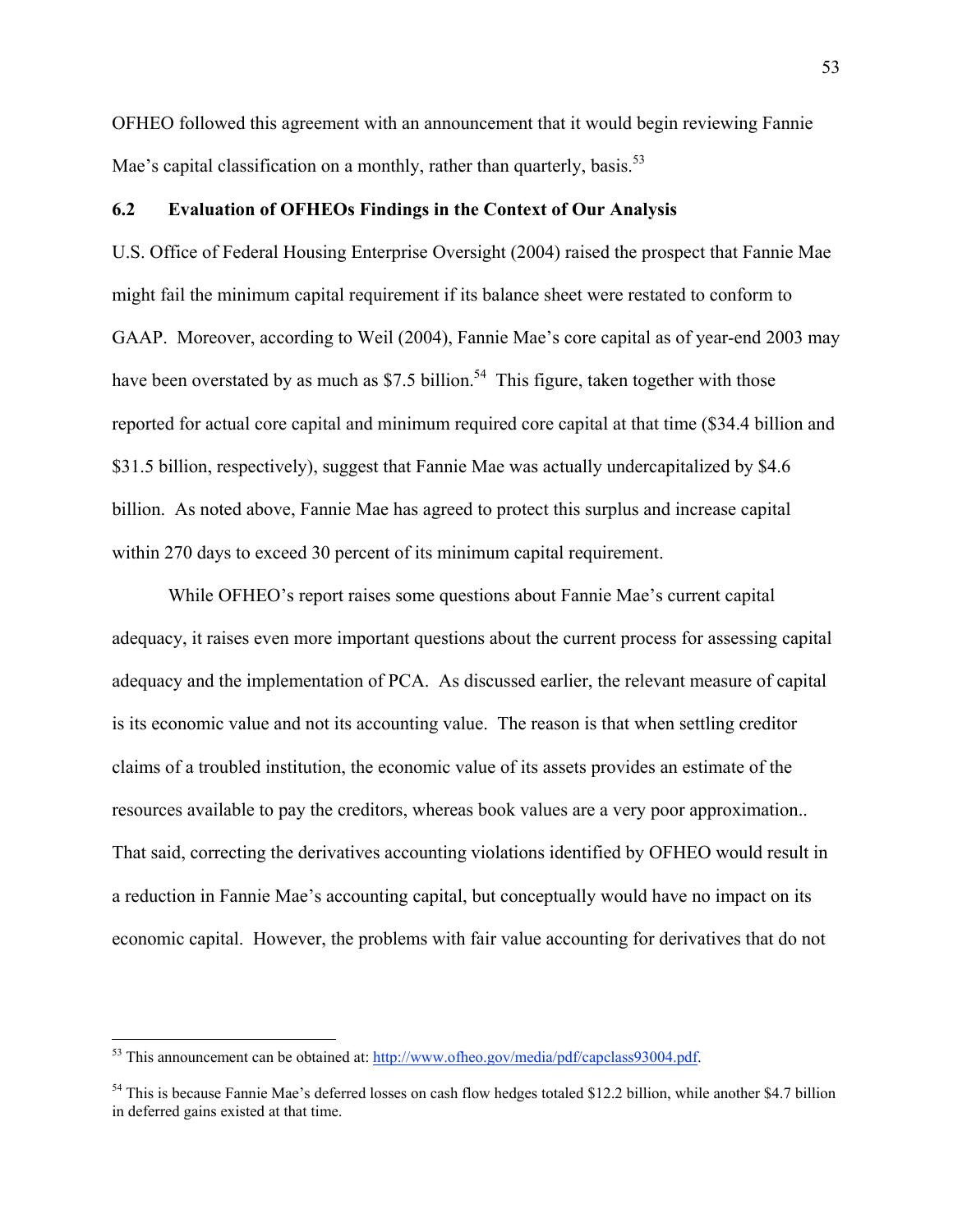meet the documentation standard of SFAS 133 are symmetric and could have important implications for Fannie's ability to grow without regulatory concern.<sup>55</sup>

The problems with using the book value of capital, rather than its market value, are amplified by the very low Congressionally mandated minimum and critical book value capital adequacy ratios used for purposes of housing enterprise PCA. The potential \$7.5 billion overstatement of Fannie Mae's accounting capital represents only 0.8 percent of Fannie Mae's reported assets as of June 30, 2004, but 21.8 percent of Fannie Mae's core capital. Even relatively small errors in measuring the values of Fannie Mae's assets or liabilities could mean the difference between Fannie Mae either meeting the minimum regulatory standards or not (or even the difference between solvency and insolvency).

The potentially large gaps between book and economic value suggest that if OFHEO is to continue using book value ratios, a substantial increase in the minimum and critical capital ratios is necessary. The existing ratios seem to be largely premised on the view that the housing enterprises are relatively low risk ventures. However, if book capital ratios are used, then the minimum and critical capital ratios must take account not only of the risk of their portfolios, but also the potentially large differences between book values and economic values.

As we argue above, a better approach would be to replace book value capital adequacy requirements with market value requirements both for assessing capital adequacy and the critical PCA trigger values. The change should be made for both banks and housing enterprises. Although the measurement error would be reduced by using market values, it would not be

<sup>&</sup>lt;sup>55</sup> That is, the adjustments to GAAP equity could easily have been to increase GAAP capital (without a comparable increase in economic capital) if interest rates had moved in a different direction during the period in question. If GAAP capital had been increased and Fannie Mae had not followed hedge accounting, the result might have been that Fannie Mae would find itself with GAAP capital in excess of the regulatory minimums even though its economic capital would have been unchanged and could have further expanded its asset base without issuing more capital or without bumping up against OFHEO's minimum capital requirement.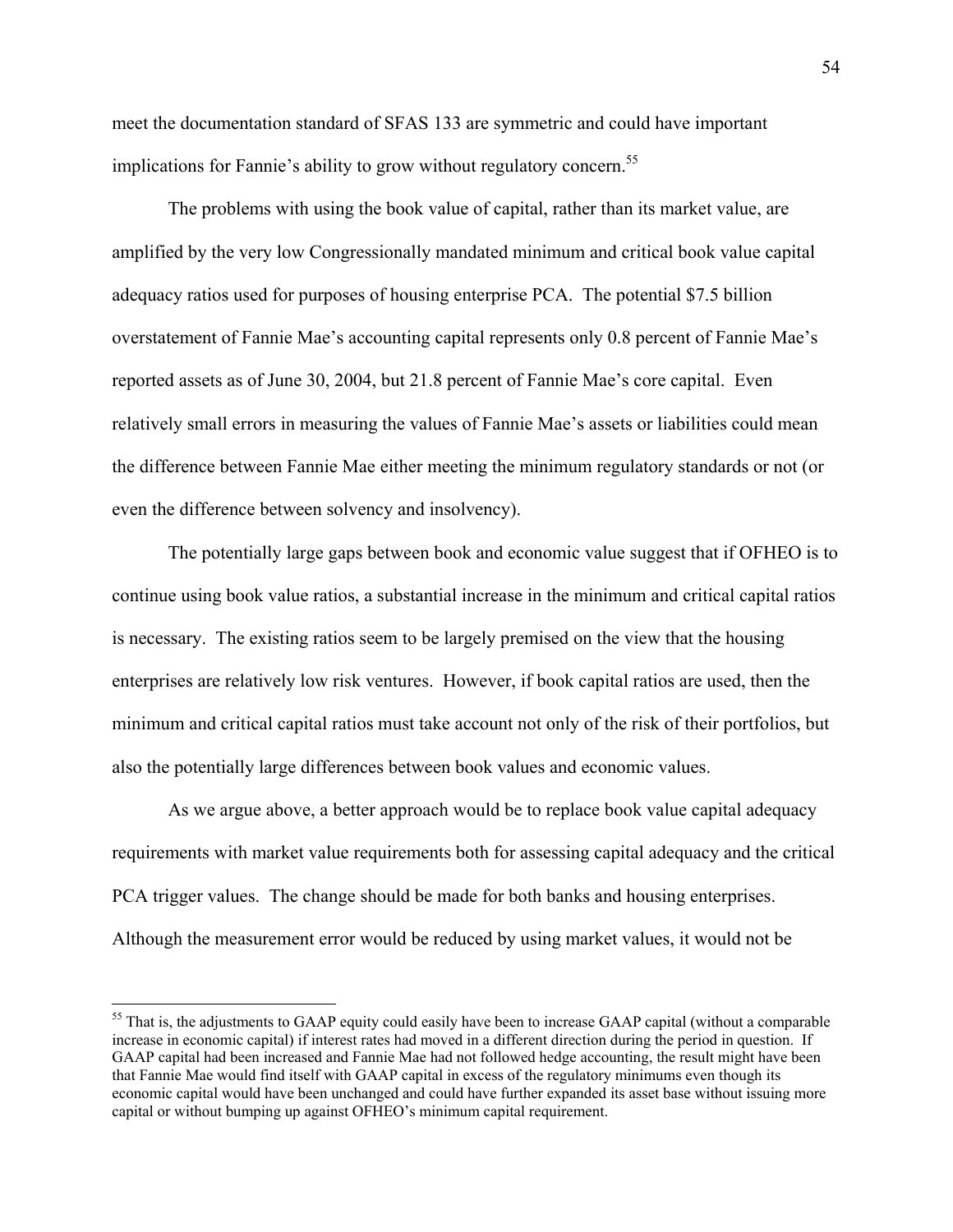entirely eliminated. Many of the items in the housing enterprises' portfolios are not traded in sufficiently liquid markets and the supervisors would have to rely on estimated values.<sup>56</sup> Thus, we recommend that the minimum and critical capital requirements for the housing enterprises be somewhat increased -- even if capital is measured in economic terms -- to account for the possibility that the estimated economic value of the portfolio may be overstated due to modeling errors.

One part of the OFHEO report is especially troubling. The report (starting on p. 49) discusses the likelihood that Fannie Mae tested various modeling assumptions to produce the obtain desired results in complying with SFAS 91. Although the resulting distortion of accounting values (if any) were small relative to capital, the precedent of adjusting models and model parameters to obtain desired accounting results is a substantial concern. The problems caused by an institution altering models and model assumptions go beyond its impact on earnings management. Adjustments to model assumptions may also be used to inflate the value of the portfolio to increase an institution's reported GAAP and fair value capital, particularly at times when the institution is having problems maintaining capital adequacy. The experience in the banking industry suggests that the firms least likely to recognize losses are those closest to violating their capital adequacy guidelines. $57$ 

#### **6.3 Related Issues**

<sup>&</sup>lt;sup>56</sup> The problem of relying on estimated values is greater for banks than for the housing enterprises, but banks also have substantially higher capital requirements.

 $57$  Eisenbeis and Wall (2002) express a related concern with the setting of bank capital adequacy requirements under procedures currently being proposed by the Basel Committee on Bank Supervision, commonly referred to as the Basel II. The internal ratings based model in Basel II (the model to be required of the largest U.S. banks) would require banks to use their own models to estimate the credit risk of their portfolios. Yet the use of internal models to set capital requirements creates an incentive for banks to systematically select models that understate the risk of their portfolios.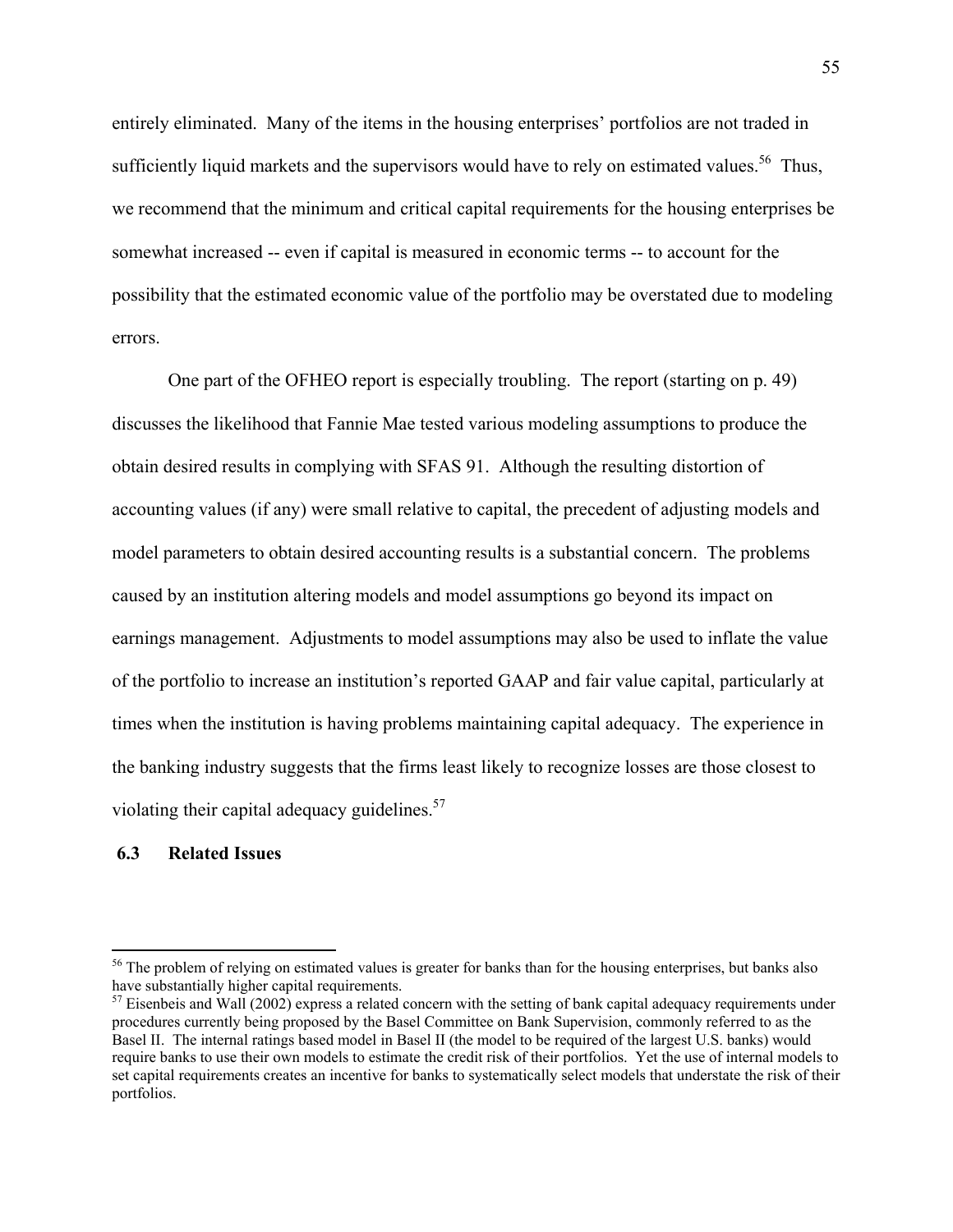The OFHEO report also reminds us to ask a number of questions related to the underlying risk profile of the housing enterprises, as well as the markets' and OFHEOs' ability and willingness to recognize those risks. Since we issued the original working paper, several pieces of new information have become available.

With respect to the underlying risk of Fannie Mae, former Council of Economic Advisors Chair Glenn Hubbard (2004) released a paper sponsored by that housing enterprise. The paper uses a number of econometric models to analyze the probability of failure and risk of economic loss due to the possible failure of Fannie Mae. It then compares these measures to different ones for the 10 largest U.S. banks and bank holding companies. The author concludes that the probability of Fannie Mae failing is very low and likely no higher than that for a large banking organization, while the risk is economic loss is lower.

Economists regularly quibble about the appropriateness of certain assumptions and methodological approaches taken to answer complicated economic questions<sup>58</sup> – and this paper is no exception.<sup>59</sup> That said, the Hubbard study may suffer from an even more fundamental shortcoming: the data. Specifically, the problems identified in the OFHEO report about Fannie's accounting, capital adequacy, and the efficacy of its publicly available data could render this analysis meaningless. At this time, it's unclear that one can draw reliable conclusions about either the risk profile of Fannie Mae or its capital adequacy using its publicly reported information.

<sup>&</sup>lt;sup>58</sup> An example of this academic jostling is Passmore's (2003) study of the value of government to the housing enterprises, which resulted in subsequent Fannie Mae-sponsored studies by Greene (2004) and Blinder, Flannery, and Kamahachi (2004) challenging the empirical approach taken.

<sup>&</sup>lt;sup>59</sup> For example, one interpretation of Hubbard's analysis of Fannie Mae's probability of default is that this probability is low as long as as the housing enterprise takes on little or no interest rate risk.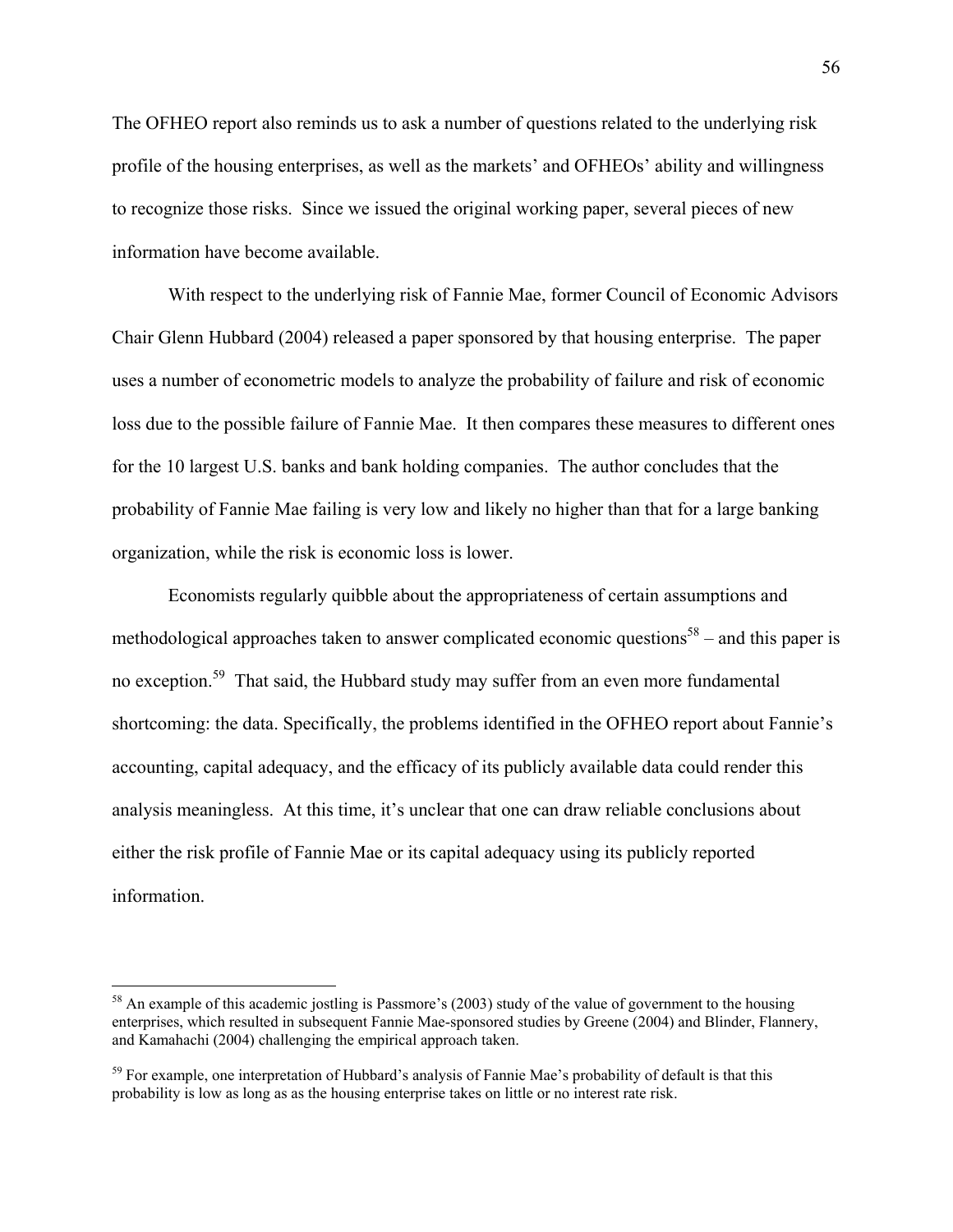Information about the market's willingness and ability to recognize and price the risks associated with housing enterprises has also become available. Between the time that the OFHEO report was publicly released and the time the agreement between the supervisor and Fannie Mae's Board of Director's was reached there was a great deal of uncertainty about the underlying financial condition of the housing enterprise. This was reflected in a three-day cumulative loss (between September 22-24, 2004) of market capitalization of about 15 percent at Fannie Mae. Remarkably, during this uncertain time, Standard & Poors (S&P) issued a statement that affirmed Fannie Mae's AAA rating on its senior debt, although it placed the enterprise's subordinated debt and "risk to the government" ratings (each AA-) on "credit" watch". This suggests, given the recent revelations, that S&P at least still believes that senior debt holders' risk exposure hasn't changed, which could only occur by relying on the belief that the federal government would step in and make these debt holders whole. In other words, this provides evidence that that investors perceive a government guarantee of the housing enterprises, regardless of what is stated on the face of their debt obligations.

Finally, one should examine OFHEO's willingness and ability to recognize excessive housing enterprise risks and to take corrective action. The OFHEO report and timely subsequent agreement between the supervisor and Fannie Mae's Board of Director's (as also occurred in 2003 with Freddie Mac) suggests that OFHEO is doing its job. That said, one should also look back and ask how the housing enterprises' accounting problems, which date back to 1998, persisted for so long. Indeed, if the problems at Freddie Mac had not been revealed to OFHEO by the Board of Director's of that housing enterprise, we might still not have a clue that there were accounting issues surrounding either Freddie Mac or Fannie Mae. Clearly, a major reason is that the agency has been understaffed (particularly in the area of accounting expertise) and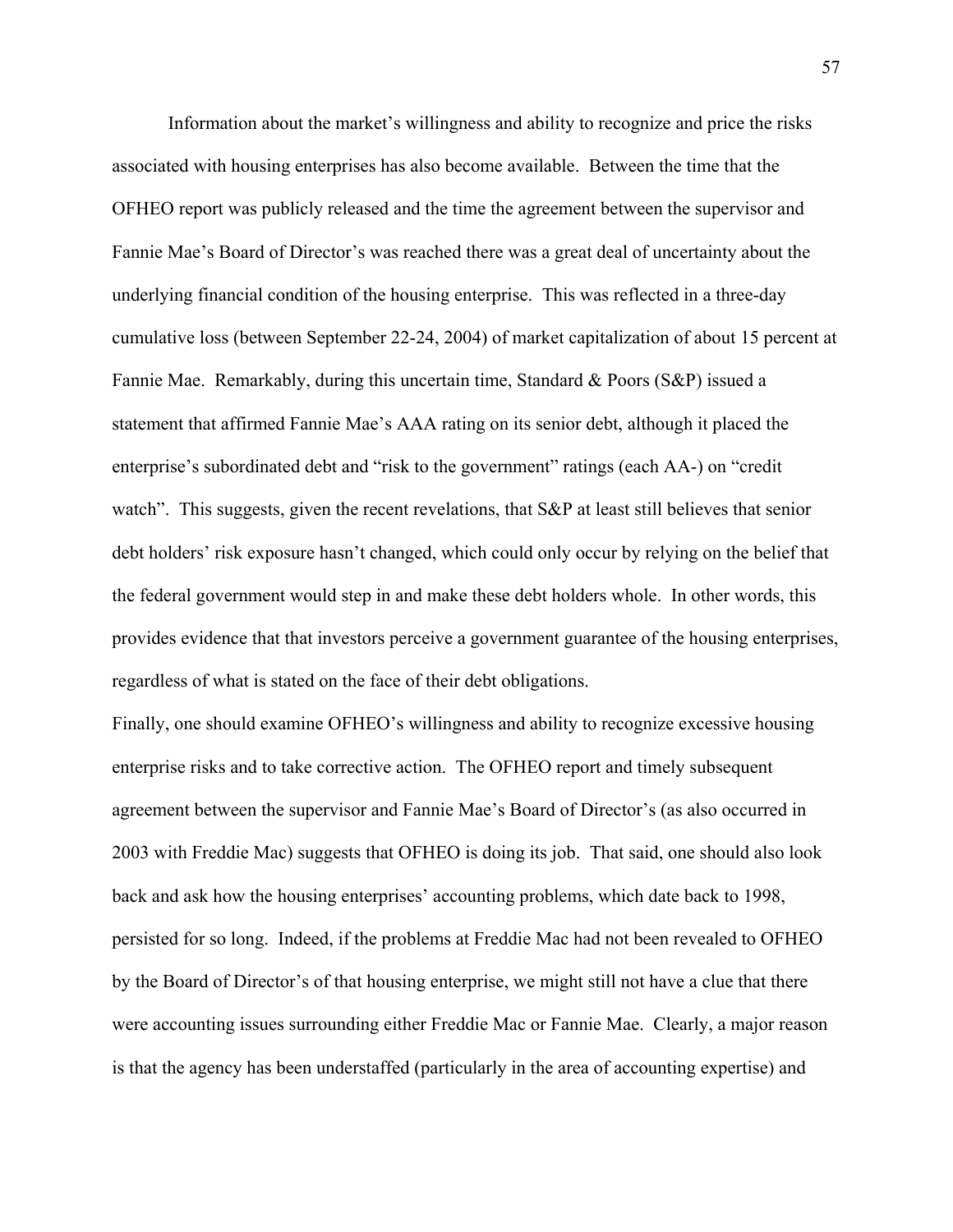under funded. OFHEO is currently subject to the appropriations process and as such is fair game for political shenanigans. This recently was evidenced by the Senate Appropriations Committee report on a Senate Bill 2825 to find the Department of Housing and Urban Development, which has suggested a large increase in OFHEOs budget for 2005, while tying the availability of \$10 million of it to the appointment of a new director for the agency.<sup>60</sup>

#### **6.4 Further Recommendations**

No organization, including the housing enterprises, can be expected to operate without ever incurring problems. Yet the housing enterprises have grown so large that were one to encounter substantial financial problems, the spillover could have a significantly adverse impact on financial markets if not handled properly. Unfortunately, the weight of the evidence is that investors believe there is a high probability of a government bailout in the event of housing enterprise insolvency, implying government supervision is going to have to assume major responsibility for limiting the magnitude of any problems. The key elements in a governmentbased system for limiting incipient problems at a housing enterprise are to: (1) require sufficiently high values of estimated economic capital so that the supervisor has time to identify and correct any problem before an institution becomes deeply insolvent, (2) create the ability and incentive for prompt identification of problems and corrective action (up to and including placing a housing enterprise in receivership).

 Sufficient capital measured in economic value terms is essential to giving OFHEO time to identify and act on problems, ideally before an enterprise becomes insolvent. As the

<u>.</u>

 $60$  This report can be obtained at:  $\frac{http://frwebgate.access.pop.gov/cgi-$ 

bin/getdoc.cgi?dbname=108\_cong\_reports&docid=f:sr353.108.pdf. The HUD/VA Committee recommends 59,208,753 for the OFHEO, which is the same as the budget request and \$19,528,753 more than the fiscal year 2004 enacted level. However, on page 71, the report says that the Committee is concerned that "a lack of leadership and qualified staffing is at the heart of OFHEO's inability to be an effective regulator. Since responsibility must begin with leadership, the Committee is holding back \$10,000,000 until a new director is nominated and confirmed."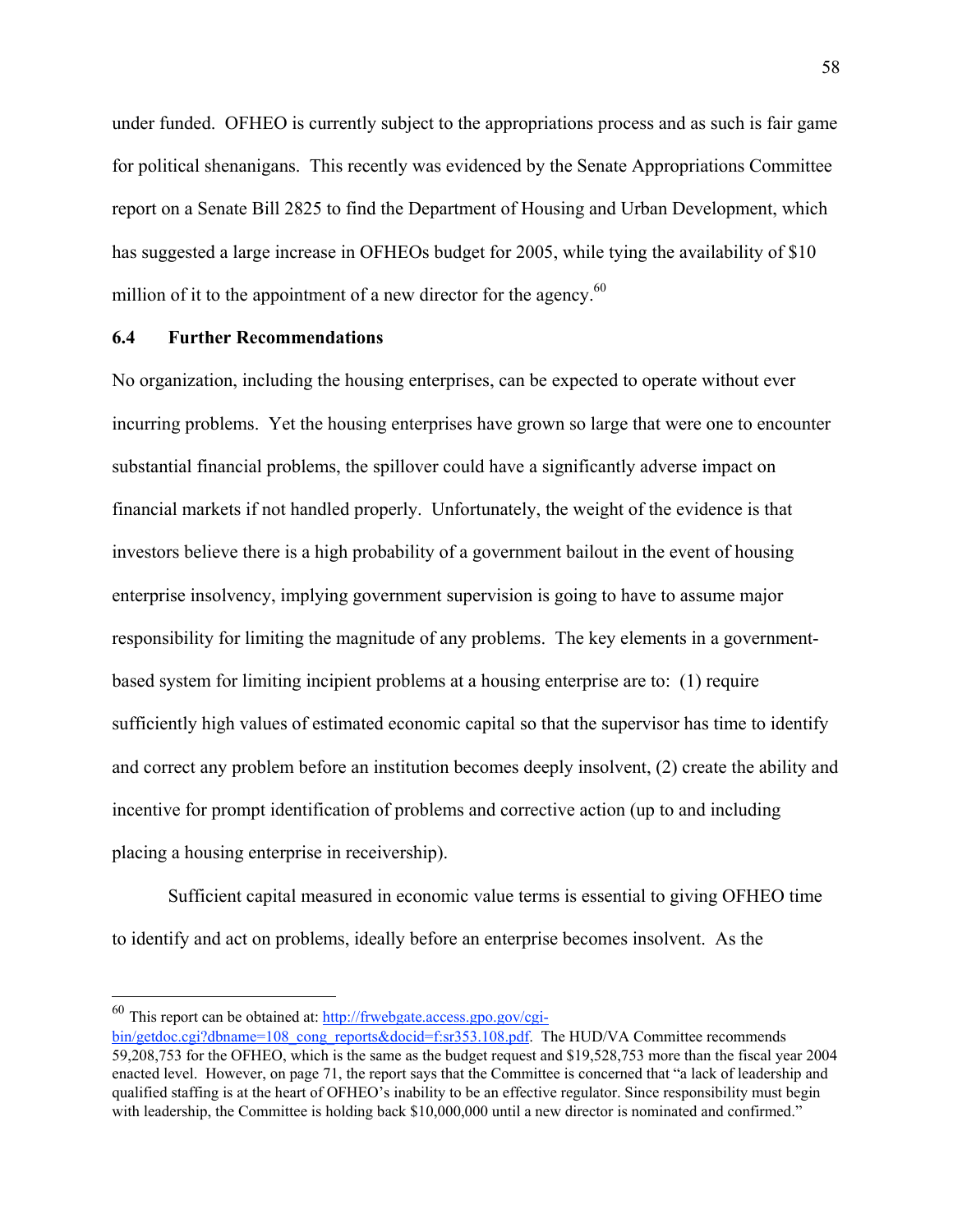revelations in the OFHEO (2004) highlight, the housing enterprises must maintain capital not only sufficient to absorb the financial risks they are taking but also the gap between the economic value of capital and the reported value of equity. If capital is measured in book value terms, as it currently is for the minimum and critical capital levels, then the capital requirements should be substantially increased.<sup>61</sup> However, a better approach would be to use the economic value of capital in the minimum and critical capital tests. Nevertheless, the minimum required capital ratio should be raised even if estimated economic values are used because there are also likely to be errors in measuring economic value, although the required increase should be much smaller.

 Early identification of problems is also essential. In most cases the housing enterprises themselves will be the first to identify problems. One small incentive for prompt self-reporting would be to authorize OFHEO to charge the institutions it regulates for the time and effort expended to determine the institution's risk.<sup>62</sup> More importantly though, is providing OFHEO with the resources and political independence that it needs to be a strong regulator. To that end, we believe that OFHEO's funding should not be subject to the annual Congressional appropriations process.

 Finally, we interpret Standard & Poors' response to the OFHEO report (and a subsequent one by Moody's) as consistent with our call for giving OFHEO receivership power, including the authority to establish a bridge housing enterprise. The rating agencies' reaction to OFHEO's report suggests that the marketplace perceives a high likelihood that Congress would appropriate

 $61$  While more work would be desirable on this subject, as a rough guide to the required increase if capital is measured in GAAP accounting values, we would argue that the critical capital requirement (the requirement that would likely serve as the trigger for conservatorship) should be raised from 1.25% of assets plus 0.25% of offbalance sheet guarantees to somewhere near the current minimum capital level of 2.5% of assets plus 0.45% of offbalance sheet guarantees.

 $62$  We would favor the adoption of a similar charge for banks.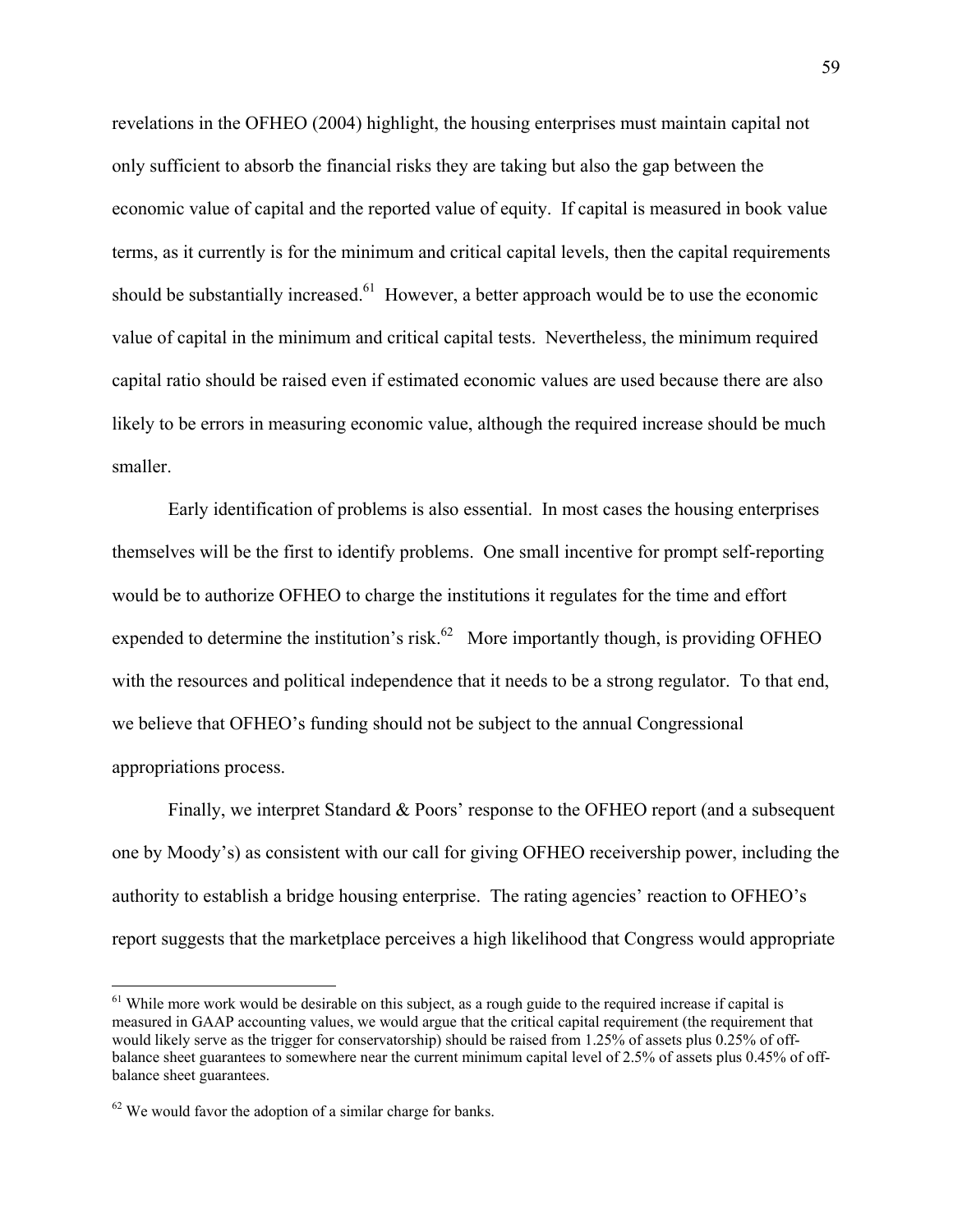taxpayer funds to bailout housing enterprise's creditors should one become insolvent. The likelihood (actual and perceived) of such a bailout would go down substantially, however, if an insolvent enterprise could be resolved without Congressional intervention.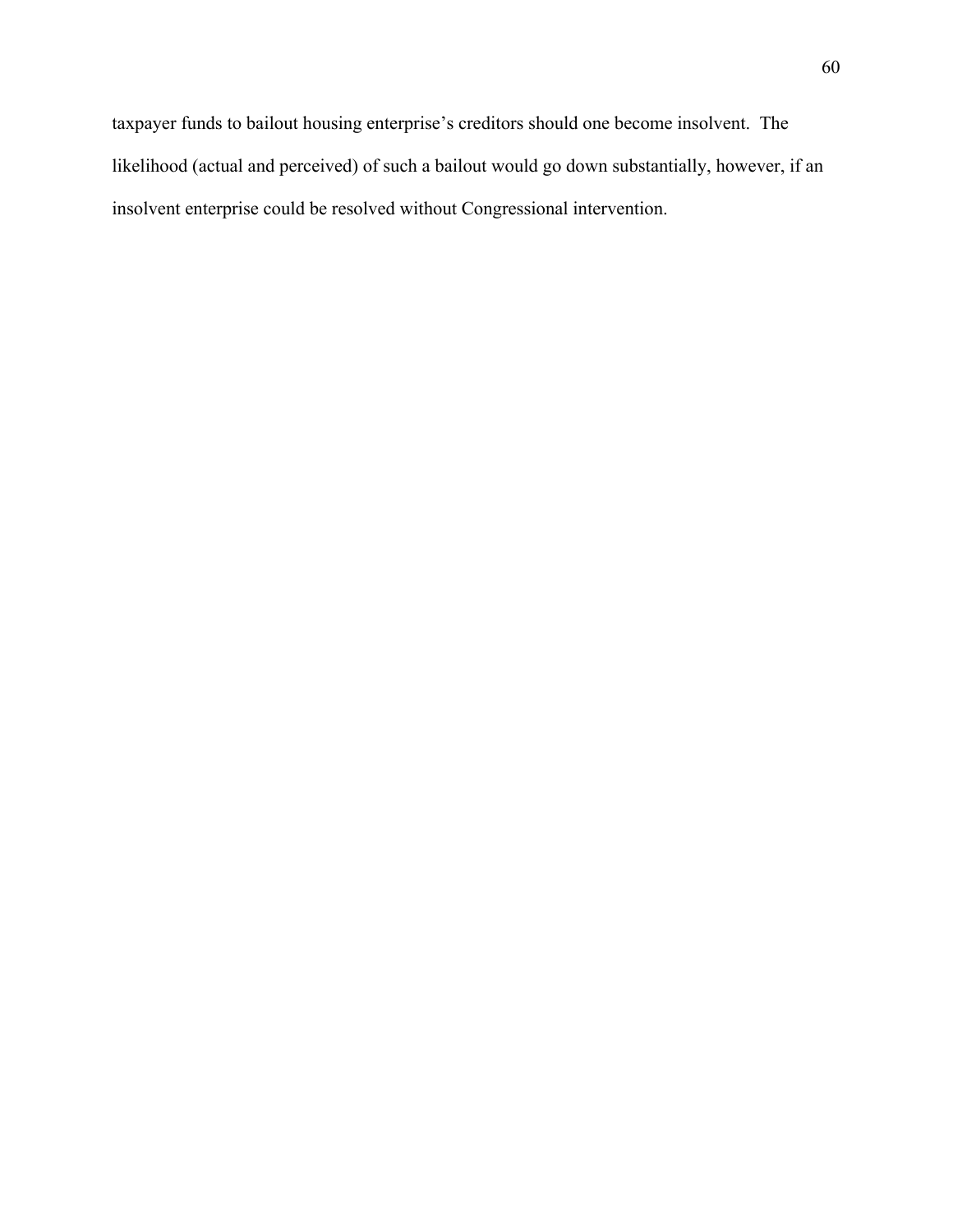#### **References**

Ashcraft, Adam B., 2003, Are banks really special? New evidence from the FDIC-induced failure of healthy banks, Federal Reserve Bank of New York, *Staff Reports* (December), 176.

Bassett, William F. and Egon Zakrajšek, 2003, Recent Developments in Business by Commercial Banks, *Federal Reserve Bulletin,* (December), 477-492.

Benston, George J., 2004, What's Special about Banks?, Financial Review 39 (February), 13- 33.

Benston, George J., Dwight Jaffee, Omotunde Johnson, Edward Kane, Thomas Mayer and Allan Meltzer. Governmantal Credit Allocation: Where Do We Go From Here? Institute for Contemporary Studies, San Francisco, CA.

Benston, George J. and George G. Kaufman, 1995, Is the Banking and Payments System Fragile?, Journal of Financial Services Research, 9, 209-240

Berger, Allen N., Frame, W. Scott and Miller, Nathan H. (forthcoming), Credit Scoring and the Availability, Price, and Risk of Small Business Credit, Journal of Money, Credit, and Banking.

Blinder, Alan S., Mark J. Flannery, and James D. Kamihachi, 2004, The value of housing-related government sponsored enterprises: A review of a preliminary draft paper by Wayne Passmore. Fannie Mae Papers III(2). Available at: http://www.fanniemae.com/commentary/pdf/fmpv3i2.pdf.

Bliss, Robert R., 2003a, Bankruptcy law and large complex financial organizations: A primer, Federal Reserve Bank of Chicago *Economic Perspective* (First Quarter), 48-58.

Bliss, Robert R., 2003b, Resolving Large Complex Financial Organizations *Market Discipline in Banking*., Research in Financial Services: Private and Public Policies, edited by George G. Kaufman, vol. 15.

Board of Governors of the Federal Reserve System, 2001, Federal Reserve Policy Statement on Payments System Risk (December 10), Available at: http://www.federalreserve.gov/paymentsystems/psr/policy.pdf >.

Bovenzi, John F., 2002, Resolving Large Complex Financial Organizations, Federal Reserve Bank of Chicago *Proceedings of A Conference on Banking Structure and Competition,* 56-61.

Brewer, Elijah III, Hesna Genay, and George G. Kaufman, 2003, The value of banking relationships during a financial crisis: evidence from failures of Japanese banks, Federal Reserve Bank of Chicago. *Economic Perspectives*, (Third Quarter), 2-18.

Calomiris, Charles W., 2001, An economist's case for GSE reform. In Serving Two Masters yet out of Control: Fannie Mae and Freddie Mac, edited by Peter J. Wallison. Washington, D.C., AEI Press.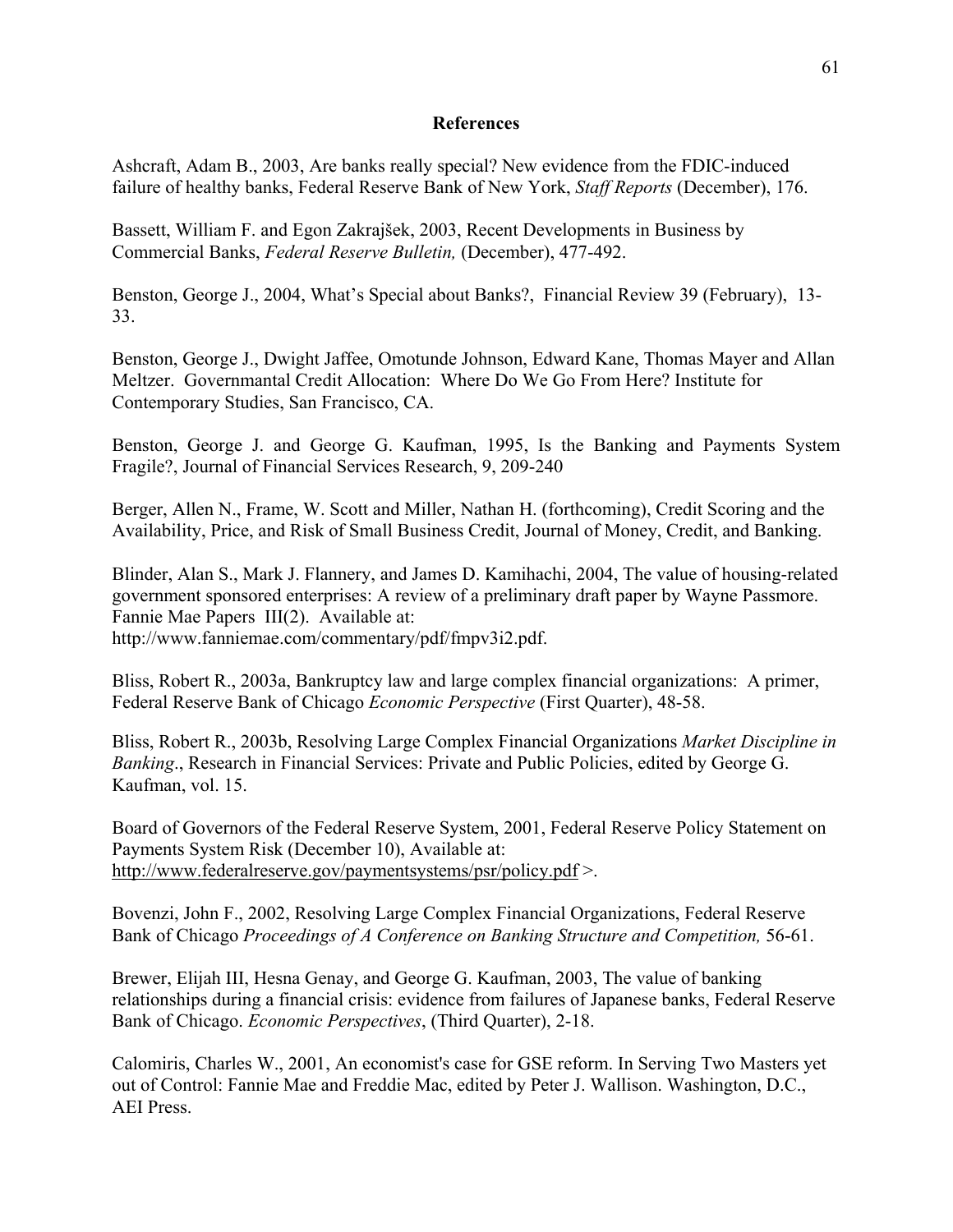Carnell, Richard S., 2004, Improving the Regulation of Fannie Mae, Freddie Mac, andthe Federal Home Loan Banks, Statement before the Committee on Banking, Housing, and Urban Affairs United States Senate (February 10) Available at: http://banking.senate.gov/\_files/carnell.pdf .

DeGennaro, Raymon P. and James B. Thomson, 1996, Capital Forbearance and Thrifts: Examining the Costs of Regulatory Gambling, Journal of Financial Services Research 10 (September), 199-211.

Diamond, Douglas W., 1984, Financial Intermediation and Delegated Monitoring, Review of Economic Studies 51 (July), 393–414.

Edwards, Franklin R. (1999). "Hedge Funds And The Collapse Of Long-Term Capital Management." Journal of Economic Perspectives 13 (Spring) 189-210.

Eisenbeis, Robert A., 1997, International Settlements: A New Source of Systemic Risk? Federal Reserve Bank of Atlanta *Economic Review* Second Quarter, 44-50.

Eisenbeis, Robert A. and Larry D. Wall, 2002, The Major Supervisory Initiatives Post-FDICIA: Are They Based on the Goals of PCA? Should They Be?, Prompt Corrective Action in Banking: 10 Years Later, George G. Kaufman (Ed.) Research in Financial Services: Private and Public Policy, Vol. 14. Elsevier: Netherlands.

Evanoff, Douglas D. and Larry D. Wall, 2000, Subordinated Debt and Bank Capital Reform, Bank Fragility and Regulation: Evidence from Different Countries, George Kaufman, (Ed.), 53- 119.

Fahey, Noel, 2003, Systemic risk: A Fannie Mae perspective. Fannie Mae Papers II(2). Available at: http://www.fanniemae.com/commentary/pdf/fmpv2i2.pdf.

Federal Deposit Insurance Corporation, 2003, Resolutions Handbook (April 2). Available at: http://www.fdic.gov/bank/historical/reshandbook/index.html.

Federal Deposit Insurance Corporation, 2002, Least Cost Decision of Superior Bank and Liquidation of Remaining Receivership Assets (February 8). Audit Report 2002-02. Available at: http://www.fdicig.gov/reports02/02-002.pdf.

Feldman, Ronald, 2002, Mortgage rates, homeownership rates, and government-sponsored enterprises, Federal Reserve Bank of Minneapolis *The Region* 16(1), 4-24.

Flannery, Mark J., 2004, Financing fixed-rate, prepayable mortgages. Mimeo, University of Florida.

Frame, W. Scott., Aruna Srinivasan, and Lynn Woosley, 2001, The Effect of Credit Scoring on Small Business Lending, Journal of Money, Credit, and Banking, 33(3), 813-825.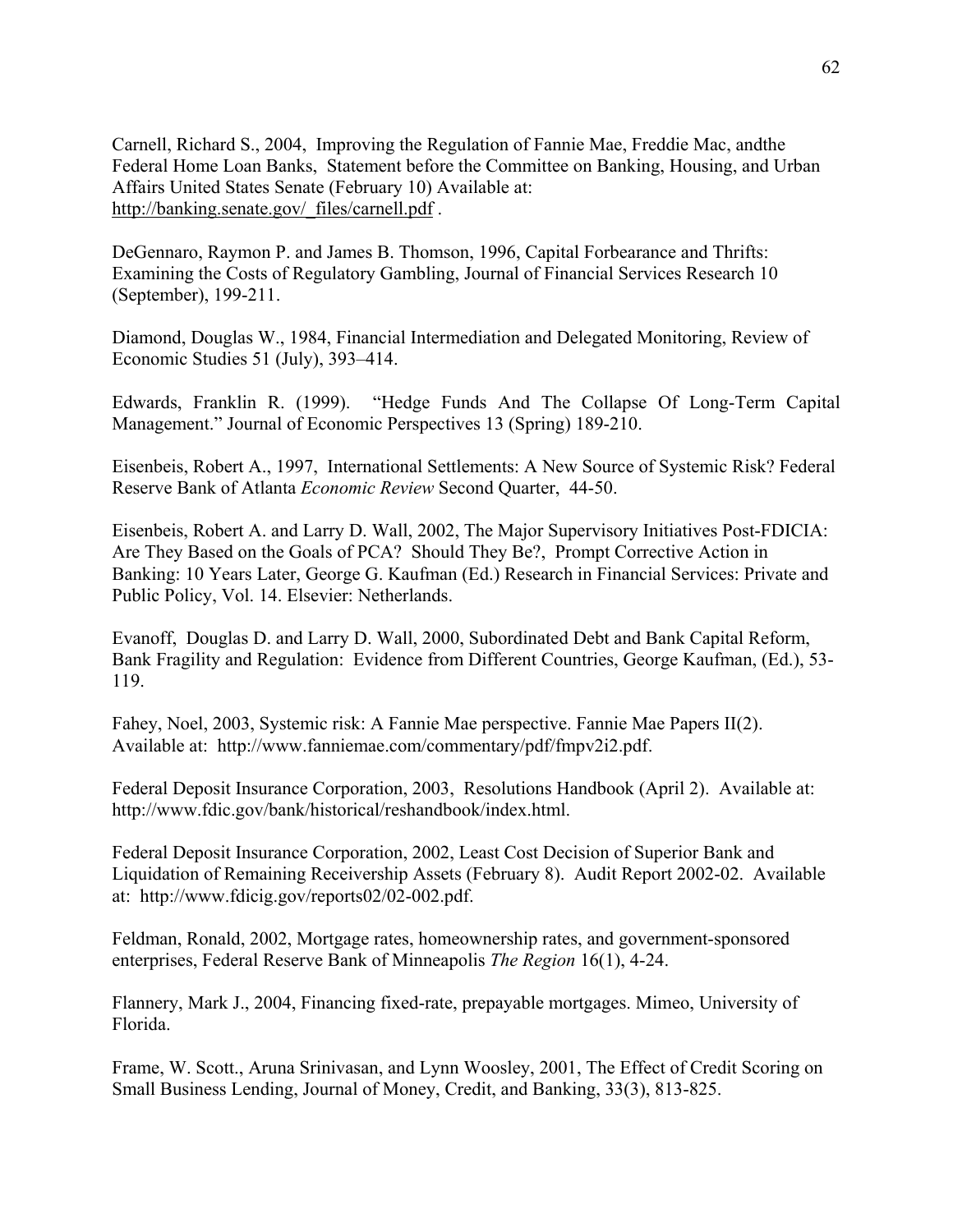Frame, W. Scott and Larry Wall. 2002. Fannie Mae's and Freddie Mac's voluntary initiatives: Lessons from banking. Federal Reserve Bank of Atlanta *Economic Review* 87 (first quarter), 45- 59.

Frame, W. Scott and Lawrence J. White, 2004a, Regulating housing GSEs: Thoughts on institutional structure and design. Federal Reserve Bank of Atlanta Economic Review 89 (second quarter), 87-102.

Frame, W. Scott and Lawrence J. White, forthcoming, Fussing and Fuming over Fannie and Freddie: How Much Smoke, How Much Fire? Journal of Economic Perspectives.

Gervais, Martin, 2002, Housing taxation and capital accumulation*,* Journal of Monetary Economics 49, 1461-1489.

Greene, William, 2004, Commentary on: The GSE implicit subsidy and the value of government ambiguity. Available at: http://www.fanniemae.com/commentary/pdf/021804.pdf.

Greenspan, Alan, 2004, Testimony before the Committee on Housing and Urban Affairs, U.S. Senate (February 24). Available at: http://www.federalreserve.gov/boarddocs/testimony/2004/20040224/default.htm.

Groenfeldt, Tom, 2002, The End of Risk, Institutional Investor 36 (September).

Herring, Richard, 2002, International Financial Conglomerates: Implications for Bank Insolvency Regimes, Prepared for the Second Annual International Seminar on Policy Challenges for the Financial Sector in the Context of Globalization, sponsored by the Federal Reserve Board, the International Monetary Fund and the World Bank, Washington D.C., June 5- 7, 2002, (July).

Hoggarth, Glenn and Jack Reidhill, 2003, Resolution of banking crises: A review, Financial Stability Review (December), 109-123.

Honohan, Patrick and Daniela Klingebiel, 2003, Journal of Banking and Finance, The Fiscal Cost Implications of an Accomodating Approach to Banking Crises, 27 (August), 1539-1560.

Hubbard, R. Glenn, 2004. "The Relative Risk of Fannie Mae". Fannie Mae Papers III(3), September. Available at: http://www.fanniemae.com/commentary/pdf/fmpv3i3.pdf.

Jaffee, Dwight, 2003, The interest rate risk of Fannie Mae and Freddie Mac, Journal of Financial Services Research 24(1), 5-29.

Kane, Edward J., 1987, Who Should Learn What From the Failure and Delayed Bailout of the ODGF, National Bureau of Economic Research Working Paper: 2260 (May).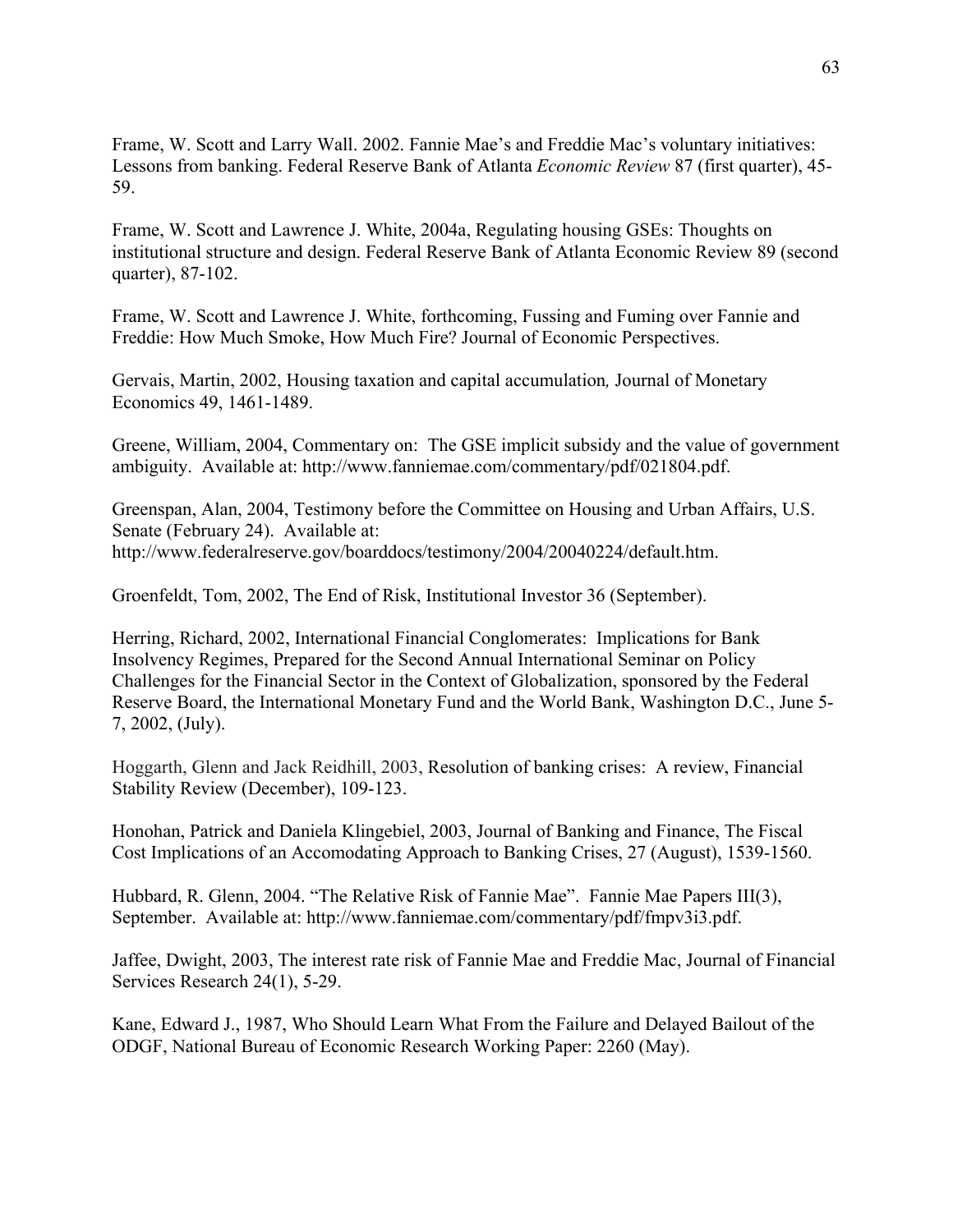Kane, Edward J., 1990, Principal-Agent Problems in S&L Salvage, Journal of Finance, 45 (July), 755-764.

Kane, Edward J., 2001 "Using Disaster Planning to Optimize Expenditures on Financial Safety Nets," Atlantic Economic Journal, 29, (September) 243-253.

Kane, Edward J. 2004 "Impediments to Fair and Efficient Resolution of Large Banks and Banking Crisis," paper prepared for a Conference on Systemic Financial Crises at the Federal Reserve Bank of Chicago (September 30).

Kaufman, George G., 1990, Are Some Banks Too Large to Fail? Myth and Reality, Contemporary Policy Issues 8 (October), 1-14.

Kaufman, George G., 1994, Bank Contagion: A Review of the Theory and Evidence, Journal of Financial Services Research 8, 123–50.

Kaufman, George G. 2003, Too Big to Fail in U.S. Banking: Quo Vadis? Published in *Too Big To Fail*, edited by Benton E. Gup, Praeger Publishers, 153-167.

Kaufman, George G., 2004a, Depositor Liquidity and Loss-Sharing in Bank Failure Resolutions, *Contemporary Economic Policy* 22, 237-249.

Kaufman, George G., 2004b, Bank Regulation and Foreign-Owned Banks, Reserve Bank of New Zealand *Bulletin* 67, 65-74.

Kaufman, George G., 2004c, A Proposal for Efficiently Resolving Out-of-the-Money Swap Positions at Large Insolvent Banks. Unpublished manuscript (June 22).

Kaufman, George G., 2004d, FDIC Losses in Bank Failures: Has FDICIA Made a Difference? Federal Reserve Bank of Chicago *Economic Perspectives*, 28, 13-25.

Kulp, Charles, 2004, Assessing the banking industry's exposure to an implied government guarantee of GSEs (March 1). Available at: http://www.fdic.gov/bank/analytical/fyi/2004/030104fyi.html.

Marino, James A. and Rosalind L. Bennett, 1999, The Consequences of National Depositor Preference, FDIC Banking Review (October), 19-38.

Miller, Paul, and Carol Ann Northcott, 2002, CLS Bank: Managing Foreign Exchange Settlement Risk*,* Bank of Canada Review (Autumn), 13-25.

Mills, Edwin S., 1987a, Has the United States overinvested in housing? AREUEA Journal 15 (Spring), 601-616.

Mills, Edwin S., 1987b, Dividing up the investment pie: Have we overinvested in housing? Federal Reserve Bank of Philadelphia *Business Review* (March/April), 13–23.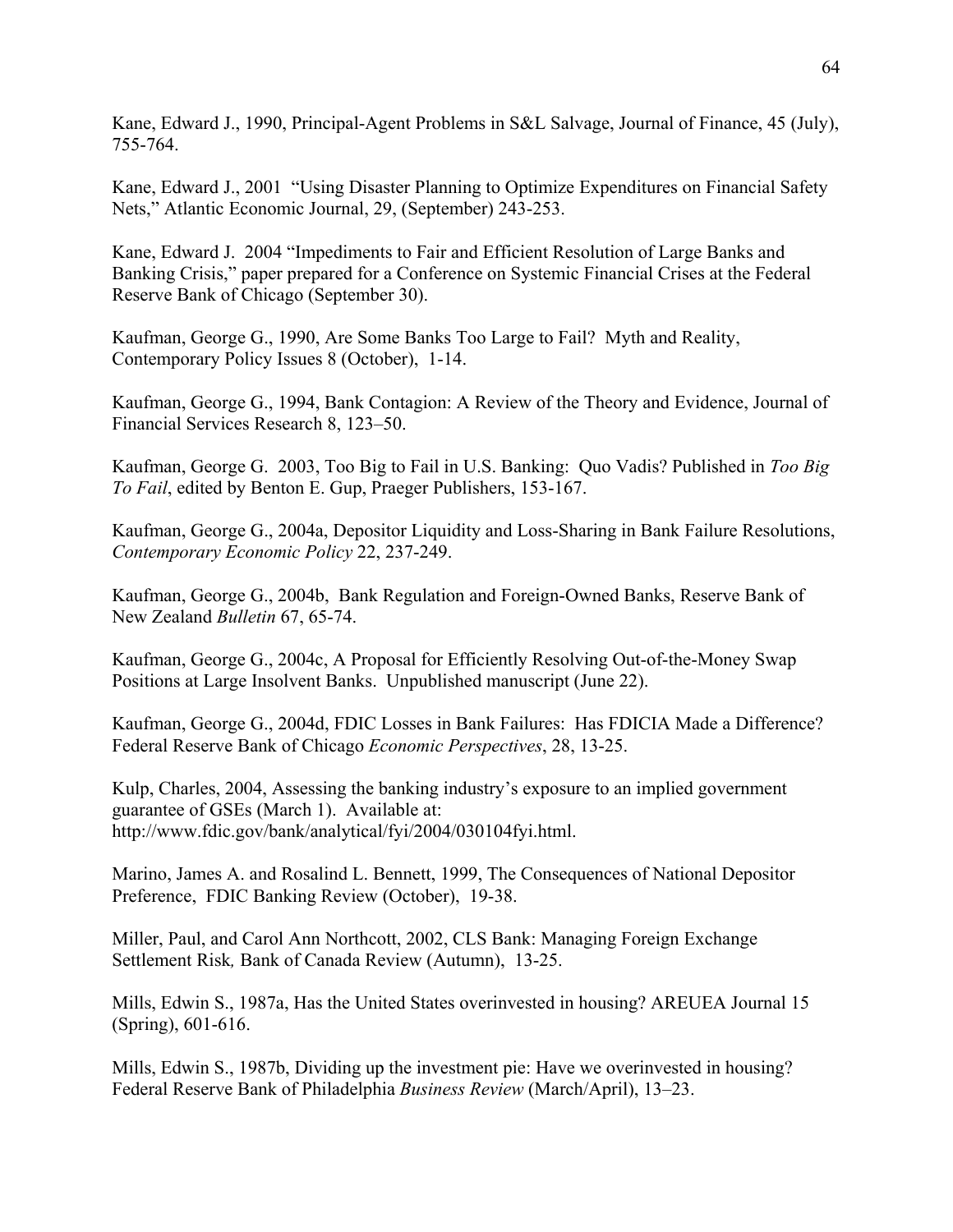Ongena, Steven; David C Smith, and Dag Michalsen, 2003, Firms and their distressed banks: lessons from the Norwegian banking crisis, Journal of Financial Economics 67 (January), 81- 112

Painter, Gary and Christian L. Redfearn, 2002, The role of interest rates in influencing long-run homeownership rates, Journal of Real Estate Finance and Economics 25 (September-December), 243-267.

Paletta, Damian, 2004, Fed Endorses Backup For Clearing to BNY, J.P. Morgan Chase, American Banker 169 (January 8), 9.

Passmore, Wayne, 2003, The GSE implicit subsidy and the value of government ambiguity, Federal Reserve Board Finance and Economics Discussion Series Number 2003-64. Available at: http://www.federalreserve.gov/pubs/feds/2003/200364/200364pap.pdf.

Perli, Roberto and Brian Sack, 2003, Does Mortgage Hedging Amplify Movements in Long-Term Interest Rates? Journal of Fixed Income 13(3), 7-17.

President's Working Group on Financial Markets, 1999, Over-the-Counter Derivatives Markets and the Commodity Exchange Act, Report of the President's Working Group on Financial Markets, November.

Raines, Franklin D., 2004, Statement of Franklin D. Raines Before the Senate Committee on Banking, Housing, and Urban Affairs (Written Testimony) (February 25). Available: http://www.fanniemae.com/media/speeches/speech.jhtml?repID=/media/speeches/2004/speech\_ 236.xml&counter=1&p=Media&s=Executive%20Speeches**.** 

Stern, Gary H. and Ron J. Feldman, 2004, *Too Big to Fail: The Hazards of Bank Bailouts*, The Brookings Institution, Washington D.C.

Stulz, Rene M., 2004, Should We Fear Derivatives? NBER Working Paper No. W10574 (June).

Taylor, Lori L., 1998, Does the United States still overinvest in housing? Federal Reserve Bank of Dallas *Economic Review* (Second Quarter), 10–18.

Toevs, Alden L., 2001, A Critique of the CBO's Sponsorship Benefit Analysis. Available at: http://www.fanniemae.com/global/pdf/media/issues/010501fmcg.pdf.

U.S. Congressional Budget Office, 2001, Federal Subsidies and the Housing GSEs, Washington, D.C., CBO.

U.S. Department of Housing and Urban Development, 2004, American Dream Downpayment Initiative, June 2. Available at:

http://www.hud.gov/offices/cpd/affordablehousing/programs/home/addi/index.cfm.